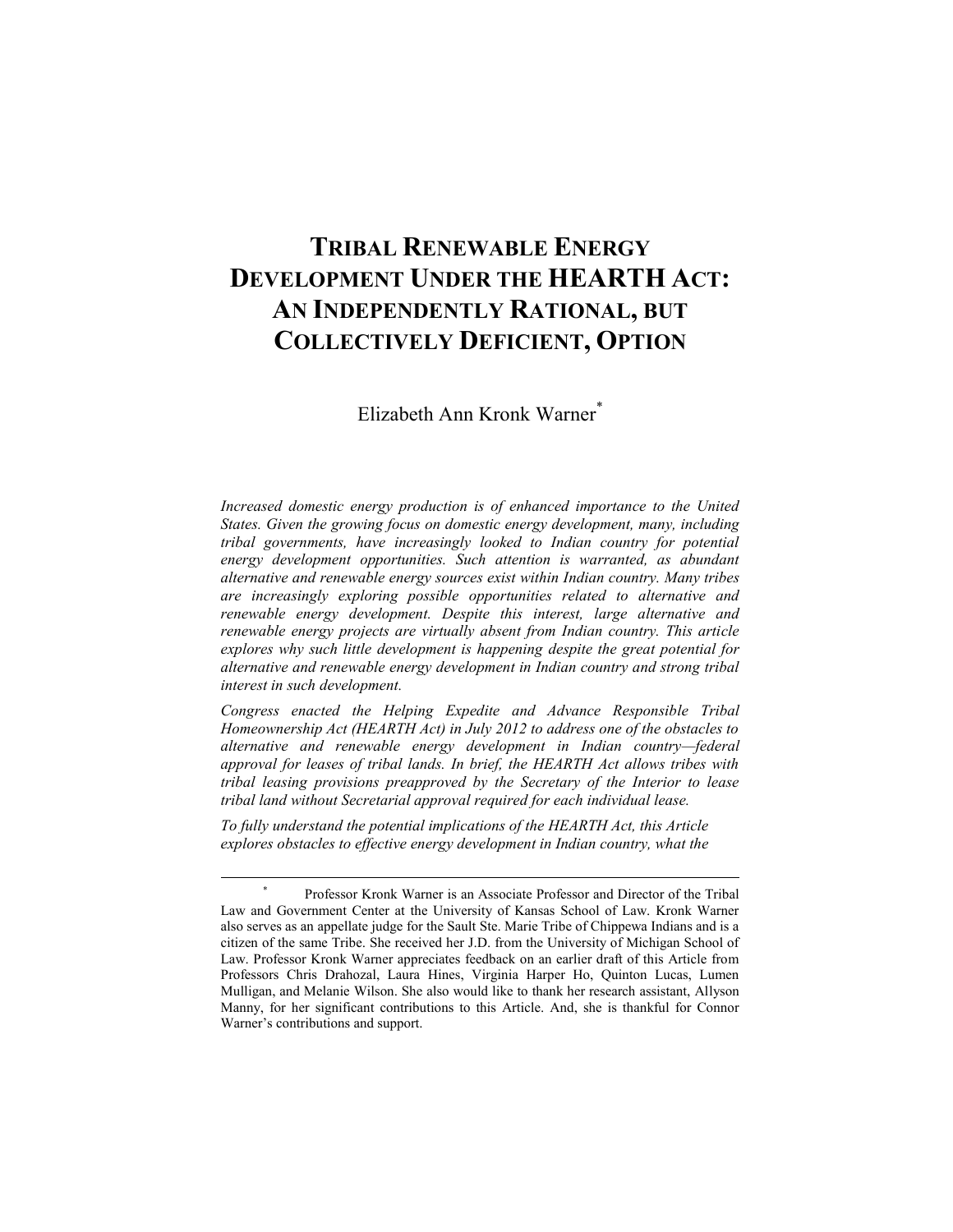# **1032 ARIZONA LAW REVIEW [VOL. 55:1031**

*HEARTH Act is and how it supposedly addresses those obstacles, and some significant problems associated with enactment of the HEARTH Act—specifically, the mandatory environmental review provisions and waiver of federal liability, and the impact of the liability waiver on the federal government's trust responsibility to federally recognized tribes. The article ends with some concluding thoughts on how the HEARTH Act and potential future reforms to the existing federal regulatory scheme applicable to energy development in Indian country might better address tribal sovereignty and the federal trust responsibility to Indian country.*

# **TABLE OF CONTENTS**

| I. ADVANTAGES OF INCREASED ALTERNATIVE AND RENEWABLE ENERGY<br>DEVELOPMENT FROM FEDERAL AND TRIBAL PERSPECTIVES  1036 |  |
|-----------------------------------------------------------------------------------------------------------------------|--|
| II. OBSTACLES TO ENERGY DEVELOPMENT IN INDIAN COUNTRY 1041                                                            |  |
|                                                                                                                       |  |
| B. The HEARTH Act: Potentially Alleviating a Hindrance to<br>Renewable Energy Development in Indian Country 1052      |  |
| A. Undermining Tribal Sovereignty: The HEARTH Act's                                                                   |  |
| B. The Second Undercutting of Tribes: The HEARTH Act's Potential                                                      |  |
|                                                                                                                       |  |
| 2. The HEARTH Act: Erosion of the Federal Trust Relationship Wrapped in                                               |  |
|                                                                                                                       |  |

#### **INTRODUCTION**

Energy development is the economic lifeblood of many Indian tribes. —Judith V. Royster $<sup>1</sup>$ </sup>

Increased domestic energy production is of growing importance to the United States. Given the upward focus on energy development and, specifically domestic energy development, many, including tribal governments, have increasingly looked to Indian country for potential energy development opportunities.<sup>2</sup> As Joe Garcia, Vice President of the Southwest Area of the

 <sup>1.</sup> Judith V. Royster, *Tribal Energy Development: Renewables and the Problems of the Current Statutory Structures*, 31 STAN. ENVTL. L.J. 91, 92 (2012).

 <sup>2.</sup> "Indian country" is a legal term of art, which refers to specific areas of land. "Indian country" includes: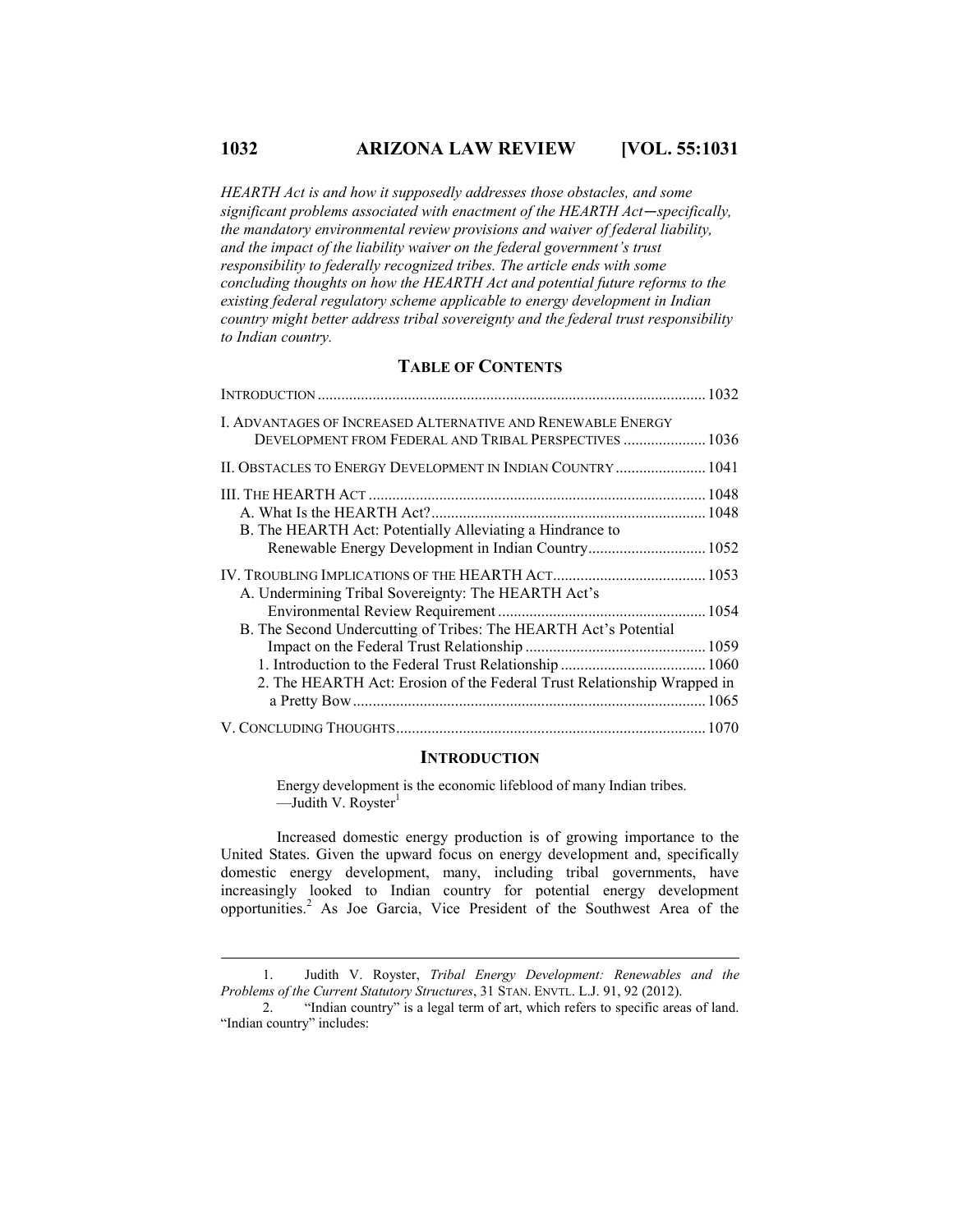National Congress of American Indians, concluded, "[i]f the nation seeks energy independence, it must call upon, and support, Indian tribes in their energy development efforts."<sup>3</sup>

Increased attention on potential energy development opportunities in Indian country is warranted, as abundant alternative and renewable energy sources exist within Indian country.<sup>4</sup> For example, the U.S. Department of Energy has identified lands within Indian country as prime areas for wind and solar energy development.<sup>5</sup> By some estimates, "[u]sing solar and wind alone, Indian country has the capacity to produce 'more than four times the amount of electricity generated annually in the United States.'"<sup>6</sup> Several tribes also have substantial potential to develop geothermal<sup>7</sup> and biomass resources.<sup>8</sup> Overall, it is estimated that a possible \$1 trillion could be generated if Indian country fully develops its

(b) all dependent Indian communities within the borders of the United States whether within the original or subsequently acquired territory thereof, and whether within or without the limits of a state, and

(c) all Indian allotments, the Indian titles to which have not been extinguished, including rights-of-way running through the same.

18 U.S.C. § 1151 (2012).

 $\overline{a}$ 

 3. *Discussion Draft of the Indian Energy Promotion and Parity Act of 2010: Hearing Before the S. Comm. on Indian Affairs*, 111th Cong. 9 (2010) (statement of Joe Garcia, Southwest Area Vice President of the National Congress of American Indians) [hereinafter *Indian Energy Promotion and Parity*].

 4. This Article focuses on alternative and renewable energy development in Indian country. Because the Helping Expedite and Advance Responsible Tribal Home Ownership Act of 2012 does not apply to "traditional" energy development, leases for "the exploration, development, or extraction of mineral resources" are not covered under the Act. 25 U.S.C. § 415 (2012).

 5. ENERGY INFO. ADMIN., U.S. DEP'T OF ENERGY, ENERGY CONSUMPTION AND RENEWABLE ENERGY DEVELOPMENT POTENTIAL ON INDIAN LANDS 26–28 (2000).

 6. Ryan D. Dreveskracht, *Alternative Energy in American Indian Country: Catering to Both Sides of the Coin*, 33 ENERGY L.J. 431, 440 (2012) (citing *Native American Tribal Lands Could Produce 17.5 Trillion Kilowatt Hours of Electricity from Wind and Solar Power*, NAT'L INDIAN ENERGY GRP. (Feb. 9, 2011), http://nationalindianenergy.com/news/?p=8).

7. ENERGY INFO. ADMIN., *supra* note 5, at 29.

 8. *Id.* at 29–30. "Biomass" resources include "food crops, grassy and woody plants, residues from agriculture or forestry, oil-rich algae, and the organic component of municipal and industrial wastes." *Learning About Renewable Energy*, U.S. NAT'L RENEWABLE ENERGY LAB., http://www.nrel.gov/learning/re\_biomass.html (last updated May 30, 2012). Interestingly, Congress appears to be particularly interested in promoting biomass energy development in Indian country. Currently, it is considering an amendment to the Indian Tribal Energy Development and Self-Determination Act of 2005, § 1684, which "would establish biomass demonstration projects for federally recognized Indian tribes and Alaska Native corporations to promote biomass energy production." S. REP. NO. 112–263, at 23 (2012).

<sup>(</sup>a) all land within the limits of any Indian reservation under the jurisdiction of the United States Government, notwithstanding the issuance of any patent, and, including rights-of-way running through the reservation,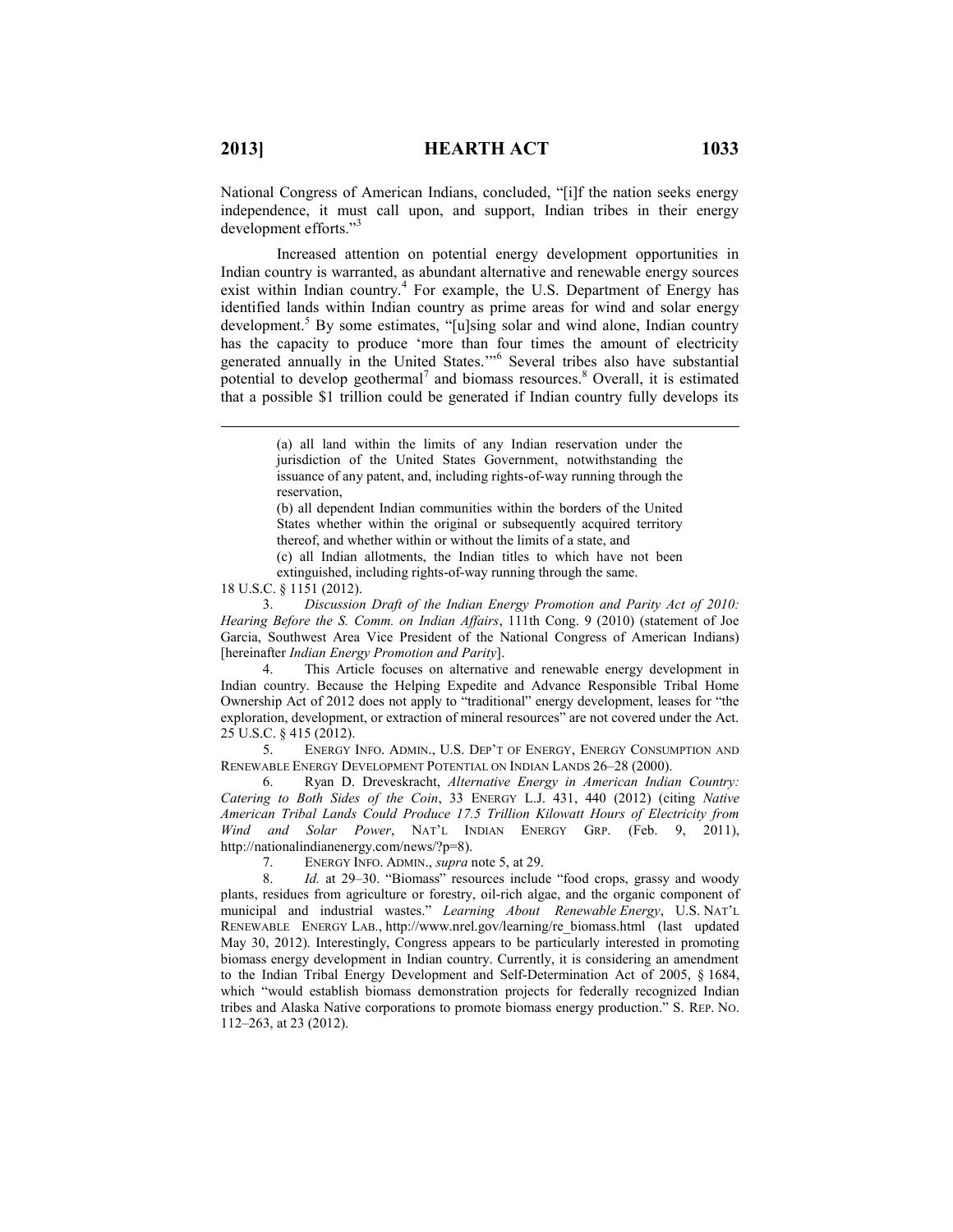energy potential, which is inclusive of both traditional energy sources<sup>9</sup> and alternative and renewable energy development.<sup>10</sup> In recognition of the energy potential within Indian country, Michael R. Smith, Deputy Bureau Director of Field Operations for the Bureau of Indian Affairs ("BIA"), told the Senate Committee on Indian Affairs that "[the BIA knows] that Tribal lands hold a great capacity for solar, wind and geothermal projects, and we are committed to helping Indian tribes unlock that potential."<sup>11</sup>

While tribes have historically focused on traditional energy development, many tribes are increasingly exploring opportunities related to alternative and renewable energy development. Although some media coverage has suggested that tribes do not want to participate in alternative and renewable energy development,<sup>12</sup> many tribes have expressed interest in developing alternative and renewable energy within their territories so long as such development is consistent with tribal culture and traditions.<sup>13</sup> Despite this interest in alternative and renewable energy development in Indian country, large alternative and renewable energy projects are virtually absent.<sup>14</sup> Specifically, it appears that only one commercial-scale renewable energy project is currently operating within Indian country.<sup>15</sup> This Article explores why, despite the great potential for alternative and renewable energy development in Indian country, and the fact that many tribes

 11. *Overcoming Barriers to Economic Development in Native Communities: Hearing Before the S. Comm. on Indian Affairs*, 112th Cong. (Aug. 17, 2011) (statement of Michael R. Smith, Deputy Bureau Director, Field Operations, Bureau of Indian Affairs).

 12. Some opposition to alternative and renewable energy development in Indian country may be a result of a lack of tribal consultation between third party energy developers, the federal government, and affected tribes. Dreveskracht, *supra* note 6, at 433. For example, "[i]n 2010, the [Bureau of Land Management] allowed a 709-megawatt solar farm planned for more than 6,000 acres of public land in the desert in California's Imperial Valley to move forward without adequately consulting the tribe whose areas of cultural significance would be directly affected by the project." *Id.* (citing Quechan Tribe v. U.S. Dep't of Interior, 755 F. Supp. 2d 1104, 1106–09 (S.D. Cal. 2010)). For a discussion of what type of consultation would generally be considered meaningful by tribes, see *id.* at 435.

14. *Id.*

 <sup>9.</sup> "Traditional energy sources" refers to nonrenewable sources of energy, including nuclear energy, electricity, and energy derived from fossil fuels. *See Energy Sources*, U.S. DEP'T OF ENERGY, http://energy.gov/science-innovation/energy-sources (last visited Oct. 2, 2013).

 <sup>10.</sup> Jefferson Keel, President of the Nat'l Cong. of Am. Indians, State of Indian Nations Address: Sovereign Indian Nations at the Dawn of a New Era (Jan. 27, 2011).

Id. at 432 ("[C]ontrary to being opposed to alternative energy development, Tribes are very actively seeking to develop their lands, and to do so in a manner that is consistent with their cultures and traditions.").

 <sup>15.</sup> Van Jones, Bracken Hendricks & Jorge Madrid, *Clearing the Way for a Native Opportunity in America's "Sputnik Moment*,*"* NATIVE AM. TIMES (Jan. 28, 2011), http://www.nativetimes.com/index.php?option=com\_content&view=article&id=4853:cleari ng-the-way-for-a-native-opportunity-in-americas-sputnik-moment&catid=46&Itemid=22.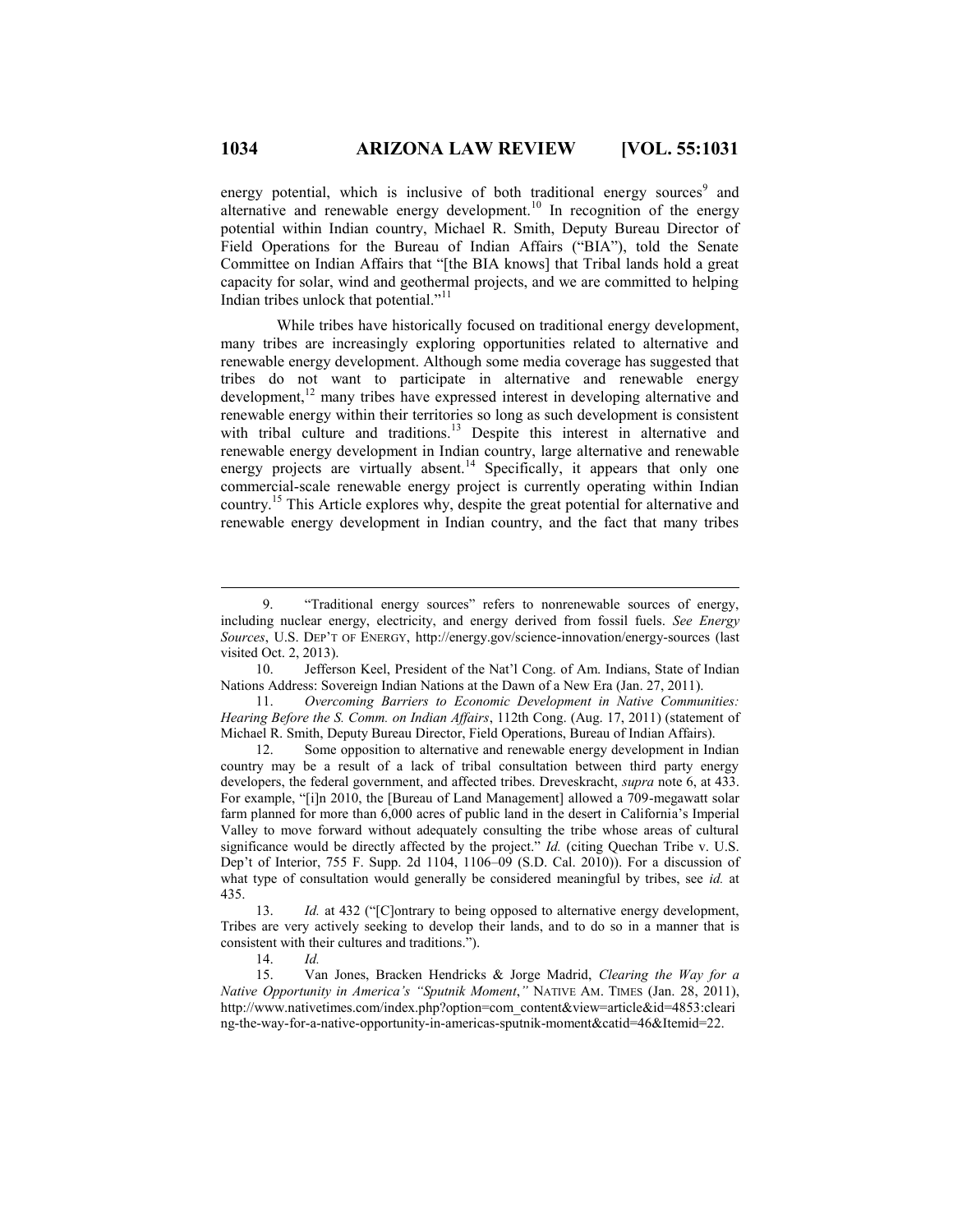$\overline{a}$ 

may be interested in such development, very little actual development seems to be occurring.<sup>16</sup>

This Article is the first to provide in-depth consideration of the impact of the Helping Expedite and Advance Responsible Tribal Homeownership Act ("HEARTH Act") on renewable energy development in Indian country. The HEARTH Act is important to renewable energy development in Indian country because it affects arguably the most valuable resource in Indian country—tribal lands. Congress enacted the HEARTH Act in July 2012 to address one of the obstacles to alternative and renewable energy development in Indian country federal approval for leases of tribal lands. In brief, the HEARTH Act allows tribes with tribal leasing provisions preapproved by the Secretary of the Interior to lease tribal land without Secretarial approval for each individual lease.<sup>17</sup> At the time of writing this Article, three tribes—Federated Indians of Graton Rancheria,<sup>18</sup> Pueblo of Sandia,<sup>19</sup> and Pokagon Band of Potawatomi<sup>20</sup>—have taken advantage of the HEARTH Act, submitting tribal leasing regulations for approval by the Department of the Interior, all of which have been approved.

To fully understand the potential implications of the HEARTH Act, this Article examines the overwhelming national interest in domestic alternative and renewable energy development and the specific benefits of such development to Indian country. The Article then explores obstacles to effective energy development in Indian country. The Article then focuses on what the HEARTH Act accomplishes and how it attempts to address some of the issues of energy development in Indian country. Next, the Article explores some significant problems with the HEARTH Act, namely, the Act's mandatory environmental review provisions, the Act's waiver of federal liability, and the impact of the

 19. PUEBLO OF SANDIA, APPROVING PUEBLO OF SANDIA INDIAN LANDS LEASING REGULATIONS AND PROCEDURES, RESOLUTION 2013–037 (March 5, 2013) (on file with author); U.S. DEP'T OF THE INTERIOR, APPROVAL OF BUSINESS SITE LEASING REGULATIONS (March 14, 2013) (on file with author).

 20. U.S. DEP'T OF THE INTERIOR BUREAU OF INDIAN AFFAIRS, APPROVAL OF RESIDENTIAL LEASING ACT (April 11, 2013) (on file with author); Letter from the Pokagon Band of Potawatomi Indians Tribal Council to Bryan Rice, Deputy Bureau Director, Trust Services of the Bureau of Indian Affairs in the Dep't of Interior (April 3, 2013) (on file with author).

 <sup>16.</sup> Under the current regulatory scheme, numerous obstacles to energy development in Indian country exist. This Article focuses on one of these substantial obstacles to development—the leasing of tribal lands. For an introduction to the scope of obstacles limiting energy development in Indian country, see Elizabeth Ann Kronk, *Alternative Energy Development in Indian Country: Lighting the Way for the Seventh Generation*, 46 IDAHO L. REV. 449, 467–70 (2010).

 <sup>17.</sup> 25 U.S.C. § 415 (2012).

 <sup>18.</sup> FEDERATED INDIANS OF GRATON RANCHERIA, RESOLUTION APPROVING THE BUSINESS SITE LEASING STATUTE AND SUBMITTING THE BUSINESS SITE LEASING STATUTE TO THE UNITED STATES DEPARTMENT OF THE INTERIOR FOR APPROVAL, TRIBAL COUNCIL RESOLUTION NO.: # 12-48 (Dec. 12, 2012) (on file with author); U.S. DEP'T OF THE INTERIOR BUREAU OF INDIAN AFFAIRS, APPROVAL OF BUSINESS LEASING REGULATIONS (Feb. 1, 2013) (on file with author).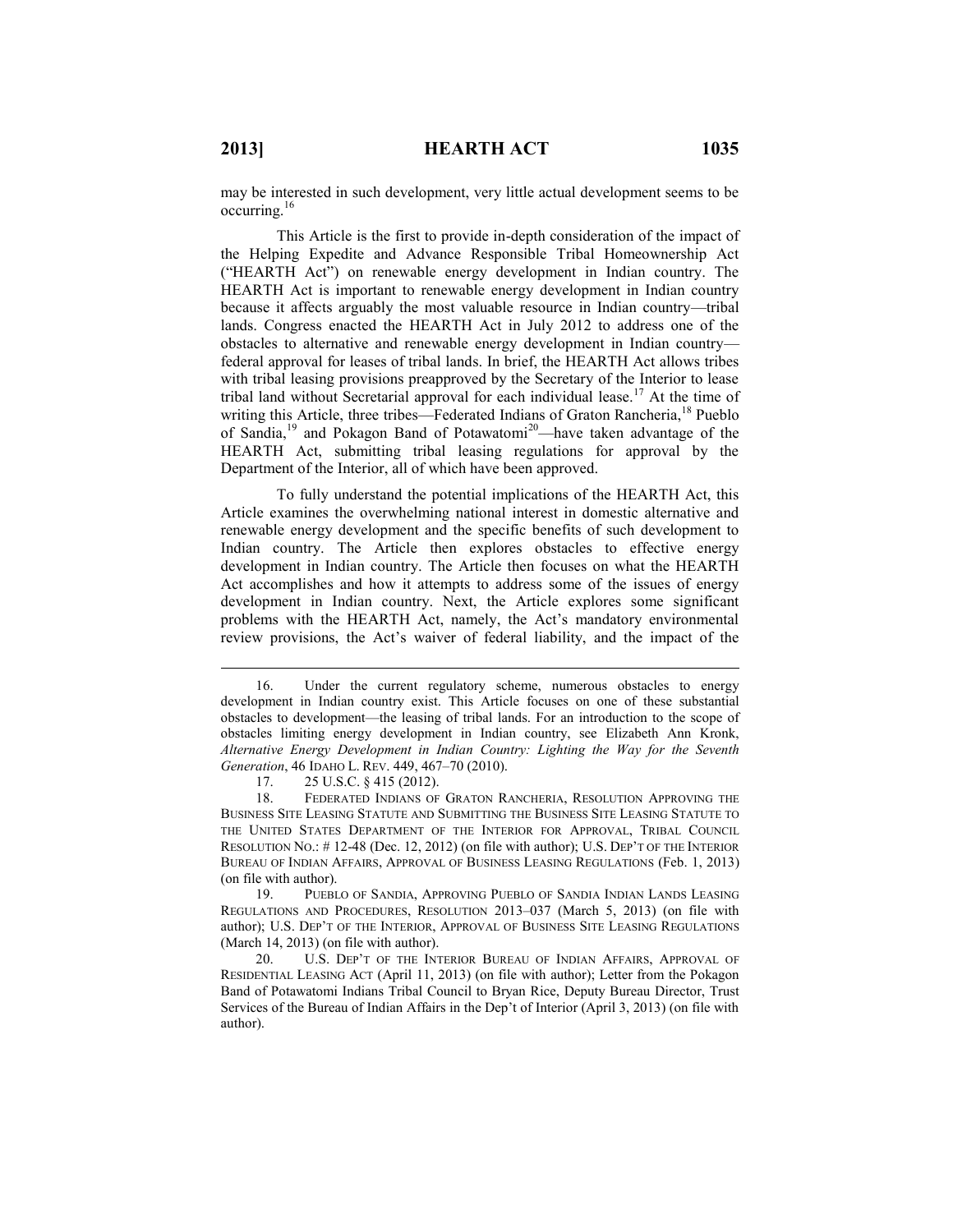liability waiver on the federal government's trust responsibility to federally recognized tribes.<sup>21</sup> As demonstrated in the ensuing discussion, the HEARTH Act both reduces the federal government's fiduciary obligation to Indian tribes under the federal trust responsibility and undermines tribal sovereignty. Accordingly, despite the fact that three Indian nations have taken advantage of the HEARTH Act leasing provisions, Indian country as a whole is worse off under the Act. The Article ends with some concluding thoughts on how the HEARTH Act and potential future reforms to the existing federal regulatory scheme applicable to energy development in Indian country might better address tribal sovereignty and the federal trust responsibility to Indian country. Ultimately, some tribes may be attracted to enacting tribal leasing provisions under the HEARTH Act because of the potential to expedite renewable energy development in Indian country. The HEARTH Act and other legislation patterned on it, however, may ultimately prove to be a collectively deficient option for all of Indian country because of its implications for the federal trust responsibility and tribal sovereignty, which are both foundations of federal Indian law.

# **I. ADVANTAGES OF INCREASED ALTERNATIVE AND RENEWABLE ENERGY DEVELOPMENT FROM FEDERAL AND TRIBAL PERSPECTIVES**

This Section examines why increased alternative and renewable energy development is attractive from both federal and tribal perspectives. National interest in alternative and renewable energy development seems to be growing for reasons of national security, climate change, and rising energy prices. Tribes are also increasingly interested in such development. If done correctly, renewable energy development in Indian country has the capacity to provide stable economic growth that creates jobs while promoting tribal sovereignty and tribal environmental ethics. Each of these benefits is explored in this Section.

From the federal perspective, such development aids the country in several ways. As the population continues to grow, jobs are increasingly needed to stabilize the economy. Furthermore, an unstable Middle East threatens the primary source of fossil fuel for the United States. $^{22}$  Thus, the search for domestic energy sources only continues to intensify.<sup>23</sup> Perhaps in recognition of this trend, Americans, regardless of political affiliation, overwhelmingly support the development of alternative and renewable energy within the United States. $24$ 

 <sup>21.</sup> The term "federally recognized" tribes refers to those tribes which the federal government has recognized as governments with which it has a government-to-government relationship. For a complete list of federally recognized tribes, see Indian Entities Recognized and Eligible to Receive Services from the United States Bureau of Indian Affairs, 78 Fed. Reg. 26384, 26385–89 (May 16, 2013).

 <sup>22.</sup> John M. Broder, *Climate Change Seen As Threat to U.S. Security*, N.Y. TIMES, Aug. 8, 2009, at A1.

 <sup>23.</sup> Royster, *supra* note 1, at 94.

 <sup>24.</sup> John Arensmeyer, *Small Businesses Want Government to Invest in Clean Energy, Small Business America*, HUFF POST SMALL BUS. AM. (Apr. 30, 2012, 11:15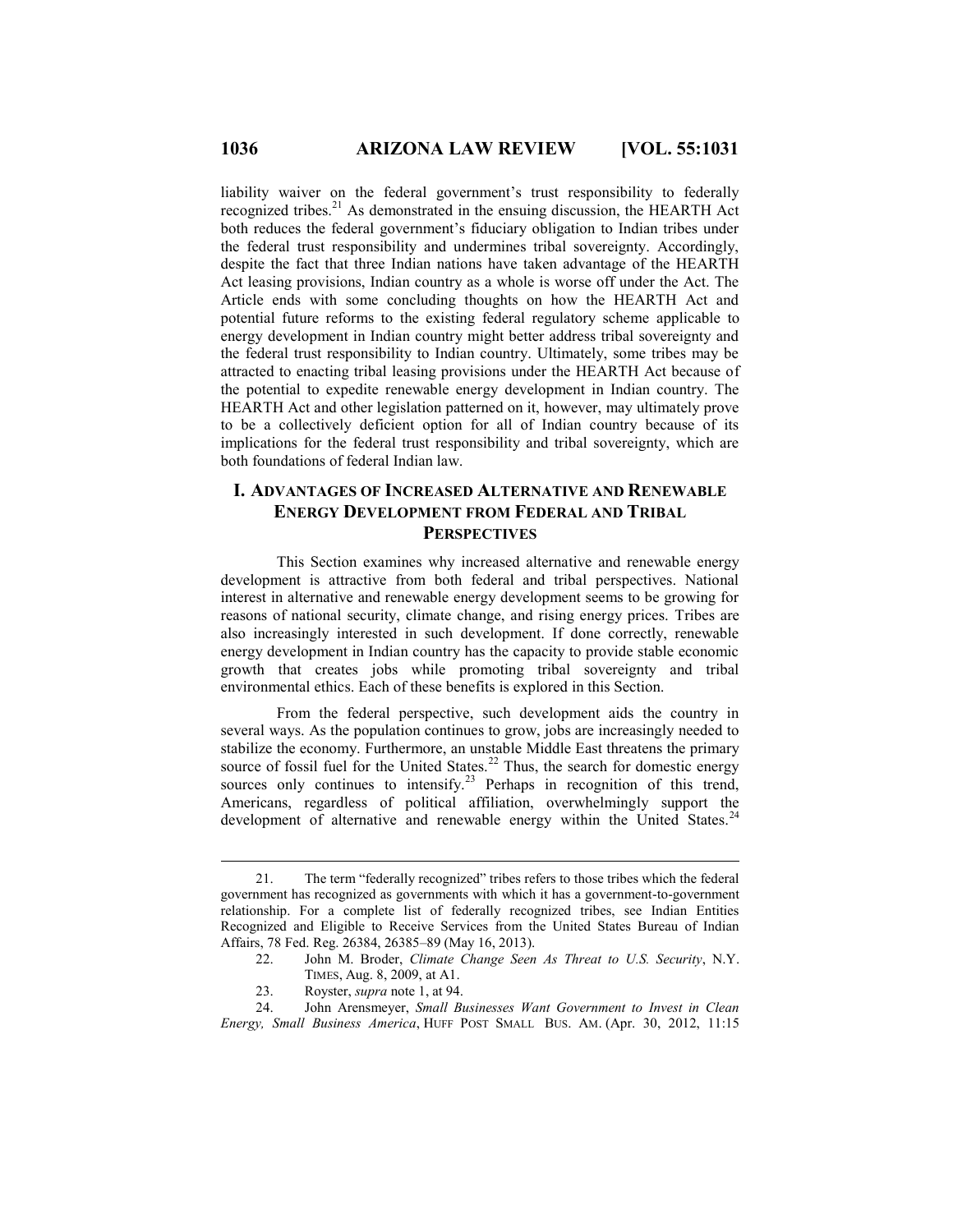Moreover, the majority of Americans see a strong connection between the development of renewable energy and job creation.<sup>25</sup> In the current era of political acrimony, it appears that domestic development of alternative and renewable energies is one of the few things most Americans can agree on.<sup>26</sup> Consistent with this national support for alternative and renewable energy development, President Obama established a "goal of generating 80 percent of the Nation's electricity from clean energy sources by 2035."<sup>27</sup>

The quest for increased alternative and renewable energy development has already moved into the heart of Indian country. Numerous alternative and renewable energy projects have been developed on public lands, mostly in the western United States.<sup>28</sup> Although public lands are not synonymous with Indian country, a large portion of both are located in the western United States, suggesting that there is opportunity for alternative and renewable energy development in the West. $^{29}$  Therefore, alternative and renewable energy development in Indian country is consistent with the nationwide movement to develop potential energy sources in the West.

In addition to benefiting the United States, alternative and renewable energy development in Indian country has the potential to greatly benefit many tribal governments. As Joe Garcia, Vice President of the Southwest Area of the National Congress of American Indians, explained:

> As tribal lands are estimated to contain 10% of the nation's traditional and renewable energy resources, realizing this potential is critical to the nation's efforts to achieve energy independence, promote clean energy, and create jobs. Such efforts are especially needed in Indian Country, where unemployment rates are many times higher than most meaningful and sustainable economic

 27. THE WHITE HOUSE, PRESIDENT OBAMA'S PLAN TO WIN THE FUTURE BY PRODUCING MORE ELECTRICITY THROUGH CLEAN ENERGY (Jan. 25, 2011).

28. Dreveskracht, *supra* note 6, at 433.

 29. For a map showing how Indian country has changed over time, see Saylor Found., *Saylor.org HIST002: "Native American Land Losses*,*"* YOUTUBE (Apr. 16, 2012), http://youtu.be/ZZCvUroBpaE.

AM), http://www.huffingtonpost.com/johnarensmeyer/small-business-clean-energy\_b\_ 1464549.html.

 <sup>25.</sup> *Id.* ("71 percent [of Americans] believe government investments in clean energy play an important role in creating jobs now.").

 <sup>26.</sup> This Article uses both terms "alternative" and "renewable" energy in order to be inclusive of all sustainable energy soloutions. For purposes of this Article, the terms "alternative" and "renewable" energy may be used interchangeably. The United States Energy Information Administration explains that, "[u]nlike fossil fuels, which are exhaustible, renewable energy sources regenerate and can be sustained indefinitely." *Renewable Energy Explained*, ENERGY INFO. ADMIN., http://www.eia.gov/energyexplained/i ndex.cfm?page=renewable\_home (last updated Sep. 27, 2013). The Energy Information Administration goes on to state that the five most frequently used forms of renewable energy include: biomass, water (hydropower), geothermal, wind, and solar. *Id.*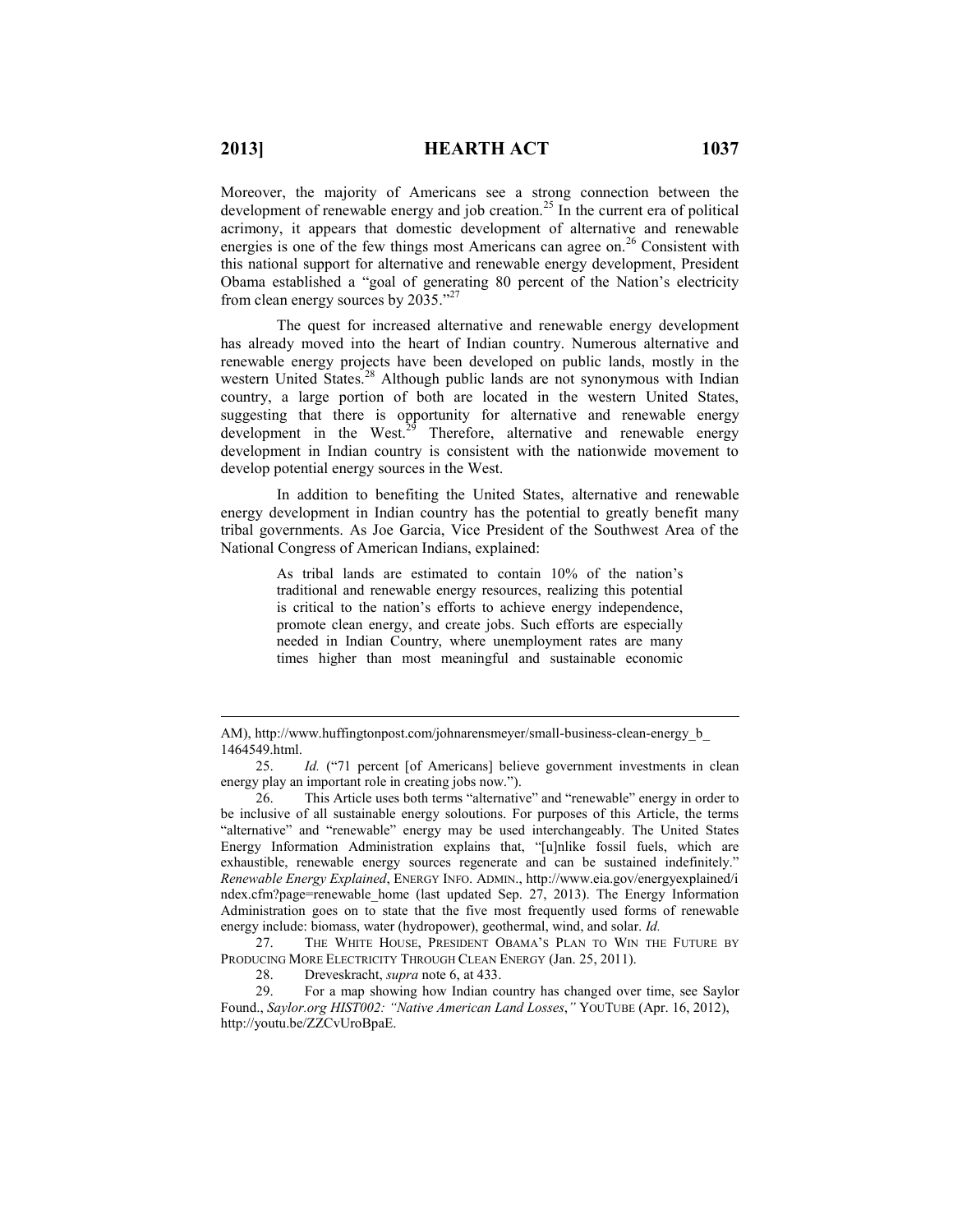development opportunities to ever arise for some tribes that have been mired in endemic poverty.<sup>3</sup>

Successful energy development, then, will ideally result in increased jobs in Indian country. "Increased opportunity for economic development in Indian Country is the best way to raise the standards of living for tribal members.<sup>31</sup> Job growth in Indian country is particularly important given that many American Indians and Alaskan Natives live in poverty.<sup>32</sup> Alternative and renewable energy development in particular seems to generate a significant number of  $i$ obs<sup>33</sup> as compared to other industries typically located within Indian country, which may mean that this type of tribal development would be especially helpful in alleviating tribal poverty. As a result, energy development in Indian country, especially alternative and renewable energy development, has the potential to alleviate some of the substantial poverty burdening many individual Indians and tribal governments.

Moreover, tribes may benefit from alternative and renewable energy development because such development supports and even promotes tribal sovereignty. For example, consultation between the federal government and tribal governments is an important expression of tribal sovereignty. If tribes can take an active role in the development of alternative and renewable energy in Indian country,<sup>34</sup> such development constitutes an exercise of sovereignty through government-to-government relationships. According to Professors Stephen Cornell and Joseph P. Kalt's seminal work on effective economic development in Indian country, true expressions of tribal sovereignty are the cornerstone of successful tribal economic development.<sup>35</sup>

From the federal perspective, President Obama seems to agree that tribal participation is key to building sound relationships. As President Obama stated in his 2009 Presidential Memorandum on Tribal Consultation:

 35. Stephen Cornell & Joseph P. Kalt, *Two Approaches to the Development of Native Nations: One Works, the Other Doesn't*, *in* REBUILDING NATIVE NATIONS: STRATEGIES FOR GOVERNANCE AND DEVELOPMENT 15, 18 (Miriam Jorgensen ed., 2007).

 <sup>30.</sup> *Indian Energy Promotion and Parity*, *supra* note 3, at 9 (statement of Joe Garcia, Southwest Area Vice President of the National Congress of American Indians).

 <sup>31.</sup> 158 CONG. REC. H2682-01 (2012) (statement of Rep. Cole).

 <sup>32.</sup> *See* Gavin Clarkson, *Accredited Indians: Increasing the Flow of Private Equity into Indian Country as a Domestic Emerging Market*, 80 U. COLO. L. REV. 285, 285 (2009) ("[T]he unemployment rate still hovers around fifty percent for Indians who live on reservations, nearly ten times that for the nation as a whole."); *American Indian and Alaskan Native Poverty Rate About 50 Percent in Rapid City, S.D., and About 30 Percent in Five Other Cities,* U. S. CENSUS BUREAU (Feb. 20, 2013), http://www.census.gov/newsroom /releases/archives/american\_community\_survey\_acs/cb13-29.html.

 <sup>33.</sup> Robert Glennon & Andrew M. Reeves, *Solar Energy's Cloudy Future*, 1 ARIZ. J. ENVTL. L. & POL'Y 91, 93–94 (2010) (noting that photovoltaic jobs have grown 560 % from 1999 to 2008).

 <sup>34.</sup> *See generally* Royster, *supra* note 1, at 95–96 (explaining that the existing federal regulatory framework does not—generally—promote tribal energy development).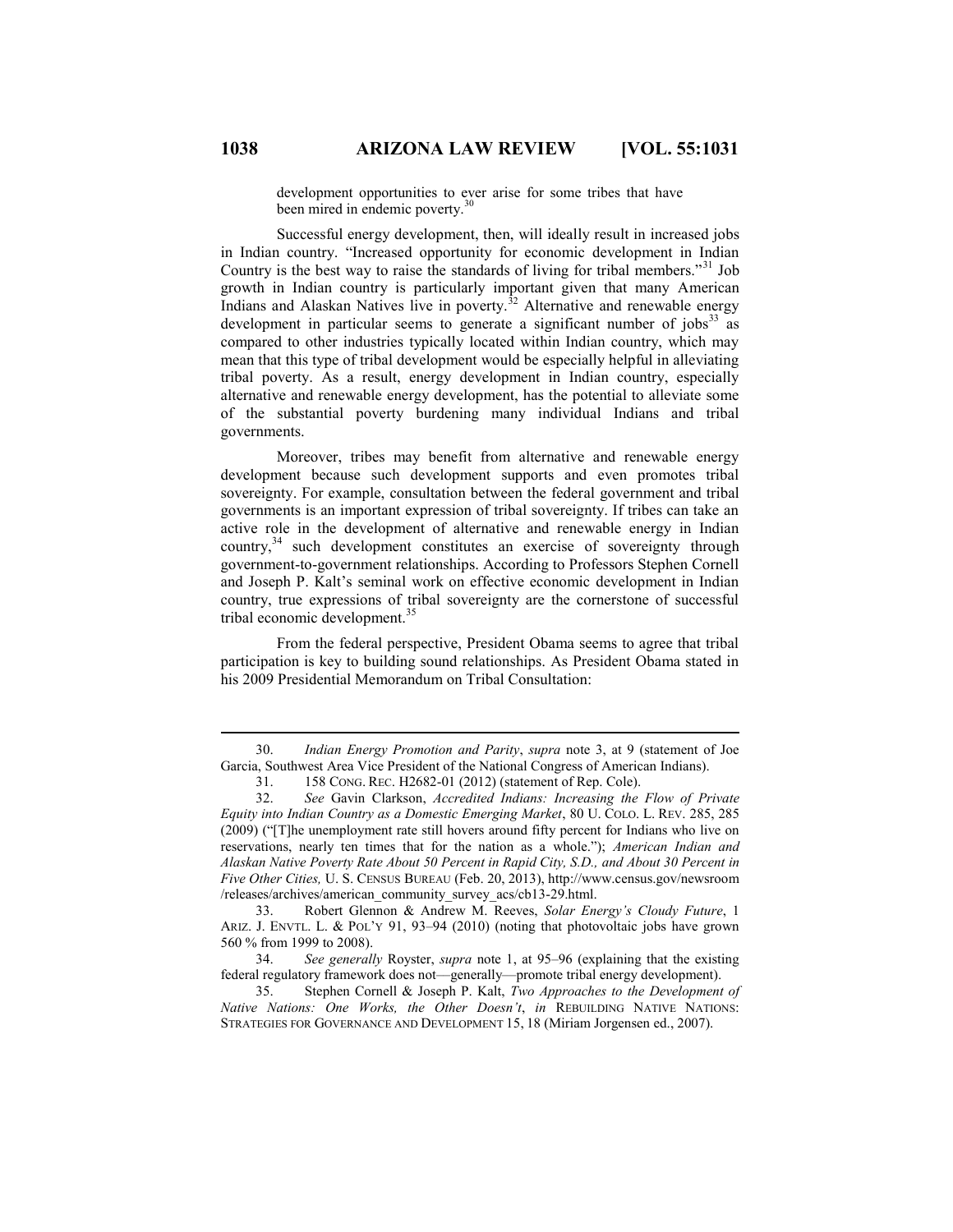History has shown that failure to include the voices of tribal officials in formulating policy affecting their communities has all too often led to undesirable and, at times, devastating and tragic results. By contrast, meaningful dialogue between Federal officials and tribal officials has greatly improved Federal policy toward Indian tribes. Consultation is a critical ingredient of a sound and productive Federal[-]tribal relationship.<sup>36</sup>

Moreover, in addition to potential economic benefits and increased expressions of tribal sovereignty associated with tribal alternative and renewable energy development, tribes may also be attracted to such development because it would potentially alleviate the impacts of climate change. Although most indigenous communities contribute little, if anything, to the global problem of climate change, tribes are being disproportionately impacted by its effects.<sup>37</sup> In some cases, the impacts of climate change on tribes are so extreme that tribes, such as the Native Village of Kivalina in Alaska, will be forced to relocate.<sup>38</sup> Because alternative and renewable energy development generally results in fewer greenhouse gas emissions than traditional energy development, tribes engaged in alternative and renewable energy development may help to alleviate the impacts of climate change on indigenous communities.

More broadly, alternative and renewable energy development in Indian country may also accord with tribal environmental ethics.<sup>39</sup> Although the stereotype of the tribal environmental steward should certainly be avoided because it is not true in every instance, many tribal cultures and traditions are tied to the environment and land in a manner that traditionally differs from other communities.<sup>40</sup> Land "is the source or spiritual origin and sustaining myth which

 38. Elizabeth Ann Kronk, *Effective Access to Justice: Applying the Parens Patriae Standing Doctrine to Climate Change-Related Claims Brought by Native Nations*, 32 PUB. LAND & RESOURCES L. REV. 1, 7 (2011). Very generally, climate change is occurring because of increased greenhouse gas emissions, which accumulate in the atmosphere, trapping the sun's energy and causing the general global temperature to increase. For an in-depth discussion of the relationship between climate change and greenhouse gas emissions, see INTERGOVERNMENTAL PANEL ON CLIMATE CHANGE, CLIMATE CHANGE 2007: SYNTHESIS REPORT, 30–39 (2007).

 39. *See generally* Rebecca Tsosie, *Tribal Environmental Policy in an Era of Self-Determination: The Role of Ethics, Economics, and Traditional Ecological Knowledge*, 21 VT. L. REV. 225 (1996) (discussing the importance of each tribe's development of its own environmental ethics consistent with its individual culture and traditions).

 40. Each tribal nation has a different relationship with its environment and there is not a common "Native experience," but rather a broad diversity of thought and experience related to one's relationship with land and the environment. In particular, traditional

 <sup>36.</sup> Memorandum for Heads of Executive Departments and Agencies on Tribal Consultation, 74 Fed. Reg. 57881, 57881 (Nov. 5, 2009).

 <sup>37.</sup> For an introduction to the many negative impacts of climate change on indigenous communities around the world, see Randall S. Abate & Elizabeth Ann Kronk, *Commonality Among Unique Indigenous Communities: An Introduction to Climate Change and Its Impacts on Indigenous People, in* CLIMATE CHANGE AND INDIGENOUS PEOPLES: THE SEARCH FOR LEGAL REMEDIES 3 (Randall S. Abate & Elizabeth Ann Kronk eds., 2013).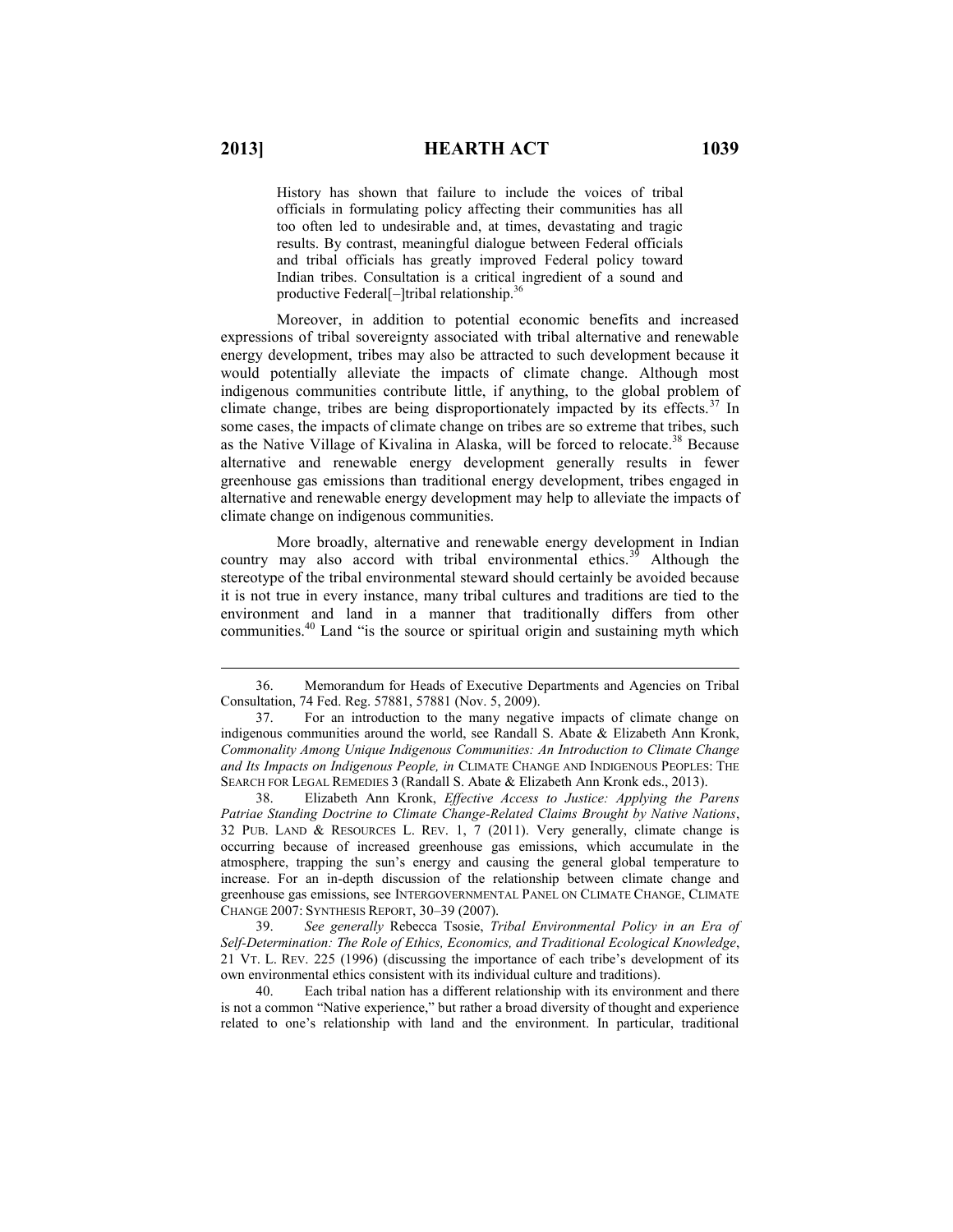in turn provides a landscape of cultural and emotional meaning. The land often determines the values of the human landscape."<sup>41</sup> As a result of the similarity in connections to environment and the land, many tribes are "land-based,"<sup>42</sup> meaning that their culture and traditions, the essence of their personhood, is connected to the land where they reside. Moreover, at an individual level, many Indians may possess a spiritual connection with land and the environment.<sup>43</sup> Indians with such a connection to the land:

> continue to have a deep relationship with ancestral homelands for sustenance, religious communion and comfort, and to maintain the strength of personal and interfamiliar identities. Through language, songs, and ceremonies, tribal people continue to honor sacred springs, ancestral burial places, and other places where ancestral communities remain alive.<sup>44</sup>

In this regard, the spiritual connection many tribes and individual Indians share with their surrounding environment is crucial to the sovereignty of these nations. <sup>45</sup> Therefore, while traditional energy development may erode the environment that can be so important to tribes and individual Indians,  $46$  the movement toward alternative and renewable energy development may alleviate some of these impacts. Tribes engaged in such development may also have a

 41. Frank Pommersheim, *The Reservation as Place: A South Dakota Essay*, 34 S.D. L. REV. 246, 250 (1989); *see also* NAT'L CONG. OF AM. INDIANS, RESOLUTION #EWS-06-2004—SUPPORTING A NATIONAL MANDATORY PROGRAM TO REDUCE CLIMATE CHANGE POLLUTION AND PROMOTE RENEWABLE ENERGY (2006) ("[C]limate-related changes to the weather, food sources, and local landscapes undermine the social identity and cultural survival of American Indians and Alaskan Natives . . . .").

42. Tsosie, *supra* note 39, at 274.

 43. *Id.* "American Indian tribal religions . . . are located 'spatially,' often around the natural features of a sacred universe. Thus, while indigenous people often do not care *when* the particular event of significance in their religious tradition occurred, they care very much about *where* it occurred." *Id.* at 282–83.

 44. Mary Christina Wood & Zachary Welcker, *Tribes as Trustees Again (Part I): The Emerging Tribal Role in the Conservation Trust Movement*, 32 HARV. ENVTL. L. REV. 373, 381 (2008).

 45. *Id.* at 424 ("Trust concepts therefore help to provide tribes with two essential tools of traditional Native self-determination: access to sacred lands and the ability to sustainably use the natural resources on those lands. These were, and remain today, vital tools of nation-building.").

 46. *See generally* INTERGOVERNMENTAL PANEL ON CLIMATE CHANGE, *supra*  note 38 (discussing how traditional energy development (*e.g.*, fossil fuel extraction) is damaging the Earth's environment).

stereotypes of indigenous people as "Noble Savages" or "Bloodthirsty Savages" should be avoided. *See id.* at 270 ("The problems of cross-cultural interpretation and the attempt to define 'traditional' indigenous beliefs raise a common issue: the tendency of non-Indians to glorify Native Americans as existing in 'perfect harmony' with nature (the 'Noble Savage' resurrected) or, on the other hand, denounce them as being as rapacious to the environment as Europeans (the 'Bloodthirsty Savage' resurrected)."); *see also* Ezra Rosser, *Ahistorical Indians and Reservation Resources*, 40 ENVTL. L. 437, 465–69 (2010) (explaining the stereotype of Natives as environmental stewards and its likely origins).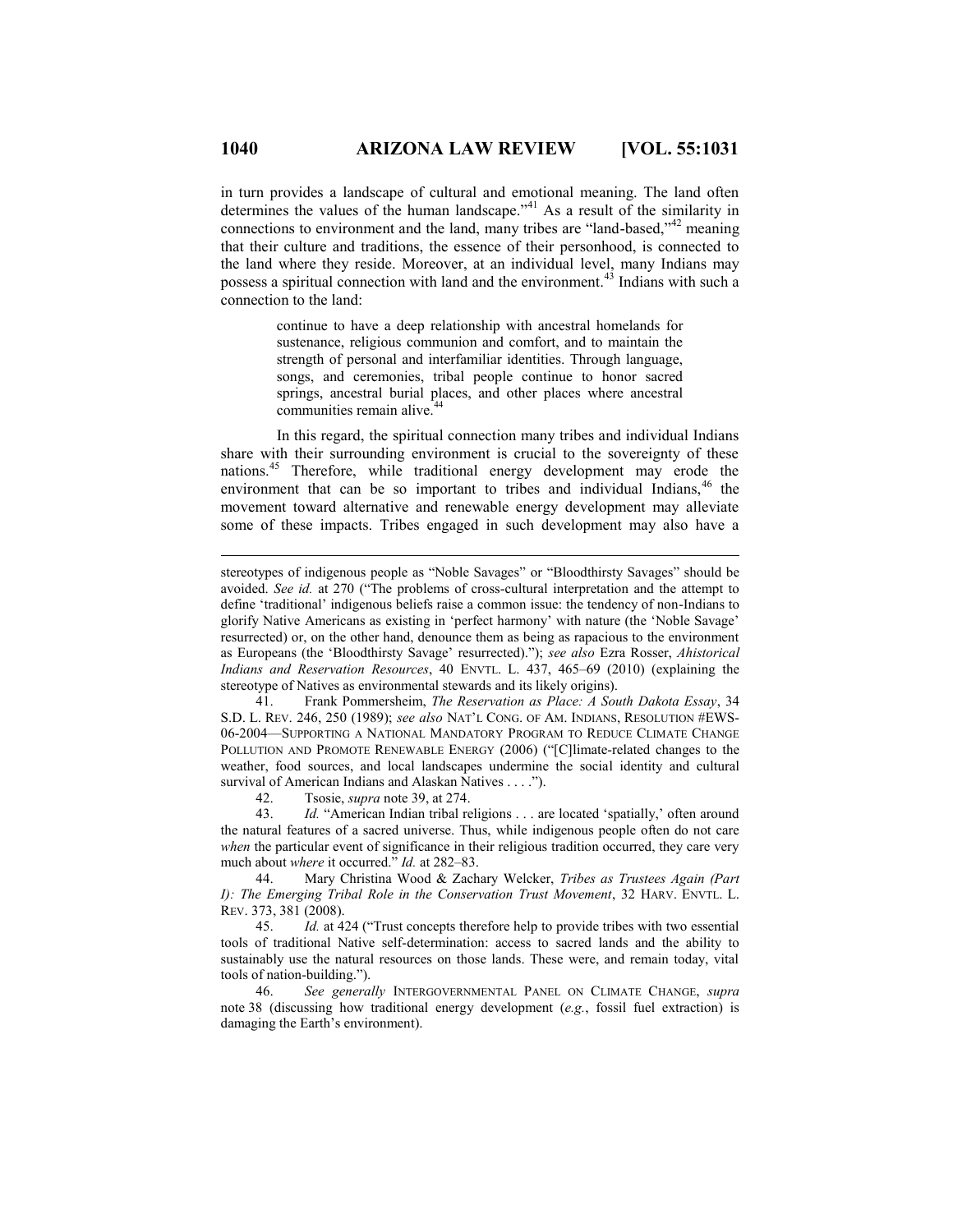strong interest in working to protect the environment and land that for many is so crucial to tribal identity, customs, and traditions.

It is therefore clear why alternative and renewable energy development is so attractive to Indian country. The nation as a whole appears increasingly interested in such development for a variety of reasons. Additionally, such development potentially brings more than just money to Indian country, as it also promotes tribal sovereignty and environmental ethics. Why then is there only one large scale commercial renewable energy project located in Indian country? The next Section explores some of the limitations of the existing regulatory scheme that impairs energy development in Indian country.

#### **II. OBSTACLES TO ENERGY DEVELOPMENT IN INDIAN COUNTRY**

Despite substantial interest in renewable energy development in Indian country, such development is generally not occurring on a large scale, as exemplified by the fact that there is only one large renewable energy project in Indian country.<sup>47</sup> In order to understand the potential impact of the HEARTH Act on alternative and renewable energy development in Indian country, it is helpful to first understand the existing obstacles to such development. This Section thus examines obstacles to energy development within Indian country. These include: (1) lack of access to the transmission grid; (2) state intrusion into tribal energy development through dual taxation; (3) leasing and siting requirements; (4) mandated appraisals; and  $(5)$  leases and rights of way, and financing.<sup>48</sup> The reality is that although substantial renewable resources exist in Indian country and many tribes are interested in developing such resources, development is generally not occurring in large part due to the burdensome regulatory scheme.

Many tribes, despite strong interest, have not engaged in renewable energy development because it takes too long to obtain the mandatory federal approvals and, even if the approvals are obtained, energy produced in Indian country may not be competitive with energy developed elsewhere because of double taxation by both the state and tribe<sup>49</sup> and inaccessible infrastructure. In totality, the obstacles are so substantial that there are "*49 bureaucratic steps* that tribes currently must go through to undertake energy development projects on tribal lands, and to ensure equitable access to the transmission grid, financing mechanisms, and federal programs for energy development and energy

 <sup>47.</sup> Jones, Hendricks & Madrid, *supra* note 15.

 <sup>48.</sup> *Indian Energy Promotion and Parity, supra* note 3, at 10–11 (statement of Joe Garcia, Southwest Area Vice President of the National Congress of American Indians). For an extensive discussion of how the existing federal regulatory structure may impede the development of alternative and renewable energy development in Indian country, see generally Elizabeth Ann Kronk, *Alternative Energy Development in Indian Country: Lighting the Way for the Seventh Generation*, 46 IDAHO L. REV. 449 (2010); Royster, *supra* note 1, at 95–96.

 <sup>49.</sup> *See, e.g.*, Wagnon v. Prairie Band Potawatomi Nation, 546 U.S. 95, 99, 115 (2005) (allowing the state of Kansas to apply its motor fuel tax to fuel that would eventually be sold on the Prairie Band Potawatomi Nation as long as the tax was applied to fuel before it was delivered to the reservation).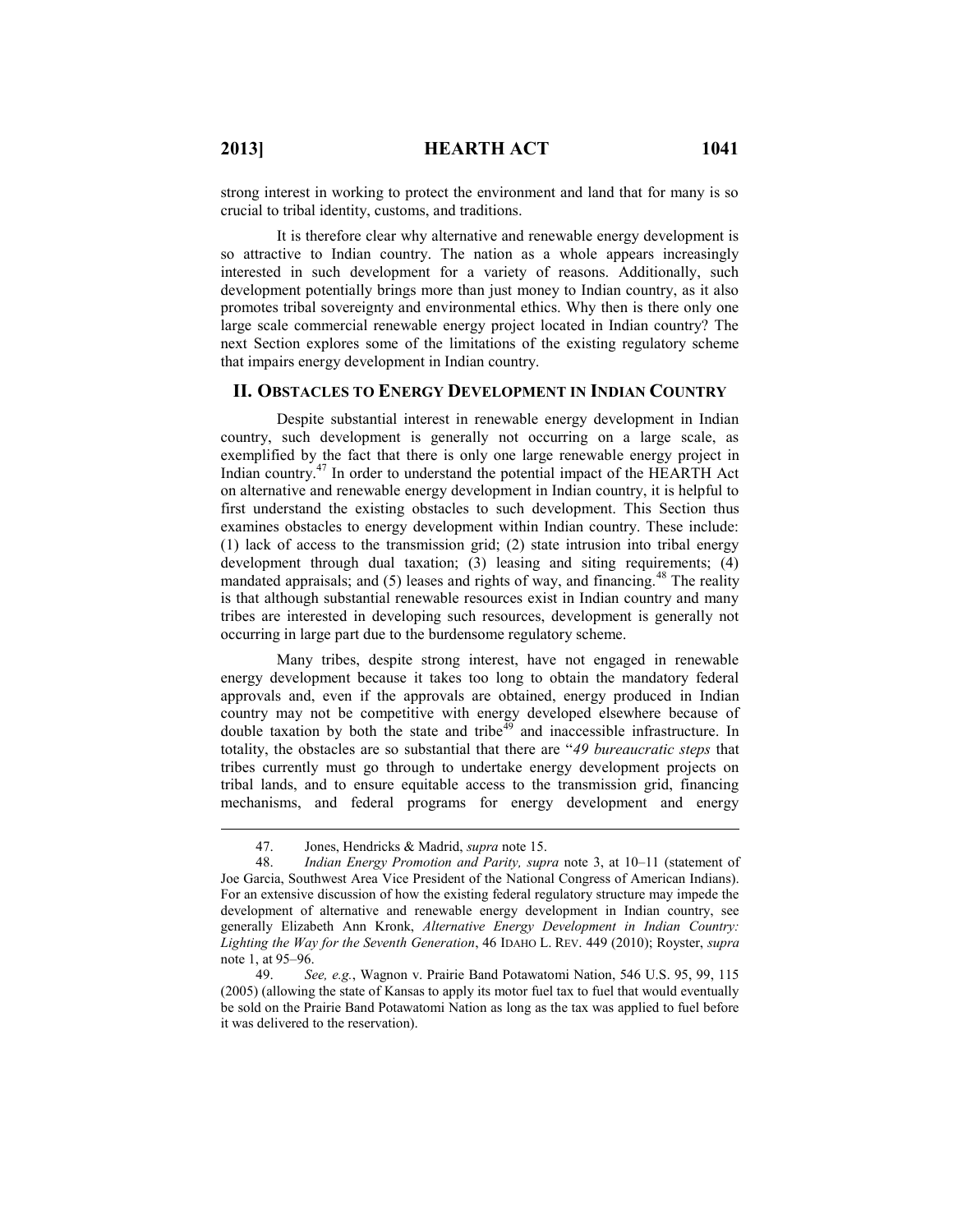efficiency."<sup>50</sup> The majority of these bureaucratic steps are applicable only because the development project is in Indian country; they do not apply to development occurring outside of Indian country. Energy developed in Indian country may be more costly and therefore not as attractive because of duplicative state taxation and increased costs associated with the wait time required for federal approvals.<sup>51</sup> As a result, those interested in promoting energy development within Indian country are at a competitive disadvantage to similar projects located outside of Indian country.<sup>52</sup>

Furthermore, many of these additional burdens placed on energy development within Indian country are placed on such lands by the federal government. As such, federal involvement in energy development within Indian country constitutes one of the most substantial obstacles to energy development in these lands. For example, the BIA, housed within the Department of the Interior and tasked with handling the majority of the federal government's affairs within Indian country, may not have an adequate number of staff members to process requests quickly, communication may be ineffective between various departments within the Department of the Interior, and the BIA may hold incorrect land records.<sup>53</sup> At least one scholar has concluded that many of the obstacles inherent in the process related to energy development in Indian country are a direct result of the federal government's involvement.<sup>54</sup>

Scholars are not alone in recognizing obstacles to effective energy development inherent in the existing federal regulatory scheme. For example, Senator Daniel Akaka (D–HI), a member of the Senate Committee on Indian Affairs, explained that:

> In recent years the [Senate Indian Affairs] Committee has heard concerns and complaints from Indian tribes and industry that the many Federal laws that govern the development of tribal energy resources are complex and often lead to significant cost, delay and

 <sup>50.</sup> *Indian Energy Promotion and Parity*, *supra* note 3, at 9 (statement of Joe Garcia, Southwest Area Vice President of the National Congress of American Indians) (emphasis added). Mr. Garcia went on to explain that it is crucial that such barriers to energy development in Indian country be removed "to ensure that tribes are placed on a level playing field to facilitate the realization of their energy potential for the benefit not only of tribal governments and peoples, but the entire nation." *Id.* Generally, the steps required for alternative and renewable energy development outside of Indian country are not as cumbersome because development in Indian country requires an added layer of federal governmental oversight as discussed in Part II. For a complete discussion of the steps generally involved to develop renewable energy projects outside of Indian country, see, e.g., K.K. DUVIVIER, THE RENEWABLE ENERGY READER (2011).

 <sup>51.</sup> *See generally* Dreveskracht, *supra* note 6, at 442.

 <sup>52.</sup> *Indian Energy Promotion and Parity*, *supra* note 3, at 8 (testimony of Joe Garcia, Southwest Area Vice President of the National Congress of American Indians).

 <sup>53.</sup> *See* Dreveskracht, *supra* note 6, at 442 (discussing the potential obstacles to effective energy development in Indian country as a result of the federal government's involvement).

 <sup>54.</sup> *Id*. at 441–43.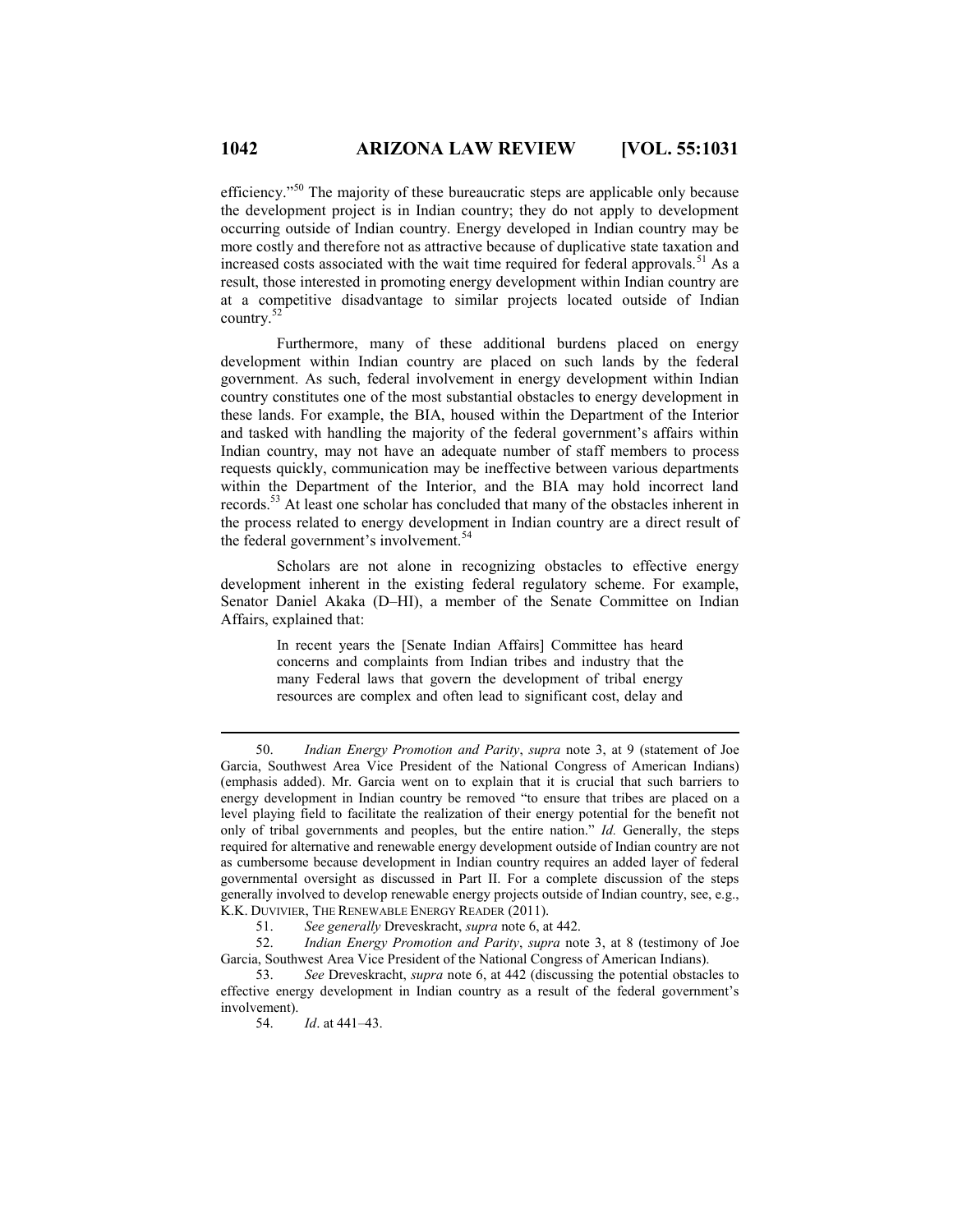uncertainty for all parties to proposed tribal energy transactions. These costs, delays and uncertainties tend to discourage development of tribal trust energy resources and drive development investments to private or non-tribal lands that are not subject to these same Federal laws.<sup>5</sup>

Concerns about the potential barriers to effective energy development placed on tribes by the federal government are not limited to Senator Akaka or the Democratic Party. As Senator Barrasso (R–WY) explained:

> For far too long, bureaucratic red tape has prevented Indian tribes from pursuing economic development and homeownership opportunities on tribal trust lands. For many years, Indian tribes have expressed concerns about the Federal laws and regulations governing surface leases of tribal trust lands. The delays and uncertainties inherent in the Bureau of Indian Affairs' lease approval process, as well as the restrictions on the duration of lease terms, create serious barriers to the ability of tribes to plan and carry out economic development and other land use activities on tribal  $lands.<sup>56</sup>$

Moreover, concern about the existing regulatory scheme as it applies to energy development in Indian country is not limited to the United States Senate. As explained by Joe Garcia, Vice President of the Southwest Area of the National Congress of American Indians:

> [T]he challenges [to energy development in Indian country] are massive. For example, the vast majority of large scale renewable energy projects on tribal lands, even those which have made it through the maze of federal bureaucratic processes, are stuck in the pre-development phase among other things, for lack of financing, transmission access, and unfavorable tax structures. Furthermore, states and counties are increasingly keen on taxing tribal energy projects, threatening their very viability and siphoning off revenue that should be going to tribal governments for needed programs and services.<sup>57</sup>

As a result, in part because of the cumbersome federal regulatory scheme enforced on Indian country, many are not investing in energy projects within

 <sup>55.</sup> S. REP. NO. 112–263, at 1 (2012). Because of the problem created by the existing federal scheme, this report was submitted to support a bill calling for the amendment of the Indian Tribal Energy and Self-Determination Act of 2005. Pub. L. No. 109–58, 119 Stat. 594 (codified at various sections of Titles 2, 5, 7, 10, 15, 18, 20, 22, 23, 25, 30, 31, 33, 35, 40, 41, 42, 48, 49, and 50 of the U.S.C.). Accordingly, because of the strong interest in energy development in Indian country, and in recognition that the existing federal scheme is problematic, Congress appears to be actively working to improve the existing scheme.<br> $56.1$ :

 <sup>56.</sup> 157 CONG. REC. S2048–01 (2011) (statement of Sen. Barrasso).

 <sup>57.</sup> *Indian Energy Promotion and Parity*, *supra* note 3, at 9 (statement of Joe Garcia, Soutwest Area Vice President of the National Congress of American Indians).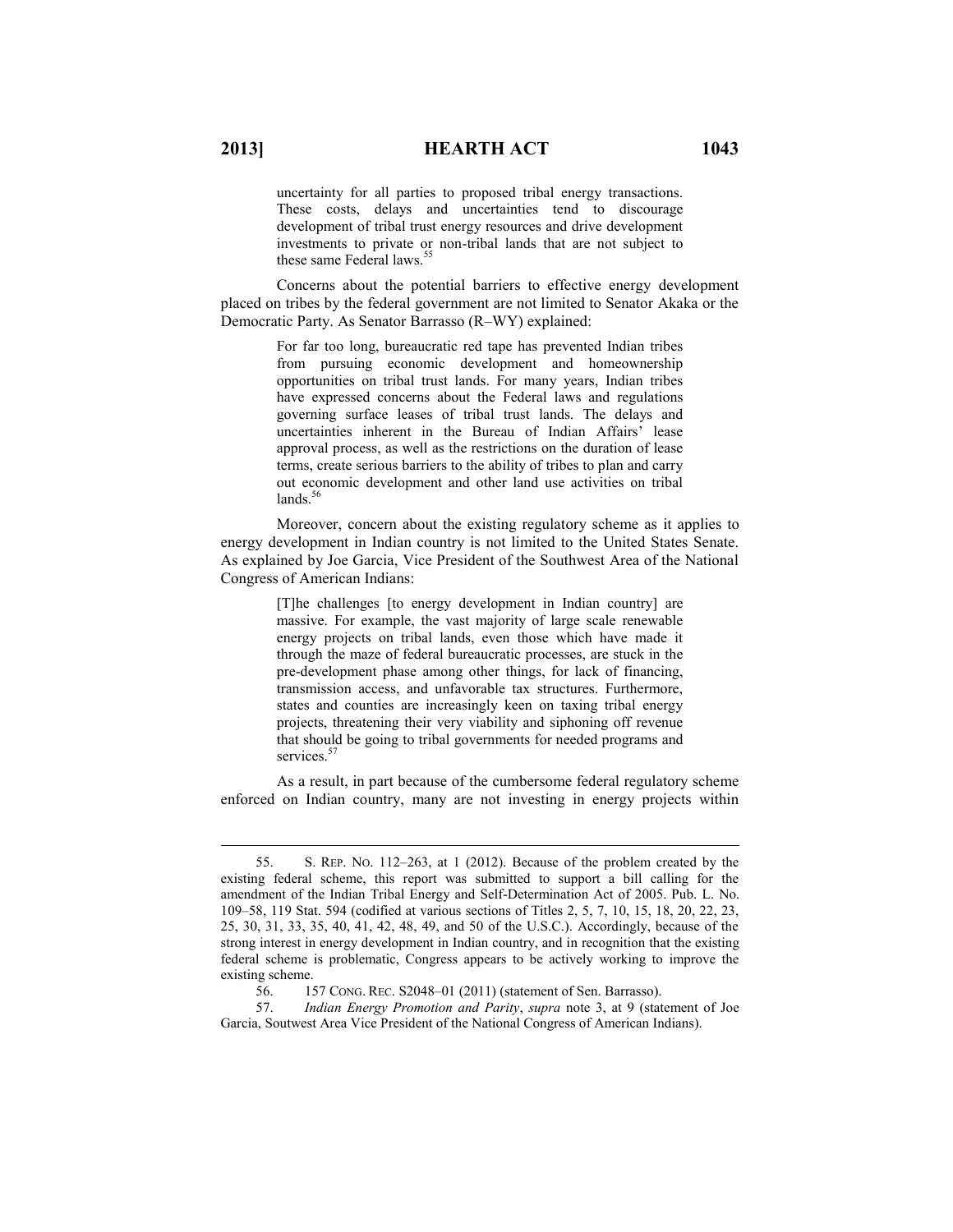Indian country,<sup>58</sup> despite substantial opportunities for investment and development. Investors have shied away from energy development in Indian country, which may be more time consuming and costly overall than development outside of Indian country:

> Private investment within Indian reservations—except in the anomalous case of Indian gaming . . . is about as scarce as it is in any nation where ownership of property is highly restricted by national governments. Investors cannot afford to wait the months or years it may take for BIA approval of a simple lease executed with a tribe. Investors simply put their money on the non-Indian side of the reservation.<sup>5</sup>

One of the most significant obstacles to effective energy development in Indian country is the requirement that the Secretary of the Interior approve leases of Indian lands.<sup>60</sup> Though the lease is technically approved by the Secretary of the Interior, the BIA ultimately signs off on leases.<sup>61</sup> In this regard, "the basic BIA land functions of title, leasing, acquisitions and probate are even more critical to Indian communities because these functions drive economic development."<sup>62</sup> Not

 60. Although this Article focuses on the impact of existing leasing regulations and the HEARTH Act as they pertain to energy development in Indian country, existing leasing regulations also have a profound impact on the ability of families to own homes within Indian country. Representative Heinrich explained:

> We all know that a seller is rarely able to wait 2 years to sell their house, and banks are often unable to hold a mortgage approval for anywhere near that long. I know that there are many Native families who would prefer to stay and raise their children in the communities where their families have lived for generations, but instead would have had to move from Indian Country to nearby cities because they want to own a home. Families shouldn't be forced to make such an important decision based on how many months, or years, it will take a Federal bureaucracy to approve a mortgage on tribal land.

158 CONG. REC. H2682–01 (2012) (statement of Rep. Heinrich).

 61. As Representative Richardson explained, the BIA plays a substantial role in Indian country because it oversees

> the education, healthcare, infrastructure maintenance and law enforcement, among other services, for Native Alaskans and American Indians. The BIA oversees more than 55 million acres of some of the most economically depressed and isolated areas of the United States and is critical in improving the quality life [sic] of its members.

158 CONG. REC. H2682–01 (2012) (statement of Rep. Richardson).

 62. *Barriers to Indian Job Creation: Hearing Before the Subcomm. on Tech., Info. Policy, Intergovernmental Relations and Procurement Reform of the Comm. on* 

 <sup>58.</sup> Dreveskracht, *supra* note 6, at 432, 441–42.

 <sup>59.</sup> H.R. REP. NO. 112-427, at 454 (2012). The reference to "the non-Indian side of the reservation" is referring to land adjacent or very near a tribal reservation that possesses similar resources, but may be more attractive to investors by virtue of the fact that it is not located in Indian country and therefore the added layer of bureaucratic review, as detailed below, does not apply. *Id.*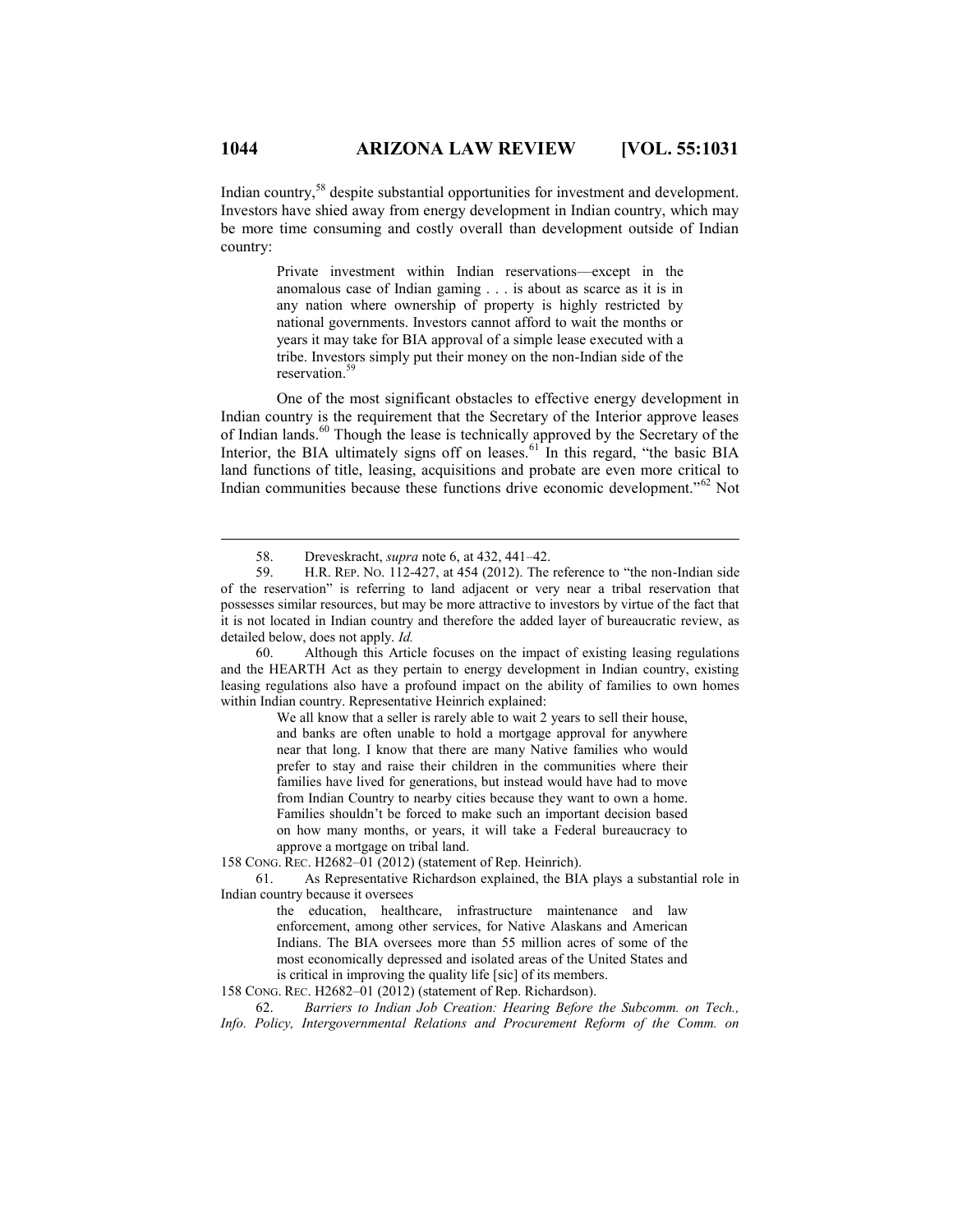$\overline{a}$ 

resource for many tribes.

leasing tribal lands is also significant because tribal lands are the most valuable

only is the requirement of Secretarial approval itself and the time usually required to obtain such approval significant, but the federal government's involvement in

The requirement that the federal government approve leases of tribal land has its origin in *Johnson v. M'Intosh*, where the United States Supreme Court held that Indian tribes did not own in fee simple absolute the lands they occupied, but instead possessed a right of beneficial ownership.<sup>63</sup> The federal government is also involved because, currently, the vast majority of energy development within Indian country involves non-Indian third party partners.<sup>64</sup> The presence of these non-Indian partners triggers the application of the Nonintercourse Act,  $65$  which was originally enacted to protect Indian land from being transferred to non-Indians; in this regard, the Nonintercourse Act is a vestige of paternalistic federal policies applicable in Indian country.<sup>66</sup> Congress originally enacted the Nonintercourse Act "to 'protect' tribes from losing their land base through coercion, fraud, and trade conducted in bad faith."<sup>67</sup>

Because the federal government owns the fee title to land within Indian country, such lands are held in trust or restricted status by the federal government, and the federal government therefore has a role in approving the lease of any such land. Such policies have taken on an air of paternalism.<sup>68</sup> Under the status quo, the Indian Long-Term Leasing Act of 1955 requires the Secretary of the Interior to

*H. Oversight and Govt. Reform*, 112th Cong. (2011) (statement of the Hon. W. Ron Allen, Chairman, CEO of the Jamestown S'Klallam Tribe).

 63. *See generally* 21 U.S. 543 (1823). For an alternative look at *Johnson v. M'Intosh*, see ROBERT J. MILLER, DISCOVERING INDIGENOUS LANDS: THE DOCTRINE OF DISCOVERY IN THE ENGLISH COLONIES 3 (2010). The legal term "fee simple" refers to the absolute ownership of a particular piece of land. BLACK'S LAW DICTIONARY 691 (9th ed. 2009) ("An interest in land that, being the broadest property interest allowed by law, endures until the current holder dies without heirs.").

 64. *See* Tracey A. LeBeau, *The Green Road Ahead: Renewable Energy Takes a Stumble but is on the Right Path, Possibly Right Through Indian Country*, 56 FED. LAWYER, Mar.–Apr. 2009, at 40–41 (explaining that non-Indian investors play a significant role in energy development within Indian country).

 65. 25 U.S.C. § 177 (2012) ("No purchase, grant, lease, or other conveyance of lands, or of any title or claim thereto, from any Indian nation or tribe of Indians, shall be of any validity in law or equity, unless the same be made by treaty or convention entered into pursuant to the Constitution.").

 66. It may be argued that the federal government actually protects tribal sovereignty by maintaining a role in approving leases of tribal lands and supposedly assuring the viability of such land well into the future. However, such provisions would, at best, only ensure that tribal land continues to be in existence into the future. Such federal paternalism is inconsistent with tribal sovereignty. Therefore, while the land base may continue into the future, the tribe's sovereignty is eroded as a result of the federal government's paternalistic policies.

 67. H.R. REP. NO. 112-427, at 5 (2012), *reprinted in* 2012 U.S.C.C.A.N. 453, 453–54.

 68. *Id.* ("Over time, this federal policy began to take on the form of paternalism over tribes, which persists to this day.").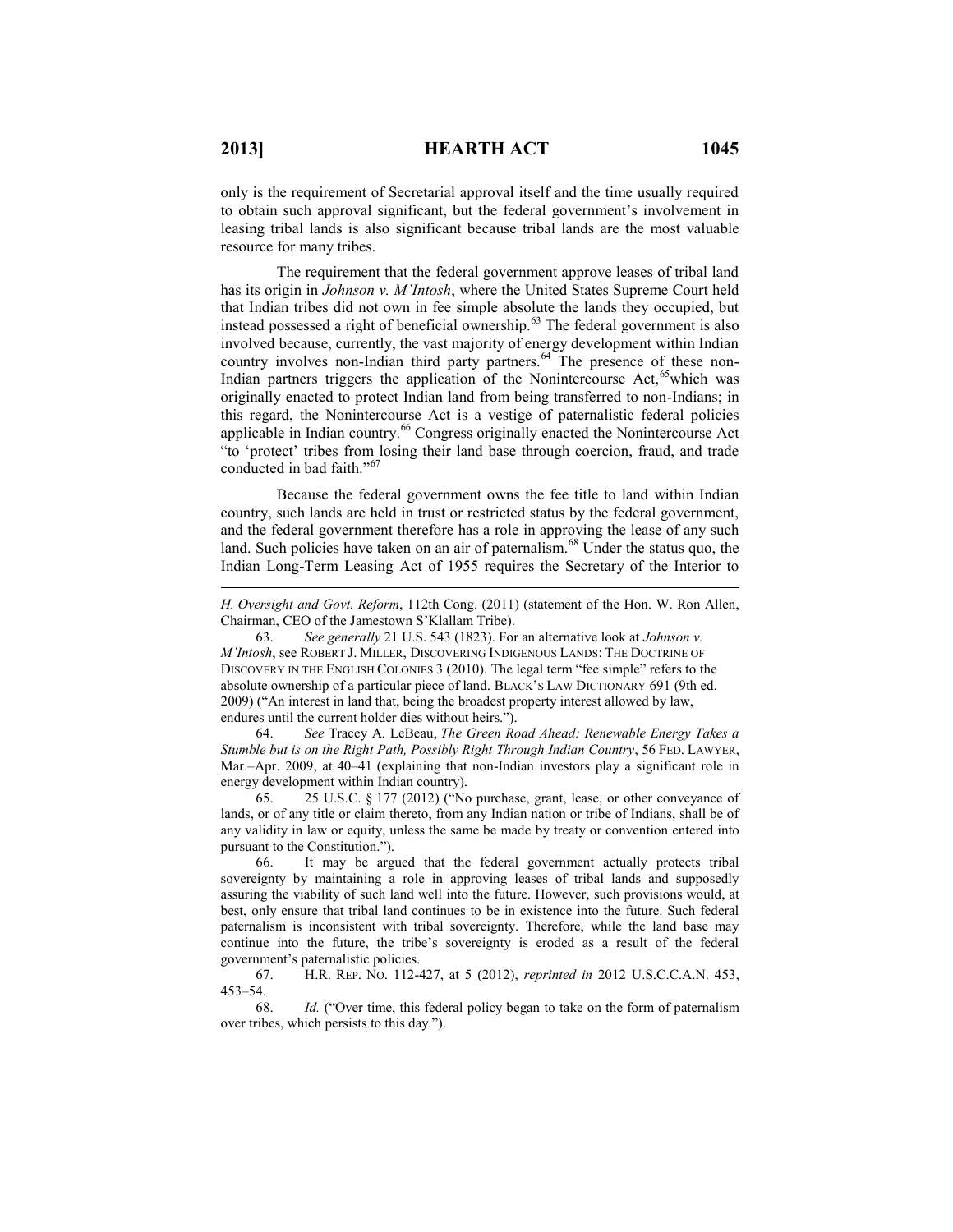approve the lease of tribal trust and restricted land for a variety of purposes.<sup>69</sup> Under this Act, the Secretary may approve leases for public, religious, educational, recreational, residential, or business purposes of Indian land for up to 25 years, with an option for an additional 25-year term.<sup>70</sup> Moreover, in determining whether or not to approve the lease, the Secretary will determine what is in the best interest of the tribe, which perpetuates a paternalistic relationship between the tribe and federal government.<sup>71</sup> Representative Rob Bishop (R–UT) shared the view that the current leasing scheme perpetuates a paternalistic system upon tribes. He stated that:

> Under current law, each and every nonmineral lease that a tribe executes with a third party is subject to approval of the Department of the Interior before it can take effect. It doesn't matter whether the tribe and a third party have negotiated the terms of a lease to their mutual satisfaction; Washington, D.C., ultimately decides because, after all, Washington, D.C., always knows better. Unfortunately, the result of this paternalism is predictable—the leases do not get approved on a timely basis, if at all. The government has erected all kinds of regulatory hurdles for tribes leasing their lands. In the private sector, time is money; and when the government delay costs money, investors take their business elsewhere. $^{72}$

Because the federal government must approve leases of tribal lands under the existing scheme, it can take substantially longer to put land in Indian country into renewable energy development. Under the existing scheme, it can take six months to two years for the Department of the Interior to approve the lease of land in Indian country.<sup>73</sup> As Representative Martin Heinrich (D–NM) concluded, "many tribal communities lose out on commercial investment because the process for securing a lease through the BIA takes so long."<sup>74</sup> Such lengthy delays in approval of leases or even eventual denials may be a result of the fact that the federal government is risk averse. As Representative Heinrich explains:

> Indians do not enjoy exclusive use and benefit of their lands, but such enjoyment is limited because the government will not, as a general rule, authorize leases or other uses of such lands if they entail any more than minimal risks, as taxpayers may be held liable

 $\overline{a}$ 

 71. *See, e.g.*, What Are BIA's Objectives in Granting and Approving Agricultural Leases?, 25 C.F.R. § 162.107(a) (2013).

72. 158 CONG. REC. H2682-01 (May 15, 2012) (statement of Rep. Bishop).

 73. *H.R. 2523, "Helping Expedite and Advance Responsible Tribal Homeownership Act or the HEARTH Act:" Hearing Before the Comm. on H. Nat. Res*., 111th Cong. 15 (2009) [hereinafter *Tribal Homeownership*] (statement of Gov. Everett Chavez, Pueblo of Santo Domingo) ("Once a tribe approves a lease, and it is submitted to BIA for federal approval, the wait time is typically between six months and two years.").

74. 158 CONG. REC. H2682-01 (2012) (statement of Rep. Heinrich).

 <sup>69.</sup> 25 U.S.C. § 415(a) (2012). The statute applies to the lease of "Indian land," which is defined as "any tract in which any interest is . . . owned by a tribe or individual Indian in trust or restricted status." What Key Terms Do I Need to Know for This Subpart?, 25 C.F.R. § 162.101 (2013).

 <sup>70.</sup> 25 U.S.C. § 415(a).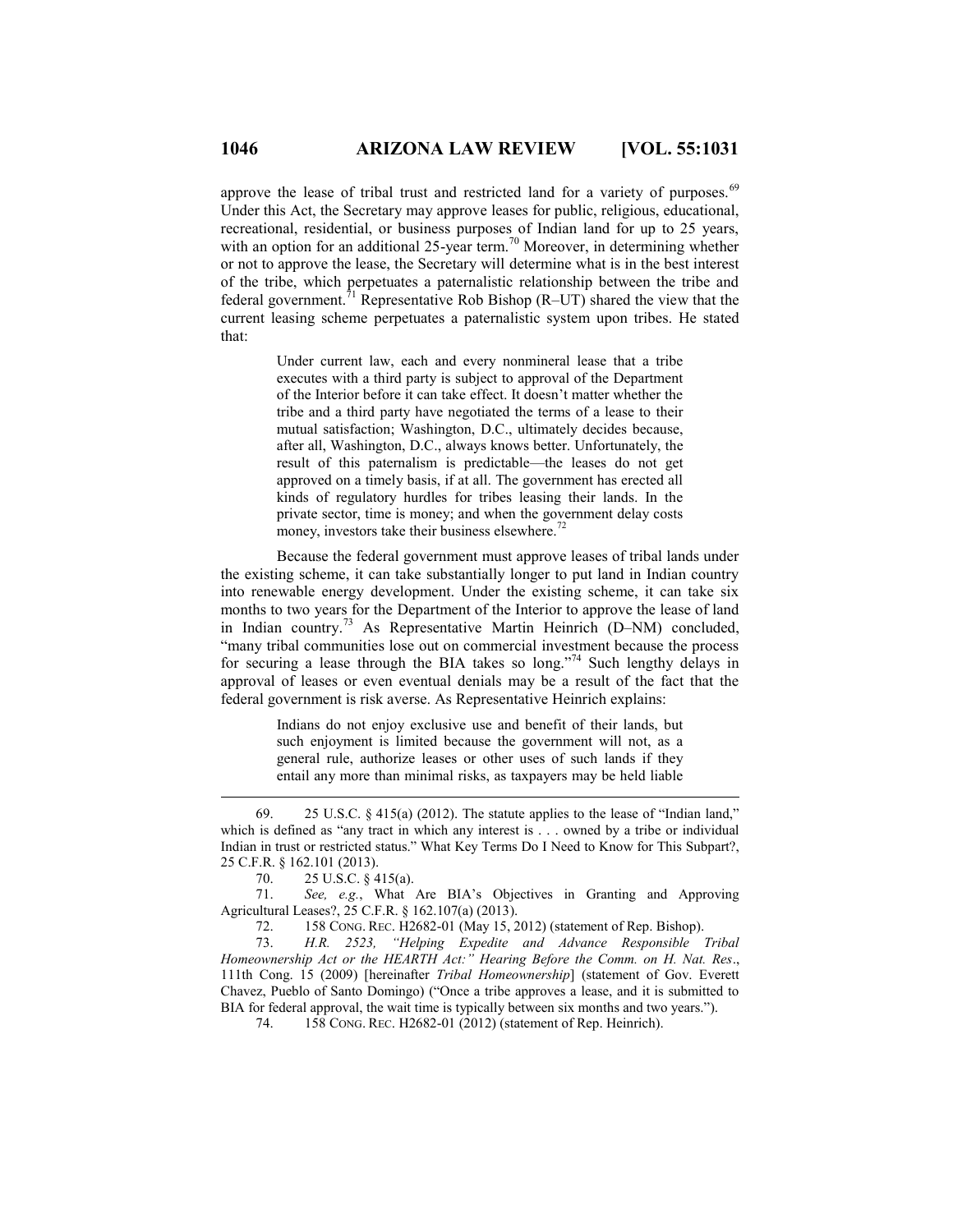for any losses. Minimal risk has, predictably, yielded minimal benefits. $7$ 

Furthermore, the BIA, "which is responsible for managing these lands, must work within a federal legal system rife with confusing, outdated, and inconsistent laws, regulations and policies.<sup>"76</sup> As a result of the current cumbersome leasing provisions, many tribes have directly petitioned Congress for a waiver from such provisions on a tribe-by-tribe basis.<sup>77</sup> In fact, at least 45 federally recognized tribes have sought relief from Congress from the onerous leasing provisions.<sup>78</sup> Such petitioning of Congress by individual tribes is time consuming, inefficient, and expensive. The fact that approximately 10% of the federally recognized tribes in the United States have undertaken such high costs and extreme efforts to obtain an exemption from the current leasing system is evidence that the current system is not working efficiently. Representative Tom Cole (R–OK) has concluded that "[t]he [existing] secretarial [leasing] process is costly, time consuming, often results in lost business and economic opportunities for tribal communities, and is far too cumbersome to be helpful to those it's designed to protect."<sup>79</sup> Representatives of Indian country and members of Congress thus agree that the existing federal regulatory scheme applying to energy development in Indian country hinders energy development.

Some of the most onerous obstacles to effective and efficient alternative and renewable energy development in Indian country, at least according to the legislative history of the HEARTH Act, are the tribal land leasing provisions in place under the Indian Long-Term Leasing Act of 1955.<sup>80</sup> The HEARTH Act was

 $\overline{a}$ 

 78. *Id*. at 25 (statement of Cheryl Parish, Executive Director of Bay Mills Housing Authority) ("Because of these delays [due to the existing leasing regulations], and the desire by the individual Indian tribes for more authority and latitude in the leasing of their own lands, some 45 Indian tribes have sought relief from Congress for amendments to the law through specific, tribe-by-tribe Federal legislation.").

79. 158 CONG. REC. H2682–01 (2012) (statement of Rep. Cole).

 80. *Tribal Homeownership*, *supra* note 73, at 7 (statement of Jerry Gidner, Director of the Bureau of Indians Affairs within the U.S. Department of the Interior) ("[T]he purpose of the HEARTH Act is to amend certain sections of 25 U.S.C. 415, the Indian Long-Term Leasing Act to allow tribes, at their discretion, to approve and enter into certain leases without prior express approval from the Secretary of the Interior. . . . The HEARTH ACT [sic] would provide the same authorities to any federally recognized Indian Tribes, at that Indian tribe's discretion, to lease its lands, with the same restrictions in 25 U.S.C. § 415(e), without the requirement of the Secretary of the Interior's approval of such leases, so long as such leases are executed under the Indian tribe's regulations that have been approved by the Secretary of the Interior.").

 <sup>75.</sup> H.R. REP. NO. 112-427, at 4 (2012), *reprinted in* 2012 U.S.C.C.A.N. 453, 454.

 <sup>76.</sup> *Id.*

 <sup>77.</sup> *Tribal Homeownership*, *supra* note 73 (statement of the Hon. Harvey Moses, Jr., Second Vice-President of the Affiliated Tribes of Northwest Indians) ("Since the enactment of the 1955 Act, a number of Indian tribes have successfully secured amendments to the 1955 Act that authorizes the Secretary to approve leases of up to 99 years for those particular tribes.").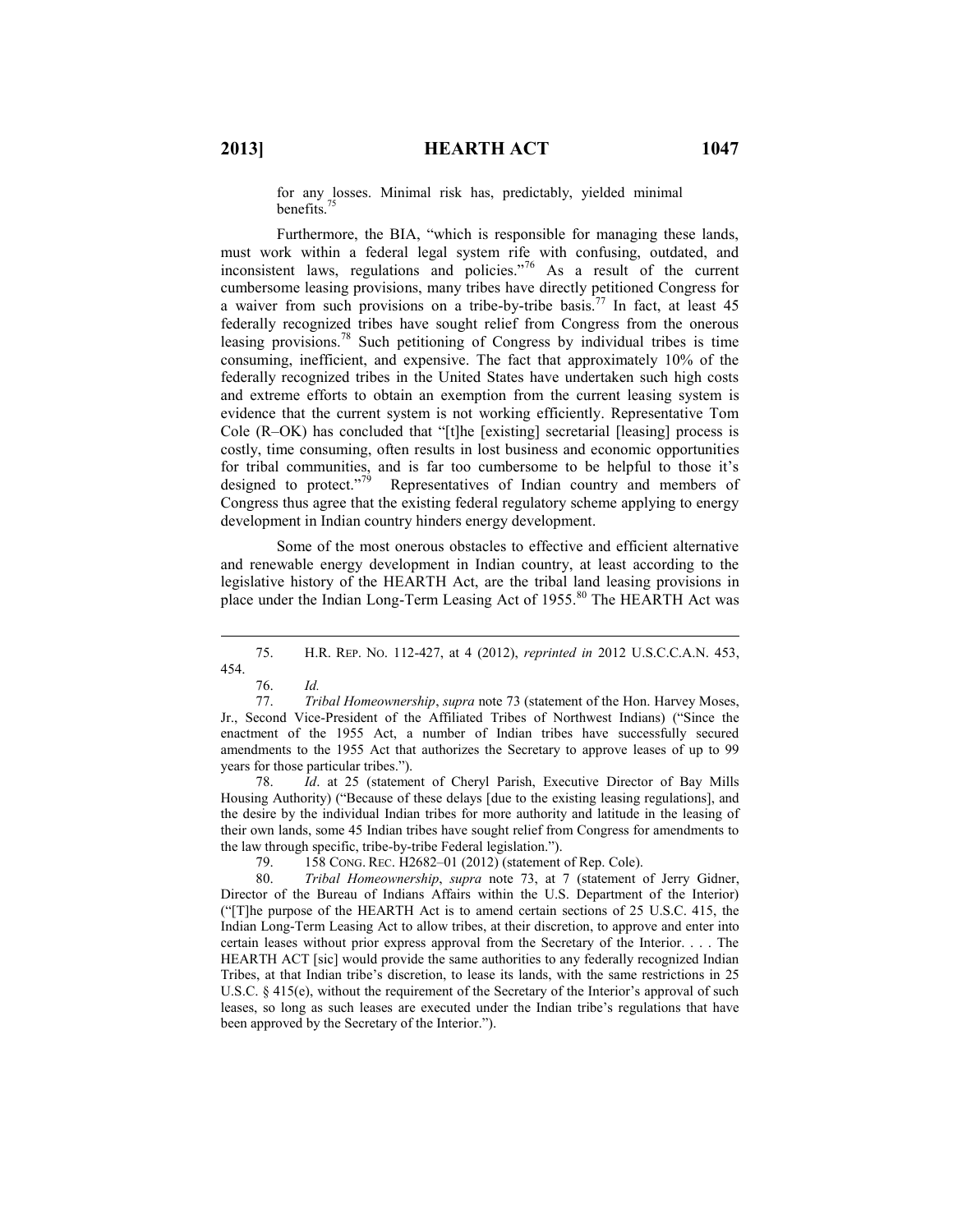enacted in an effort to address this substantial obstacle to alternative and renewable energy development in Indian country.<sup>81</sup> The next Section explains what exactly the HEARTH Act is and how it allegedly addresses this substantial obstacle to renewable energy development. Although the HEARTH Act streamlines the process for leasing tribal lands for renewable energy development, the question remains—at what cost to Indian country as a whole?

## **III. THE HEARTH ACT**

Given that the current regulatory structure "is less than ideal for the development of renewable energy resources,"<sup>82</sup> the HEARTH Act was enacted in part to help address some of the obstacles to alternative and renewable energy development in Indian country. Specifically, the HEARTH Act reforms the previous leasing regime that was in place under the Indian Long-Term Leasing Act of 1955. This Section begins by discussing what the HEARTH Act is and why it was enacted. It then explores how the HEARTH Act potentially addresses some of the obstacles to alternative and renewable energy development that were discussed above.<sup>83</sup>

## *A. What Is the HEARTH Act?*

The HEARTH Act amends the Indian Long-Term Leasing Act of 1955 by allowing tribes to approve leases for enumerated purposes without prior approval of the Secretary of the Interior, assuming "the lease is executed under the tribal regulations approved by the Secretary" under the terms of the Act.<sup>84</sup> In terms of leases for business and agricultural purposes (it is assumed that leases for alternative and renewable energy would fall under business leases), $85$  the tribally approved lease may not exceed 25 years "except that any such lease may include an option to renew for up to [two] additional terms, each of which may not exceed

 <sup>81.</sup> *See, e.g.*, 158 CONG. REC. H2682-01 (2012) (statement of Rep. Markey); THE WHITE HOUSE OFFICE OF COMMC'N, STRENGTHENING TRIBAL COMMUNITIES THROUGH THE HEARTH ACT 1 (2012).

 <sup>82.</sup> Royster, *supra* note 1, at 95–96. For example, as Professor Royster explains, there is some confusion as to whether the Indian Mineral Development Act ("IMDA") applies to the development of alternative and renewable energy because the Act is specific to "mineral" development. *Id*. at 97–98. Despite the fact that the legislative history behind the IMDA suggests that Congress intended the Act to apply broadly, it is unclear whether nonmineral development (i.e., alternative and renewable development) would fall under the Act. *Id.* at 99–101.

 <sup>83.</sup> *See supra* Part III.B.

 <sup>84.</sup> 25 U.S.C. § 415 (2012).

 <sup>85.</sup> The HEARTH Act does not specifically speak to alternative and renewable energy development, and, therefore, there may be some ambiguity as to whether it applies in this context. *See* Royster, *supra* note 1, at 123–24. It is a reasonable assumption that the HEARTH Act does apply. First, the language used in the HEARTH Act (i.e., "business") is sufficiently broad enough to cover alternative and renewable energy development. 25 U.S.C. § 415. Second, as explained below, Congress specifically contemplated the use of the HEARTH Act to promote such energy development in Indian country. *See, e.g.*, 158 CONG. REC. H2682-01 (2012) (statement of Rep. Markey).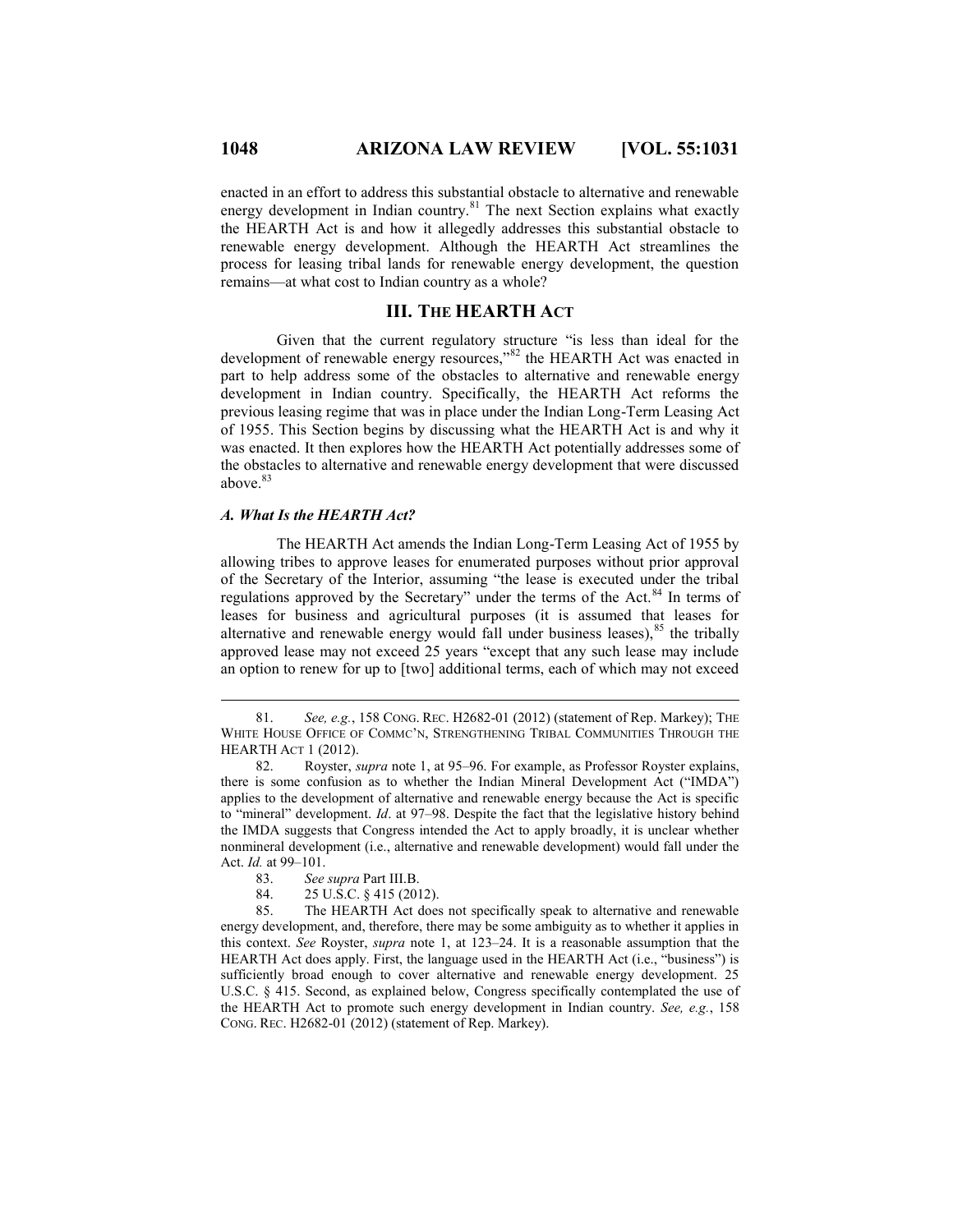25 years."<sup>86</sup> Before the Indian Long-Term Leasing Act of 1955 was amended by the HEARTH Act, individual tribes, with a few notable exceptions, such as the Navajo Nation and Tulalip Tribe, would have to get approval from the Secretary of the Interior for leases of tribal lands.<sup>87</sup>

The HEARTH Act was first introduced in the House of Representatives on May 20, 2009. Representative Martin Heinrich (D–NM) first introduced the bill and focused on the bill's potential benefit to Native families seeking to own their own homes on the reservation.<sup>88</sup> Ultimately, "the bill [enjoyed] strong bipartisan Congressional support, and the support of the [Obama] Administration, major tribal organizations including the National Congress of American Indians and the National American Indian Housing Council, and individual recognized tribes."<sup>89</sup> The HEARTH Act essentially constituted an expansion of the Navajo Leasing Act of 2010 to all federally recognized tribes.<sup>90</sup> Under this latter Act, the Navajo Nation had the authority to approve leases of tribal lands without prior approval by

 88. 155 CONG. REC. H5808-01 (2009) (statement of Rep. Heinrich). Representative Heinrich explained that:

> Purchasing a home is no easy process for any of us; but for many Native American families trying to buy a house on tribal land, they must also get lease approval from the Bureau of Indian Affairs for the land that the house sits on. This process can take between 6 months and 2 years, resulting in an intolerable delay for finalizing a home sale. This bill would eliminate this requirement and allow tribal governments to approve trust land leases directly, giving more Native American families the chance to own their own home.

*Id.*

 $\overline{a}$ 

 89. H.R. REP. NO. 112-427, at 6 (2012), *reprinted* in 2012 U.S.C.C.A.N. 453, 455.

 90. *Tribal Homeownership*, *supra* note 73, at 7 (statement of Jerry Gidner, Director of the Bureau of Indian Affairs within the U.S. Departmentt of the Interior). Director Gidner explained that:

[T]he purpose of the HEARTH Act is to amend certain sections of 25 U.S.C. 415, the Indian Long-Term Leasing Act to allow tribes, at their discretion, to approve and enter into certain leases without prior express approval from the Secretary of the Interior. 25 U.S.C. § 415(e), specifically addresses the Navajo Nation's current ability to lease any restricted Navajo Nation lands, with a few exceptions, for public, religious, educational, recreational, residential, or business purposes without the requirement of the Secretary of the Interior's approval of such leases. . . . The HEARTH ACT [sic] would provide the same authorities to any federally recognized Indian Tribes, at that Indian tribe's discretion, to lease its lands, with the same restrictions in 25 U.S.C. § 415(e), without the requirement of the Secretary of the Interior's approval of such leases, so long as such leases are executed under the Indian tribe's regulations that have been approved by the Secretary of the Interior.

 <sup>86.</sup> 25 U.S.C. § 415.

 <sup>87.</sup> *Id.* § 415(a) (2012).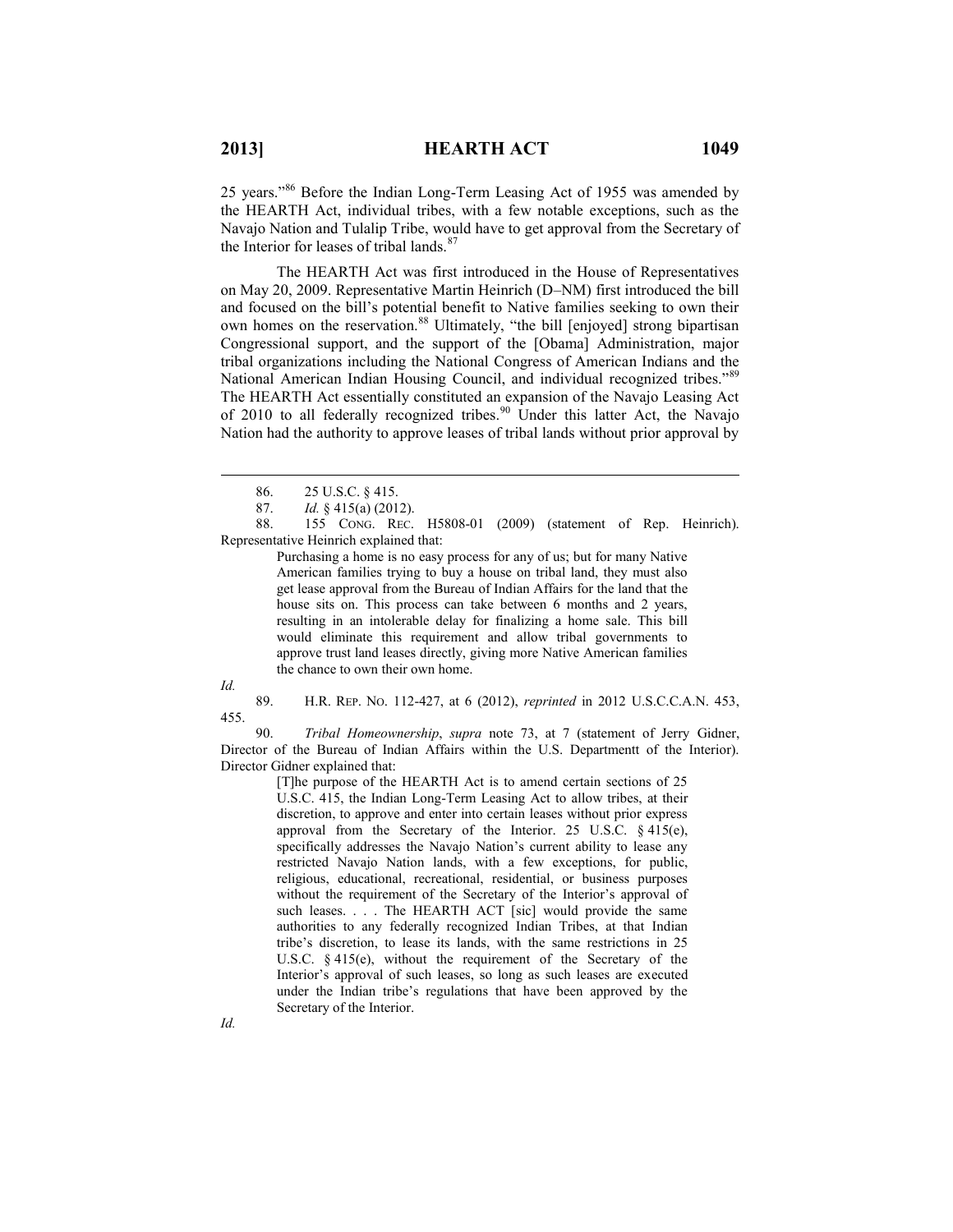the Secretary of the Interior.<sup>91</sup> The Navajo Nation was allowed such leeway because the Secretary of the Interior previously approved the tribal leasing provisions that the Navajo Nation applied in making lease determinations.<sup>9</sup> Furthermore, "[t]he Navajo Leasing Act limits the liability of the United States for losses sustained by any party to a lease approved pursuant to the Navajo Nation's leasing regulations."<sup>93</sup> Notably, the HEARTH Act is a voluntary mechanism, and, therefore, "[e]xpanding the already existing mechanism in the Navajo Leasing Act to other Indian tribes would provide those tribes that so desire an alternative to the current BIA approval process."<sup>94</sup>

In addition to expanding the Navajo Leasing Act of 2010 to all federally recognized tribes, the HEARTH Act was also designed to give tribes more choice as to which leasing provisions apply within their territories.<sup>95</sup> Some tribes may already have leasing provisions in place, so the HEARTH Act may build on existing tribal law.<sup>96</sup> Under the scheme in place before passage of the HEARTH Act, federally recognized tribes had the option of either operating under the Indian Long-Term Leasing Act of 1955 or individually petitioning Congress for an exemption from the 1955 Act.<sup>97</sup> The Department of the Interior recognized that the existing lease provisions substantially limited effective development within Indian country, and supported passage of the HEARTH Act, as passage was consistent with the Department's support for tribal self-determination and self-government.<sup>98</sup>

Many members of Indian country also supported passage of the HEARTH Act. For example, the Honorable Harvey Moses, Jr., Second Vice President of the Affiliated Tribes of Northwest Indians ("ATNI"), explained that "[b]ecause of the

 $\overline{a}$ 

 95. *Id.* (statement of Jerry Gidner, Director of the Bureau of Indian Affairs within the U.S. Dep't of the Interior).

 96. 158 CONG. REC. H2682-01 (2012) (statement of Rep. Cole) ("Many tribes already have a lease approval process through their tribal government that approves land leases before they're even sent to the [Bureau of Indian Affairs].").

 97. *Tribal Homeownership*, *supra* 73, at 27 (statement of Cheryl Parish, Exec. Dir. of the Bay Mills Housing Authority and a member of the National American Indian Housing Council) ("Under current law, Indian tribes (except the Tulalip Tribes and the Navajo Nation) are presented with two options: they may choose to operate under the strictures of the 1955 Act, complete with the requirement of Secretarial approval or, alternatively, they may secure 99-year lease authority through the enactment of tribespecific Federal legislation.").

 98. *Tribal Ownership*, Comm. on H. Nat. Resources, 111th Cong., (daily ed. October 21, 2009), 2009 WL 3368498 (testimony of Jerry Gidner, Director of the Bureau of Indians Affairs within the U.S. Department of the Interior) ("The [Obama] Administration and this Department support tribal self-determination and self-government. We want to work closely with tribes, this Committee and Congress to address the lease approval processes that hinder not just housing opportunities in Indian Country, but also economic and other development opportunities.").

 <sup>91.</sup> 25 U.S.C. § 415(e).

 <sup>92.</sup> *Id.*

 <sup>93.</sup> *Tribal Homeownership*, *supra* note 73, at 17 (statement of the Hon. Harvey Moses, Jr., Second Vice-President of the Affiliated Tribes of Nw. Indians).

 <sup>94.</sup> *Id.*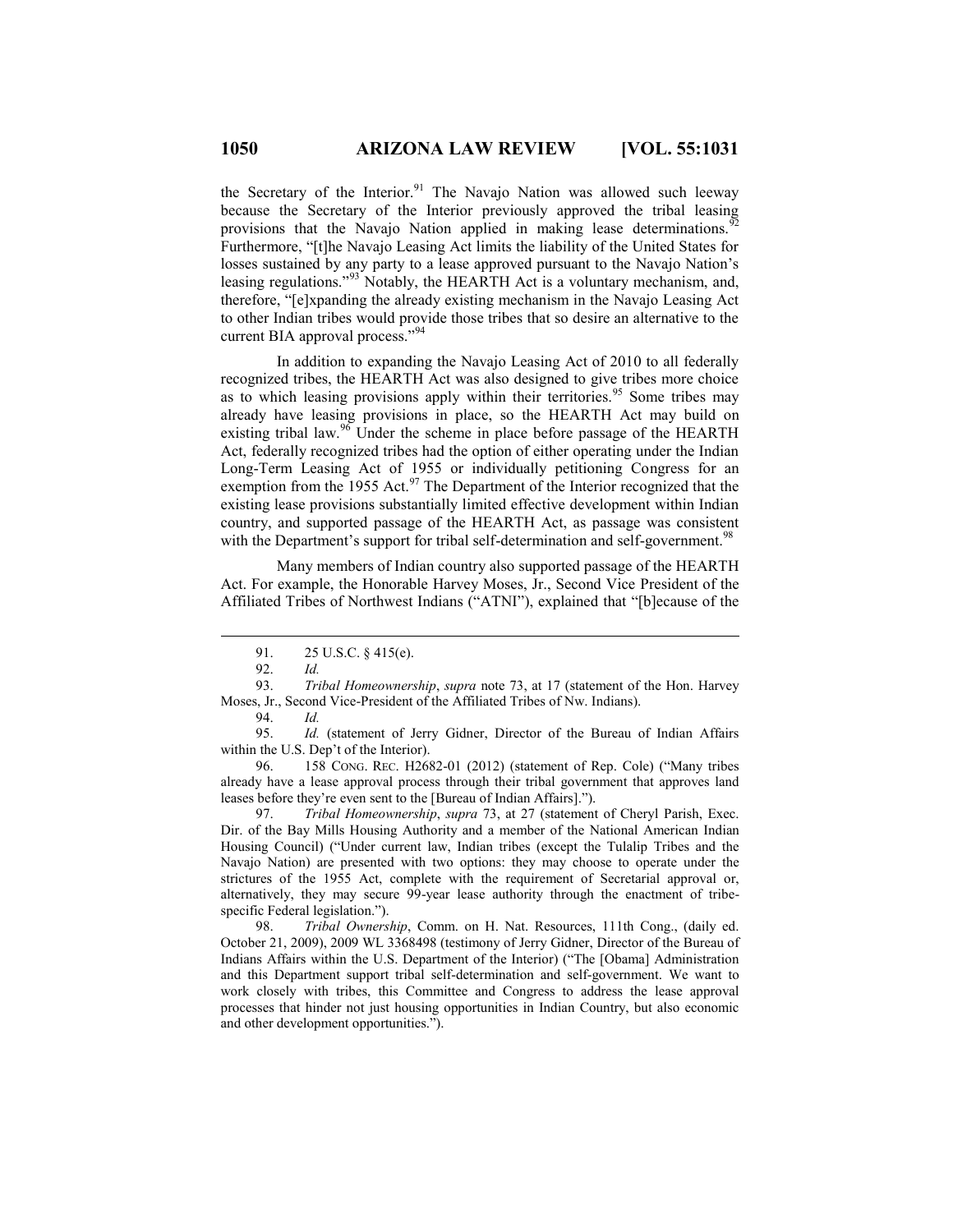potential for this expanded authority to immediately benefit Indian tribes with the requisite capacity and the fact that Indian tribes would be able to decide for themselves whether or not to take advantage of this expanded authority, ATNI supports the legislation."<sup>99</sup> In supporting passage of the HEARTH Act, the ATNI focused on the fact that the Act is a voluntary measure, allowing for tribes to individually determine whether or not opting into the new scheme would be advantageous.<sup>100</sup> Cheryl Parish, Executive Director of the Bay Mills Housing Authority and a member of the National American Indian Housing Council, supported passage of the HEARTH Act because it was "another important step in respecting tribal sovereignty and encouraging the development of tribal economies."<sup>101</sup> Ms. Parish went on to explain that the HEARTH Act promotes Indian self-determination and that "Indian Self-Determination is the hallmark of all successful initiatives aimed at improving the lives of Native people including health care, education, law enforcement and others."<sup>102</sup> The Obama Administration seems to agree that increased tribal control over economic development in Indian country is good, as "President Obama understands that by allowing greater tribal control over tribal assets, we encourage economic growth, promote community development in Indian Country, and support tribal self-determination."<sup>103</sup> Specific to development of alternative and renewable energy in Indian country, some believe that passage of the HEARTH Act will act to spur energy development in Indian country because the HEARTH Act applies to leases undertaken for business purposes, which would seem to be inclusive of energy development.<sup>104</sup>

In sum, the HEARTH Act essentially amended the Indian Long-Term Leasing Act of 1955 to incorporate the provisions of the Navajo Leasing Act of 2010 and apply those provisions to any federally recognized tribe interested in meeting the requirements of the Act. Federally recognized tribes interested in taking advantage of the HEARTH Act must submit for approval to the Secretary of the Interior tribal leasing regulations that include numerous provisions enumerated in the HEARTH Act, including environmental review requirements.<sup>105</sup> If the Secretary of the Interior determines that the tribe's leasing regulations meet the enumerated requirements of the HEARTH Act, the Secretary must then approve

 <sup>99.</sup> *Tribal Homeownership*, *supra* note 73, at 6 (statement of the Hon. Harvey Moses, Jr., Second Vice-President of the Affiliated Tribes of Northwest Indians).

<sup>100.</sup> *Id.* ("Because the HEARTH Act is voluntary, ATNI supports the bill because we believe that individual Indian tribes are in the best position to determine whether these considerations outweigh the potential benefits of the other act.").

<sup>101.</sup> *Tribal Homeownership*, *supra* note 73 (statement of Cheryl Parish, Executive Director of the Bay Mills Housing Authority and a member of the Nat'l Am. Indian Housing Council).

<sup>102.</sup> *Id.*

<sup>103.</sup> THE WHITE HOUSE OFFICE OF COMMC'N, *supra* note 81, at 1.

<sup>104.</sup> 158 CONG. REC. E889-03 (daily ed. May 25, 2012) (statement of Hon. Betty McCollum) ("This leasing structure [under the HEARTH Act] would also encourage community and economic development on tribal lands, and spur renewable energy development in Indian Country.").

<sup>105. 25</sup> U.S.C. § 415 (2012).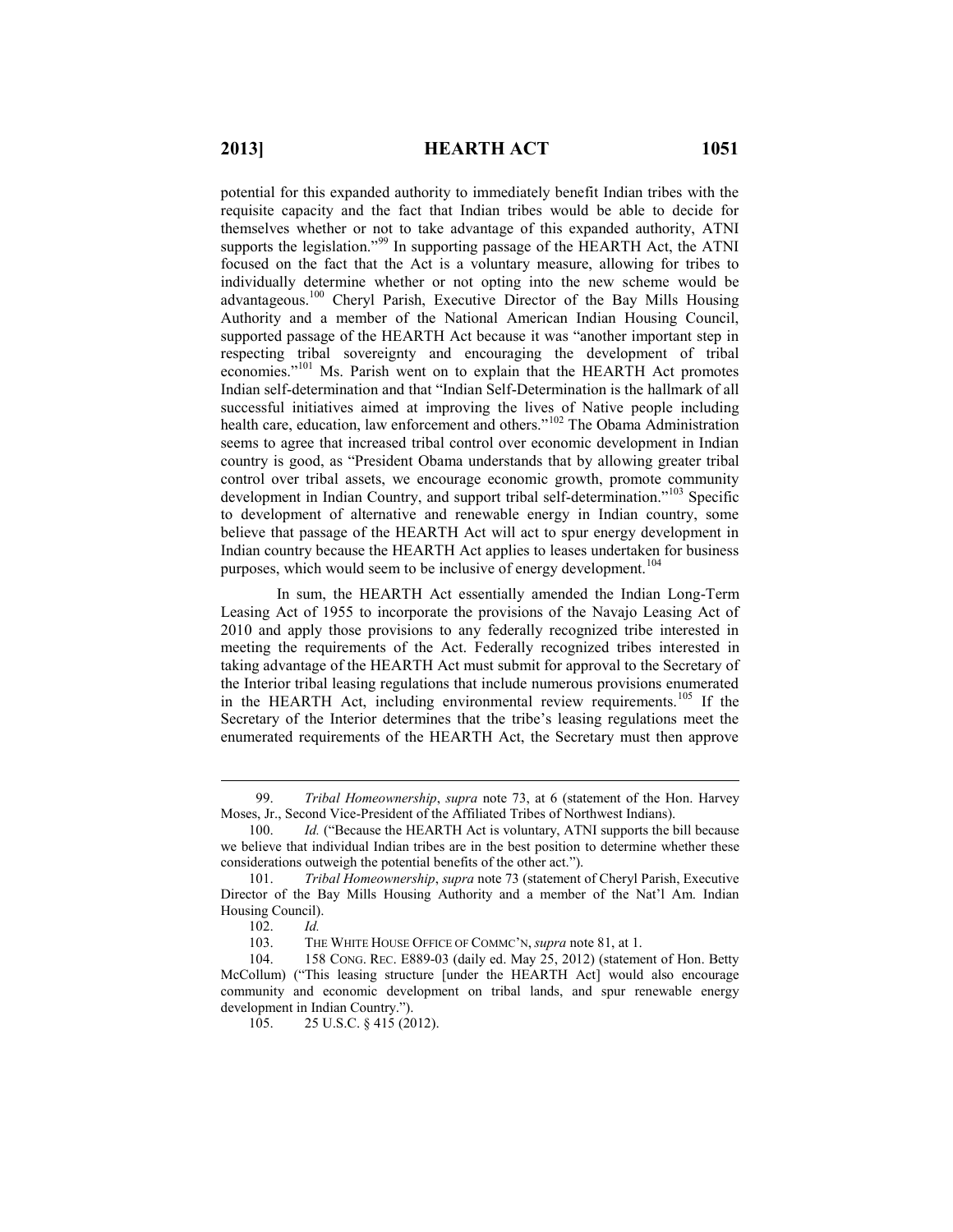the regulations.<sup>106</sup> Following Secretarial approval, the tribe may move forward with approving leases of tribal lands under the approved leasing regulations. The HEARTH Act waives the federal government's liability for leases approved under these tribal regulations.<sup>107</sup>

## *B. The HEARTH Act: Potentially Alleviating a Hindrance to Renewable Energy Development in Indian Country*

With a clear understanding of what the HEARTH Act is and how tribes can take advantage of the provisions of the Act, it is now possible to turn to an examination of how the HEARTH Act may remove a hindrance to alternative and renewable energy development in Indian country. Very broadly, many hope that the HEARTH Act will help to alleviate some of the delays and costs associated with the preexisting federal regulatory scheme by empowering tribes to execute individual leases of tribal lands without having to wait for federal approval. Representative Ed Markey (D–MA) explained the potential of the HEARTH Act to improve efficient energy production in Indian country when he stated that:

> A tribe could therefore use its authority under the HEARTH Act to engage in renewable energy projects on their lands. Indian country has the potential to develop millions of megawatts of wind and solar energy. This bill [then-pending HEARTH Act] will help Tribes pursue the economic, environmental and national security benefits that clean energy provides to all Americans.<sup>108</sup>

Moreover, the White House concluded that "[b]y allowing tribes to more quickly and easily lease their lands, the bill promotes investment in tribal communities and more broadly facilitates economic development."<sup>109</sup>

On July 30, 2012, the Obama Administration elaborated on some additional benefits of the HEARTH Act, explaining that the Act promotes "greater tribal self-determination and will help create jobs in Indian Country."<sup>110</sup> Notably, however, passage of the HEARTH Act does not impact subsurface energy development, as "[a]ny lease involving the exploration for or extraction of natural resources would still require approval from BIA."<sup>111</sup>

As explained above, one of the substantial obstacles to alternative and renewable energy development prior to passage of the HEARTH Act was the length of time typically required to approve a lease of tribal lands.<sup>112</sup> The HEARTH Act addresses this obstacle by allowing tribes to opt into a system that authorizes pre-approved tribes to execute leases of their tribal lands in most cases.<sup>113</sup> In this regard, the HEARTH Act hopes to "streamline" the existing lease

 $\overline{a}$ 

113. 25 U.S.C. § 415 (2012).

<sup>106.</sup> *Id.*

<sup>107.</sup> *Id.*

<sup>108.</sup> 158 CONG. REC. H2682-01 (2012) (statement of Rep. Markey).

<sup>109.</sup> THE WHITE HOUSE OFFICE OF COMMC'N, *supra* note 81, at 1.

<sup>110.</sup> *Id.*

<sup>111.</sup> H.R. REP. NO. 112-427 (2012), *reprinted in* 2012 U.S.C.C.A.N. 453, 457.

<sup>112.</sup> 158 CONG. REC. H2682-01 (2012) (statement of Rep. Heinrich).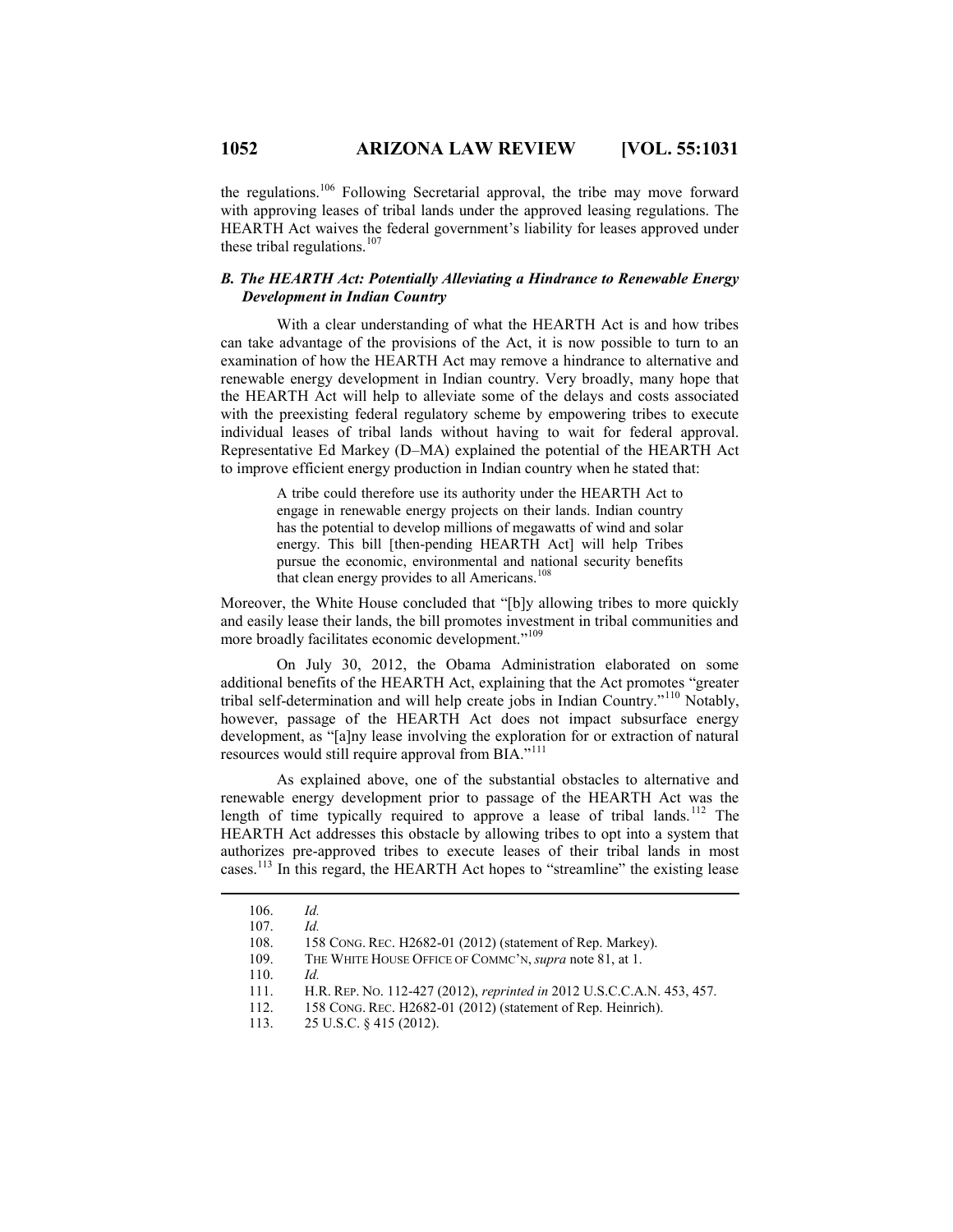process for tribal lands. However, such expedited approval may come at a cost that is too great for Indian country as a whole.

## **IV. TROUBLING IMPLICATIONS OF THE HEARTH ACT**

The road to hell is paved with good intentions. —Proverb

In this case, the road to increased renewable energy development in Indian country may be "paved" with federal reforms that significantly erode both tribal sovereignty and the federal trust responsibility. While the reality is that very few tribes may be in a position to enter into a leasing agreement with the Secretary of the Interior under the HEARTH Act because of the environmental review requirements, delay, cost, and resource commitment necessary for initial approval from the Secretary,<sup>114</sup> the HEARTH Act also represents some very troubling implications for tribal sovereignty and the federal trust relationship. Although several tribes and individuals working in Indian country supported passage of the HEARTH Act, energy development under the Act ultimately may be a decision that is individually rational for a specific tribe but collectively deficient for Indian country because of the erosion of two key principles of federal Indian law: tribal sovereignty and the federal government's trust responsibility to tribal nations.

This Section examines the implications of the passage of the HEARTH Act on federal Indian law. First, the requirement that tribes applying for leasing approval from the Secretary of the Interior submit an environmental review process similar to the federal processes is examined. This requirement of the HEARTH Act requires tribes interested in renewable energy development to potentially incorporate aspects of federal environmental law, which may include provisions consistent with the National Environmental Policy Act ("NEPA"), into tribal law. As such, the environmental review provision undermines tribal sovereignty. Second, the Section considers how the HEARTH Act's waiver of governmental liability potentially affects the federal government's trust responsibility to Indian country. The HEARTH Act's waiver of federal liability is a retreat from the federal government's trust responsibility. The federal government wants to maintain control over development in Indian country, as demonstrated by the discussion of the environmental review provisions, but does not want to be liable for such control.<sup>115</sup> Notably, even the Senate Committee on

<sup>114.</sup> Brian L. Pierson, *Developing Affordable Housing in Indian Country*, 19 J. AFFORDABLE HOUSING & COMMUNITY DEV. L. 367, 376 (2010) ("Tribes with significant administrative capacity will likely take advantage of  $[the HERTH Act.]$  ... but it may take several years for BIA to establish standards and procedures for approval of tribal leasing ordinances. Many tribes, particularly smaller ones, will likely continue to send their leases to BIA for approval because they do not wish to undertake the responsibility of conducting environmental reviews and other burdens associated with lease administration."); Royster, *supra* note 1, at 124.

<sup>115.</sup> The HEARTH Act may be indicative of an emerging trend in federal reforms of the regulatory framework applicable in Indian country. Specifically, it would seem that Congress is moving away from any financial liability associated with developments in Indian country. This may be a result of the \$3.4 billion settlement reached in *Cobell v. Salazar* between the federal government and individual Indian trust account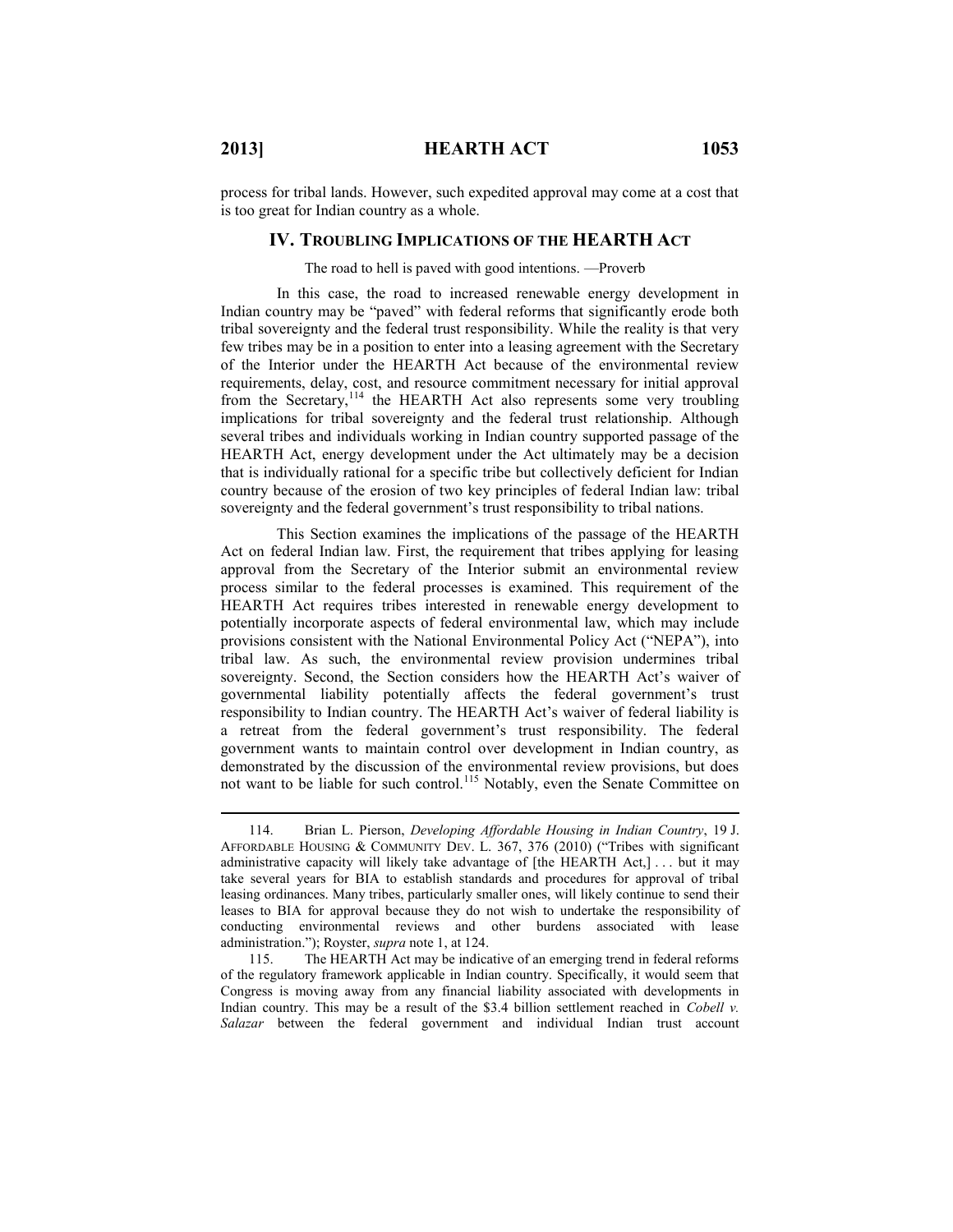Indian Affairs has acknowledged concerns related to such provisions that broadly waive the liability of the federal government.<sup>116</sup>

#### *A. Undermining Tribal Sovereignty: The HEARTH Act's Environmental Review Requirement*

Environmental review of federal decision-making is perhaps the norm under modern American environmental law. NEPA applies to major federal actions that may significantly affect the environment.<sup>117</sup> In this regard, prior to enactment of the HEARTH Act, NEPA generally applied to most considerations of the Secretary of the Interior as to whether or not tribal lands should be leased. Perhaps to ensure the leases approved by tribes under the HEARTH Act undergo similar environmental review, the HEARTH Act requires tribes to incorporate environmental review provisions into leasing provisions submitted to the Secretary of the Interior for approval.  $^{118}$ 

holders. *See Cobell Settlement Final, Supreme Court Denies Appeals*, NAT'L CONG. OF AM. INDIANS (Nov. 20, 2012), http://www.ncai.org/news/articles/2012/11/20/cobell-settlementfinal-supreme-court-denies-appeals. Although the *Cobell* settlement did not involve energy development in Indian country, Congress is certainly aware of the considerable size of the settlement and may, as a result, shy away from any potential future liability in Indian country. Whatever the federal government's motivations may be, its actions are at odds with existing United States Supreme Court precedent, examined below, which indicates that the federal government is generally liable to tribes when failing to manage resources. In the context of HEARTH, the federal government appears to want to maintain a significant management role by dictating environmental review and approving tribal leasing provisions, yet it also does not want to be liable for such a role.

116. S. REP. NO. 112–263, at 11 (2012). Specifically, this report considers suggested revisions to the Tribal Energy Resource Agreement (TERA) provisions of the Indian Tribal Energy Development and Self-Determination Act of 2005, *supra* note 55. Although the report does not directly speak to the HEARTH Act, TERA's environmental provisions and waiver of federal sovereign immunity are very similar to these provisions of the HEARTH Act. Accordingly, the Committee's discussion of the very similar provisions in TERA is helpful on this point.

117. *See* 42 U.S.C. §§ 4321–70(h) (2012). Very broadly, for major federal actions that may affect the environment, the federal government is supposed to evaluate the environmental impacts of the proposed action and consider alternatives to the proposed action. *Id.* § 4332(E).

118. The HEARTH Act provides, in pertinent part:

(B) considerations for approval.—The Secretary shall approve any tribal regulation issued in accordance with paragraph (1), if the tribal regulations—

(i) are consistent with any regulations issued by the Secretary under subsection (a) (including any amendments to the subsection or regulations); and

(ii) provide for an environmental review process that includes—

(I) The identification and evaluation of any significant effects of the proposed action on the environment; and

(II) A process for ensuring that—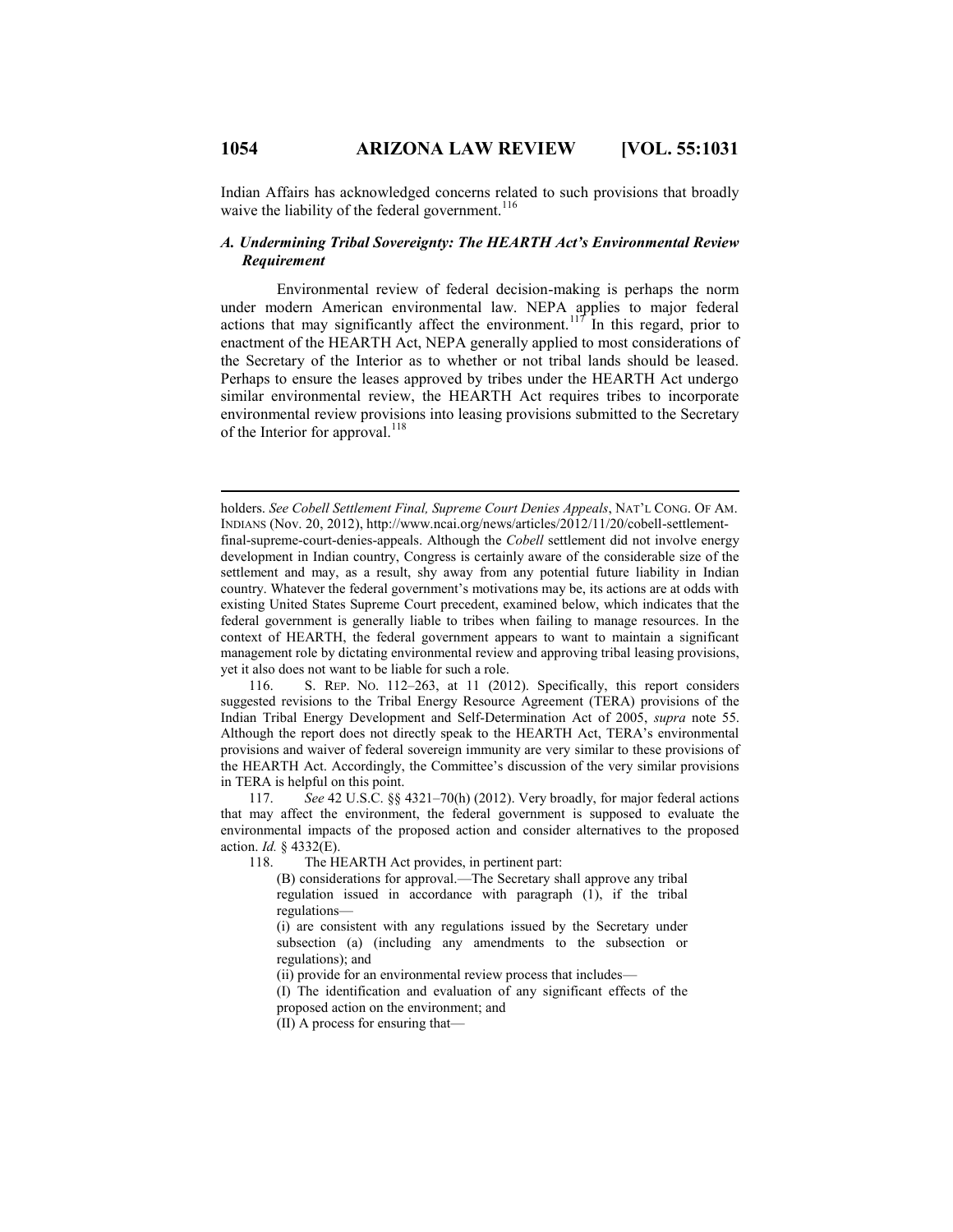# **2013] HEARTH ACT 1055**

The HEARTH Act requires that tribes wanting to take advantage of the "streamlined" lease approval processes under the Act submit tribal leasing provisions for Secretarial approval.<sup>119</sup> These tribal leasing provisions must include an environmental review requirement that is "consistent with" existing federal law.<sup>120</sup> Therefore, an initial concern associated with the HEARTH Act is whether the Act requires tribes to essentially adopt and apply federal environmental law. Such forced adoption of federal law would undermine tribal sovereignty, as tribes interested in benefitting from the HEARTH Act's streamlined procedures would be forced to accept foreign law as their own rather than develop law that is consistent with their own environmental ethics, customs, and traditions. As explained above,<sup>121</sup> tribal sovereignty is crucial to successful economic development in Indian country. Although the HEARTH Act may be attractive to some individual tribes because it potentially expedites the time required to approve a lease of tribal lands, the Act also undermines tribal sovereignty.

The HEARTH Act requires that the "public" have an opportunity to comment on tribal consideration of tribal land leases. This provision is particularly troubling to tribal sovereignty because it requires that "the public is informed of, and has a reasonable opportunity to comment on, any significant environmental impacts of the proposed action identified by the Indian tribe."<sup>122</sup> Although the legislative history related to the HEARTH Act does not appear to specify who is included in the "public," the legislative history related to an almost identical clause in the Tribal Energy Resource Agreement ("TERA") provisions of the Energy Policy Act of  $2005^{123}$  explains that the "public" includes both tribal and nontribal citizens.<sup>124</sup> This requirement would allow nontribal citizens to have a role in tribal decisionmaking, which would potentially upset tribal sovereignty by creating space for foreign cultures, traditions, and laws to impact development within tribes.

If the HEARTH Act were limited to requiring that both tribal and nontribal citizens be given notice and an opportunity to be heard on tribal decisions, this would not in and of itself undercut tribal sovereignty. For example, under NEPA, the federal government may consider concerns raised by non-

 $\overline{a}$ 

124. Elizabeth Ann Kronk, *Tribal Energy Resource Agreements: The Unintended "Great Mischief for Indian Energy Development" and the Resulting Need for Reform*, 29 PACE ENVTL. L. REV. 811, 830–34 (2012).

<sup>(</sup>aa) the public is informed of, and has a reasonable opportunity to comment on, any significant environmental impacts of the proposed action identified by the Indian tribe; and

<sup>(</sup>bb) the Indian tribe provides responses to relevant and substantive public comments on any such impacts before the Indian tribe approves the lease.

<sup>25</sup> U.S.C. § 415(h)(3)(B) (2012).

<sup>119.</sup> *Id*.

<sup>120.</sup> *Id*.

<sup>121.</sup> Cornell & Kalt, *supra* note 35, at 15.

<sup>122. 25</sup> U.S.C. § 415(h)(3)(B)(ii)(II)(aa).

<sup>123. 25</sup> U.S.C. § 3504(e)(2)(C)(iii)(I)–(II) (2012).<br>124. Elizabeth Ann Kronk, Tribal Energy Resourc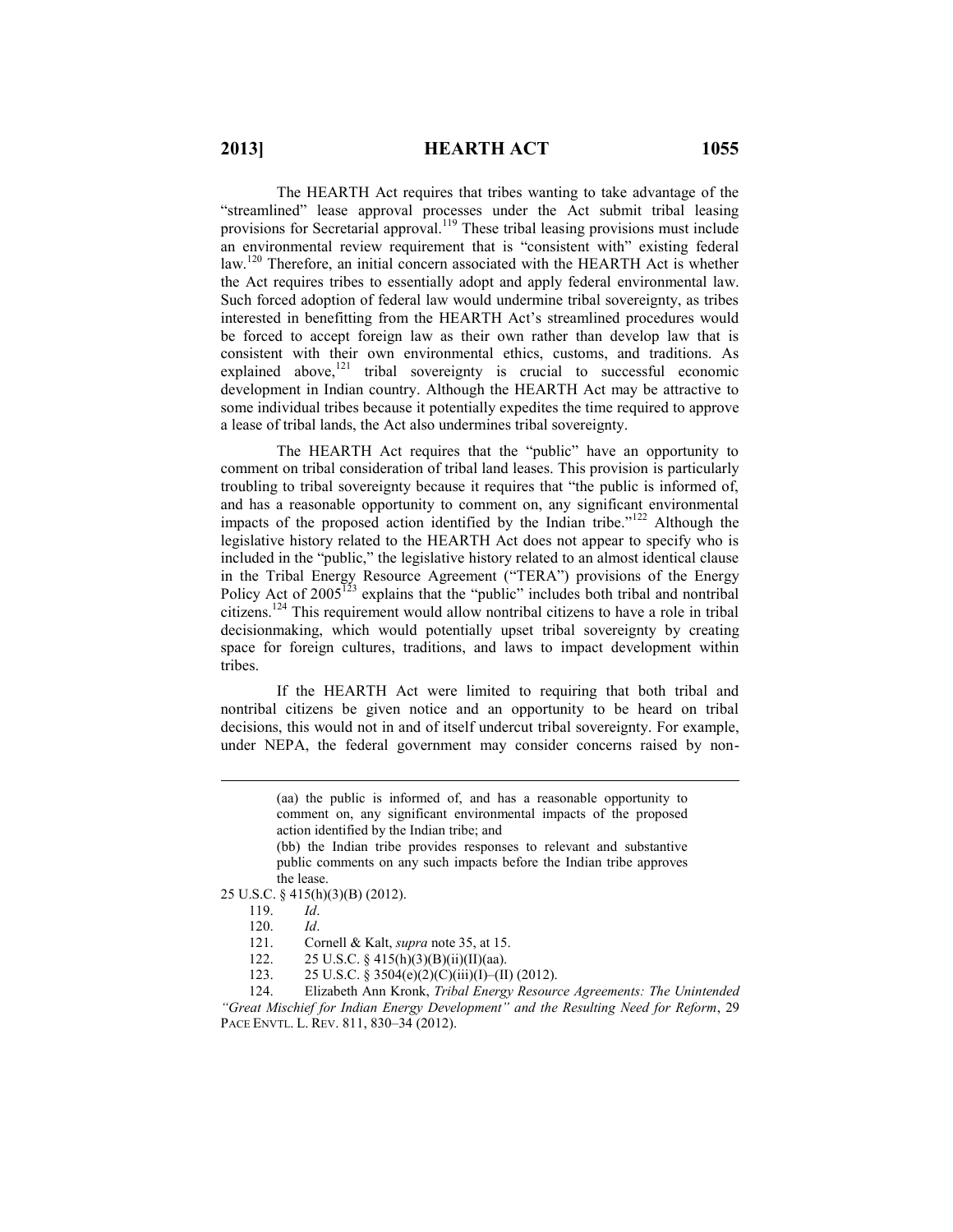Americans in relation to proposed federal action. What makes this requirement deeply troubling is that an aggrieved member of the public may petition the Secretary of the Interior for review of the tribe's actions, after exhausting any applicable tribal remedies.<sup>125</sup> If the Secretary of the Interior determines that the tribe has failed to comply with the tribal leasing provisions previously approved, "the Secretary may take any action the Secretary determines to be necessary to remedy the violation, including rescinding the approval of the tribal regulations and reassuming responsibility for the approval of leases of tribal trust lands."<sup>126</sup> Therefore, if a member of the public thinks the tribe has not behaved appropriately and the Secretary of the Interior agrees, the Secretary has the authority under the HEARTH Act to sanction the tribe. This is inconsistent with true tribal sovereignty.

Not only is the ability of the Secretary to sanction a tribe under the HEARTH Act inconsistent with tribal sovereignty, but the reality is that many tribes taking advantage of the HEARTH Act are likely to incorporate federal environmental law into their tribal law. The HEARTH Act admittedly does not require that tribes incorporate NEPA into their tribal leasing requirements.<sup>127</sup> The enacted version of the HEARTH Act requires that the environmental review provision of the tribal leasing provisions submitted for approval by the Secretary of the Interior be "consistent with" existing federal law.<sup>128</sup> Based on the legislative history underlying passage of the Act, the HEARTH Act may not require tribes to exactly conform their tribal leasing laws to federal laws.<sup>129</sup>

Congressman Heinrich introduced an amendment that would have changed the language of the then-pending HEARTH Act to say that tribal environmental regulations must "meet or exceed" federal environmental requirements.<sup>130</sup> This amendment was not adopted, and the language used in the

126. *Id.* § 415(h)(8)(B).

 $\overline{a}$ 

128. *See* 25 U.S.C. § 415(h)(3)(B)(i).

130. H.R. REP. NO. 112-427, at 6 (2012), *reprinted in* 2012 U.S.C.C.A.N. 453, 455–56. ("During the Committee markup of H.R. 205 [then-pending HEARTH Act], an

<sup>125.</sup> 25 U.S.C. § 415(h)(8)(A) ("An interested party, after exhausting of any applicable tribal remedies, may submit a petition to the Secretary . . . to review compliance of the applicable Indian tribe with any tribal regulations approved by the Secretary.").

<sup>127.</sup> Aside from the requirements of the HEARTH Act, tribes may want to consider the development of their own tribal environmental policy acts or TEPAs. For a discussion of the benefits to tribes associated with development of TEPAs, see Dean B. Suagee, *Tribal Environmental Policy Acts and the Landscape of Environmental Law*, 23 NAT. RESOURCES & ENV'T 12 (2009).

<sup>129.</sup> The HEARTH Act does not specifically require incorporation of federal law into tribal law. However, as explained below, the reality is that many tribes will likely either incorporate federal law or will use federal law as a template for development of tribal environmental law. Moreover, the HEARTH Act requires that some aspects of federal law be injected into tribal law. Specifically, it forces tribes to include provisions in their environmental review requirements that the public is provided notice, and "a reasonable opportunity to comment on, any significant environmental impacts of the proposed action identified by the Indian tribe." *Id*. § 415(h)(3)(B)(ii)(II)(aa). This provision is very similar to the notice and comment requirements of NEPA. 42 U.S.C. § 4332(G) (2012).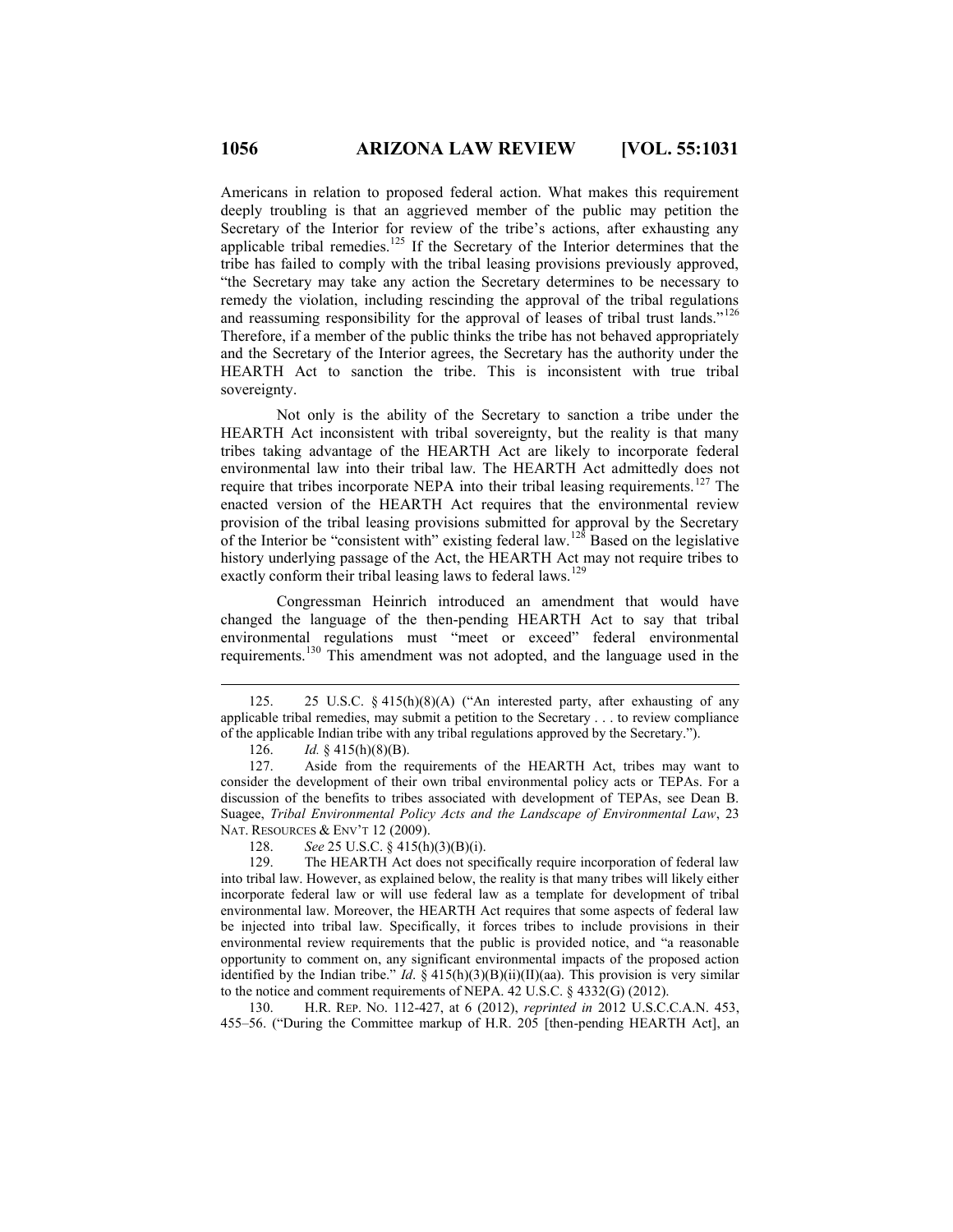HEARTH Act is "consistent with,"<sup>131</sup> which suggests that tribal law does not have to directly mirror federal environmental law—as long as the tribal law is similar to federal environmental law. In sum, the legislative history surrounding this particular language suggests that the environmental review provisions adopted by tribes wanting to take advantage of the HEARTH Act will be measured against existing federal environmental regulations.

As previously explained, some tribes, such as the Navajo Nation and Tulalip Tribe, have already received approval from the Secretary of the Interior to approve leases of their own tribal lands. As such, tribal leasing provisions that may comply with the HEARTH Act requirements do exist. According to the legislative record, "[i]t is the expectation that tribes with environmental review processes already in place, such as the Navajo Nation and the Tulalip Tribes, could provide models for those tribes that seek to engage in similar leasing activities."<sup>13</sup>

However, despite the fact that the HEARTH Act does not specifically require adoption of federal environmental law and that the legislative history underlying the Act suggests a hope that tribes will turn to existing tribal law for models, there remains a strong likelihood that tribes seeking the benefits of the HEARTH Act will turn to federal law for guidance on the environmental law requirement. Using transplanted, foreign law as opposed to developing tribal law consistent with tribal culture, norms, and environmental ethics may prove dangerous, as the foreign law may conflict with existing tribal laws and result in the erosion of tribal sovereignty.<sup>133</sup> Ultimately, the tribes who enter into leasing agreements with the Secretary of the Interior under the HEARTH Act may, in reality, incorporate some vestiges of federal environmental law into tribal law. As Representative Markey explained:

> H.R. 205 [the then-pending HEARTH Act] also requires that approved tribal regulations must be "consistent with" existing federal regulations. The United States recognizes tribal primacy for a number of programs under three critical environmental laws—the Clean Water Act, the Safe Drinking Water Act and the Clean Air Act. Tribes have successfully demonstrated their ability to implement these laws. I fully expect that tribes will do the same

amendment was filed by Congressman Martin Heinrich (D–NM) that would have increased the difficulties for a tribe to lease its lands efficiently. As introduced, H.R. 205 requires the Secretary to approve tribal leasing regulations if they are 'consistent with' the Secretary's own regulations for the leasing of tribal lands. This language is critical to ensure a tribe has the flexibility to write regulations that result in more expeditious lease approvals than what the Secretary's regulations result in. The Heinrich amendment would change 'consistent with' to 'meet or exceed.' This means that a tribe would have to craft leasing regulations that are identical to, or more burdensome than, the Secretary's regulations. Rather than improve the bill, the amendment undercuts the incremental—yet important—policy step undertaken in H.R. 205.").

<sup>131.</sup> *See id.* at 2.<br>132. *Id.* at 13. *Id.* at 13.

<sup>133.</sup> *See* Wenona T. Singel, *Cultural Sovereignty and Transplanted Law: Tensions in Indigenous Self-Rule*, 15 KAN. J.L. & PUB. POL'Y 357, 362–65 (2006).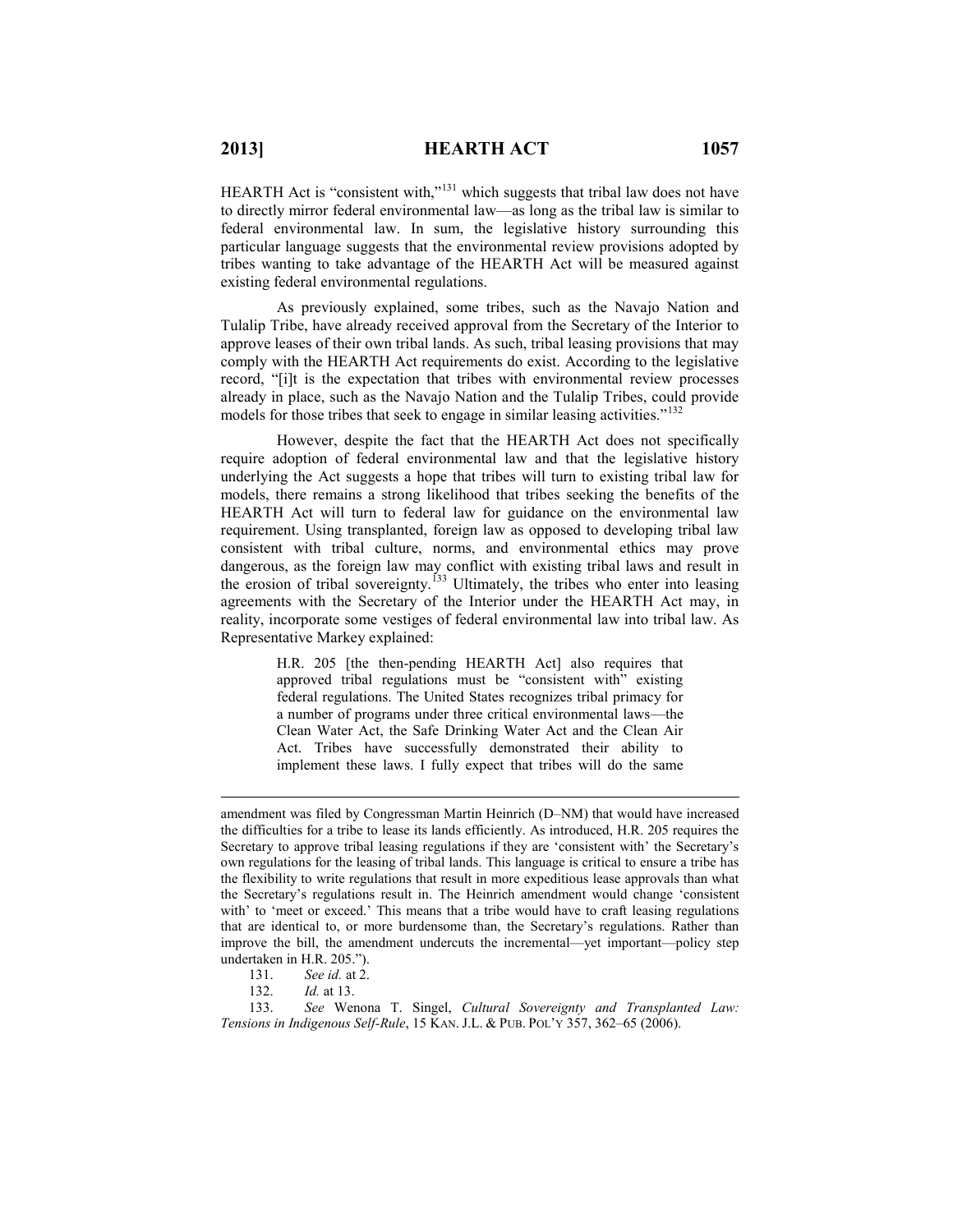with the HEARTH Act requirement that their leasing regulations, at a minimum, meet existing federal standards and may even choose to regulate more stringently where appropriate.<sup>134</sup>

As explained more fully below,<sup>135</sup> the environmental review provisions of the HEARTH Act are similar to the environmental review requirements under the TERA provisions of the Indian Tribal Energy Development and Self-Determination Act of 2005 ("ITEDSDA"). The legislative history underlying the TERA provisions suggests that several representatives of Indian country were concerned about mandated environmental review under TERA.<sup>136</sup> However, the substantial concerns regarding the environmental compliance requirement under the HEARTH Act seem to be lacking in the legislative history of the Act. In a report from the Senate Committee on Indian Affairs, the Committee concludes that:

> [T]he broad tribal support for the recently adopted HEARTH Act suggests that, whatever the concerns over a statutory requirement of public input in a tribe's energy development process may have been when the ITEDSDA [specifically, the TERA provisions] was adopted in the 109th Congress, those concerns appear to have diminished somewhat in the intervening years in light of the fact that the HEARTH Act has similar requirements for public involvement. $137$

In its totality, this trend of mandating environmental review consistent with federal standards is deeply troubling. First, the foregoing analysis suggests that, while the HEARTH Act does not specifically require incorporation of federal law related to the environmental review provision, many tribes taking advantage of the provisions of the HEARTH Act are likely to do exactly that. Wholesale incorporation of foreign law, including federal law, threatens tribal sovereignty. Such "transplanted" law undermines tribal cultural sovereignty because tribes may enact the law without considering how it will coincide with existing tribal customs and traditions.<sup>138</sup> Of course, tribal governments are sophisticated entities and may adapt the federal environmental law so that it conforms to existing tribal environmental ethics. Incorporation of federal environmental law, however, is not without risk.

Furthermore, given the potential impacts on tribal sovereignty resulting from the required environmental review provisions, it is concerning that at least some members of Congress have taken the lack of discussion on the environmental review provision of the HEARTH Act as evidence that Indian country has generally come to accept such provisions.<sup>139</sup> Silence does not necessarily mean acquiescence. Such congressional assumptions may result in this type of

<sup>134.</sup> 158 CONG. REC. H2682-01 (2012) (statement of Rep. Markey).

<sup>135.</sup> *See infra* Section V.

<sup>136.</sup> *See* Kronk, *supra* note 124, at 828–31.

<sup>137.</sup> S. REP. NO. 112-263, at 12 (2012).

<sup>138.</sup> Singel, *supra* note 133, at 365–66.

<sup>139.</sup> S. REP. NO. 112-263, at 12 (2012).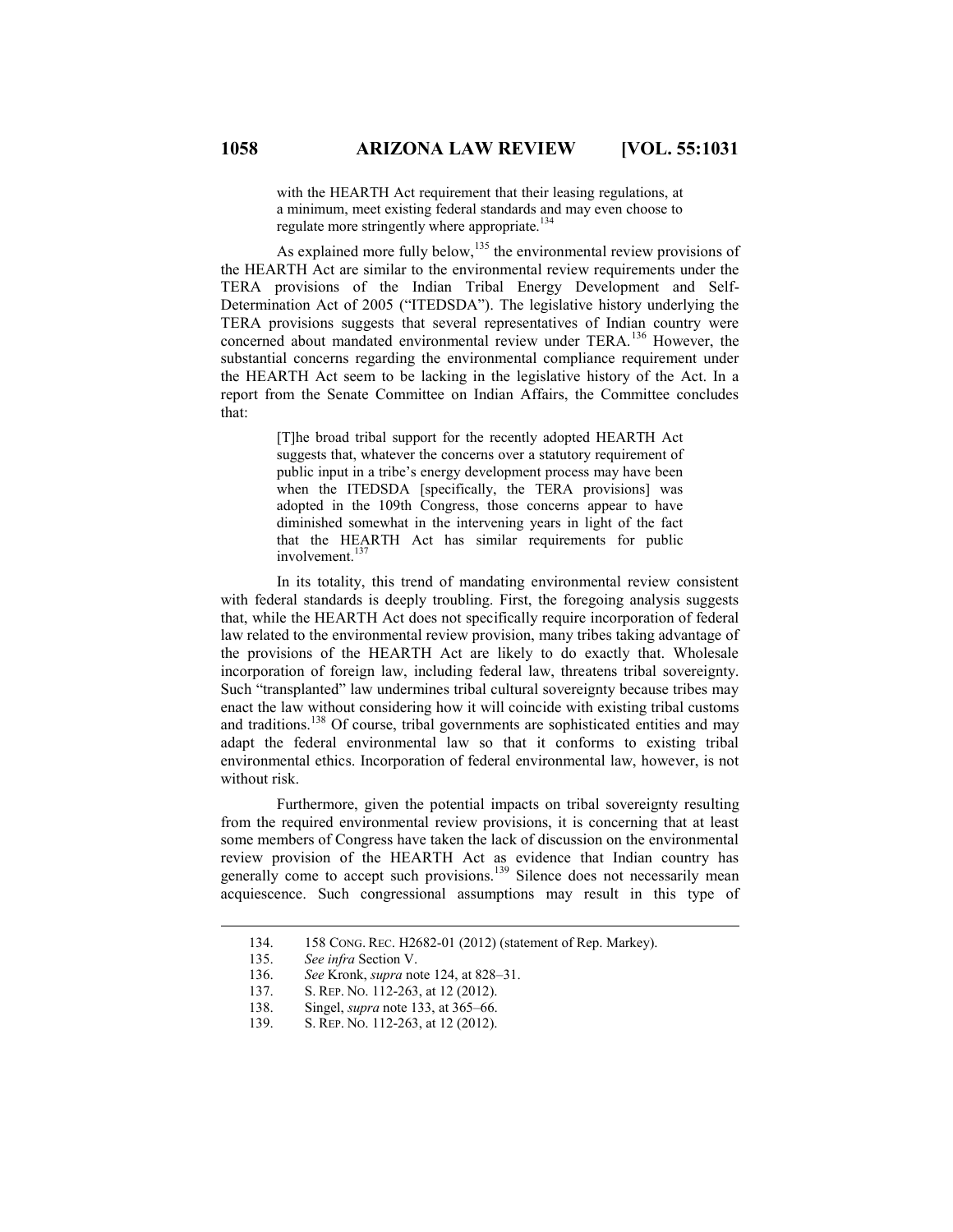mandatory environmental review provision, premised on federal law, being incorporated into every federal reform of the existing regulatory scheme impacting energy development in Indian country.<sup>140</sup> The emerging pattern, as demonstrated first by the TERA provisions and now enactment of the HEARTH Act, threatens tribal sovereignty. Although Congress and those supporting the HEARTH Act assert that the Act promotes tribal sovereignty, the reality is that it may in fact erode tribal sovereignty by resulting in the incorporation of federal environmental law into tribal law. Ultimately, an individual tribe may find such "transplanted" law to be acceptable, especially when balanced against the potential benefits gained by streamlined leasing of tribal lands. However, if every tribe were to incorporate such federal environmental law whole-cloth without consideration of tribal environmental ethics, customs, or traditions, the result is the same as if the federal government mandated adoption of federal environmental review provisions. The result is an erosion of tribal sovereignty.

#### *B. The Second Undercutting of Tribes: The HEARTH Act's Potential Impact on the Federal Trust Relationship*

At the same time that the HEARTH Act potentially undermines tribal sovereignty throughout Indian country, it also weakens the federal government's fiduciary obligation to Indian country under the federal trust responsibility. The HEARTH Act contains a general waiver of the federal government's liability, stating "[t]he United States shall not be liable for losses sustained by any party to a lease executed pursuant to tribal regulations."<sup>141</sup> Given the breadth of this waiver, concerns arise regarding whether the federal government will uphold its trust responsibility to federally recognized tribes under the HEARTH Act.<sup>142</sup> To fully consider the legitimacy of such concerns, this Section will first provide a brief introduction to the federal trust relationship between the federal government and federally recognized tribes. The Section will then examine modern treatment of the federal trust relationship by the United States Supreme Court in order to illuminate the federal government's present day responsibility to Indian country under the federal trust doctrine. Finally, this Section will consider how the general waiver of

<sup>140.</sup> The fact that Congress appears to be following a pattern by requiring environmental review provisions in both the TERA provisions of the Energy Policy Act of 2005 and the HEARTH Act suggests that Congress may increasingly require the incorporation of federal law into tribal law. *See generally* Royster, *supra* note 1, at 122 (recognizing that the TERA provisions and the then-pending HEARTH Act bore many similarities); *see also* Judith V. Royster, *Practical Sovereignty, Political Sovereignty, and the Indian Tribal Energy Development and Self-Determination Act*, 12 LEWIS & CLARK L. REV. 1065, 1067 (2008).

<sup>141. 25</sup> U.S.C. § 415(h)(7)(A) (2012).<br>142. The HEARTH Act goes on to

The HEARTH Act goes on to address the federal government's trust responsibility. Specifically, the Act states that "[p]ursuant to the authority of the Secretary to fulfill the trust obligation of the United States to the applicable Indian tribe under Federal law (including regulations), the Secretary may, upon reasonable notice from the applicable Indian tribe and at the discretion of the Secretary, enforce the provisions of, or cancel, any lease executed by the Indian tribe. . . ." *Id*. § 415(h)(7)(B).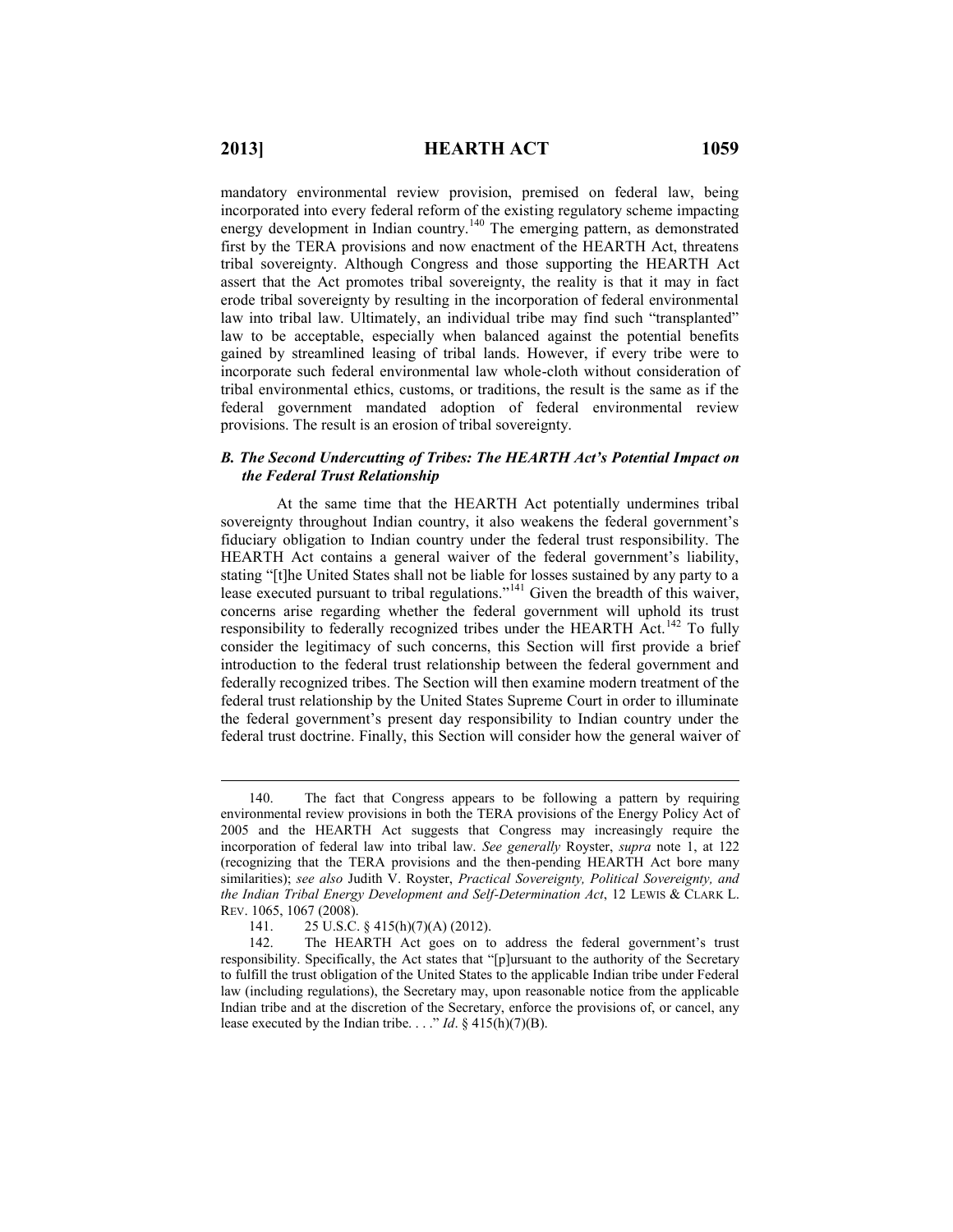the federal government's liability under the HEARTH Act fits into this larger scheme of the federal trust responsibility.

#### *1. Introduction to the Federal Trust Relationship*

The federal trust relationship between the federal government and federally recognized Indian tribes is a longstanding legal doctrine and cornerstone of federal Indian law. As explained by Ray Halbritter, Nation Representative of the Oneida Indian Nation of New York:

> [T]he trust obligation of the Federal government to Native people is fundamentally different from any other relationship the United States has with any other distinct group of people and carries elevated obligations. . . . The purpose behind the trust is and always has been to ensure the survival and welfare of Indian tribes and people. This includes an obligation to provide those services required to protect and enhance Indian lands, resources, and selfgovernment, and also includes those economic and social programs that are necessary to raise the standard of living and social wellbeing of the Indian people to a level comparable to the non-Indian society.<sup>143</sup>

To understand why this relationship "is fundamentally different" and "carries elevated obligations," it is helpful to briefly explore the origins of the federal trust relationship.

The modern federal trust responsibility has its origins in the Marshall trilogy of cases.<sup>144</sup> The first of these cases was *Johnson v. M'Intosh*, <sup>145</sup> wherein the United States Supreme Court considered whether Indian tribes maintained title to their property and could, therefore, sell the property, or whether the United States had obtained title through Great Britain's discovery of the property in question.<sup>146</sup> Ultimately, Chief Justice Marshall determined that the Doctrine of Discovery applied and that Indians therefore had the right to occupy the land in question, but that the exclusive title rested with the discoverer, the United States (who stood in the place of its predecessor, Great Britain).<sup>147</sup> Furthermore, Marshall explained in his decision that the United States, as the exclusive owner of the property,

<sup>143.</sup> *Fulfilling the Federal Trust Responsibility: Oversight Hearing Before the S. Comm. on Indian Affairs*, 158th Cong. (2012) (statement of Ray Halbritter, Nation Representative of the Oneida Indian Nation of New York).

<sup>144.</sup> The three cases, *Johnson v. M'Intosh,* 21 U.S. 543 (1823), *Cherokee Nation v. Georgia,* 30 U.S. 1 (1831), and *Worcester v. Georgia,* 31 U.S. 515 (1832), are commonly referred to as the "Marshall trilogy" because Chief Justice Marshall authored all three majority opinions.

<sup>145. 21</sup> U.S. at 543.<br>146. Given Great E

Given Great Britain was the legal predecessor to the United States, the United States assumed Britain's legal rights to the property in question upon the United States' independence from Great Britain. *Id.* at 584.

<sup>147.</sup> *See id.* at 588.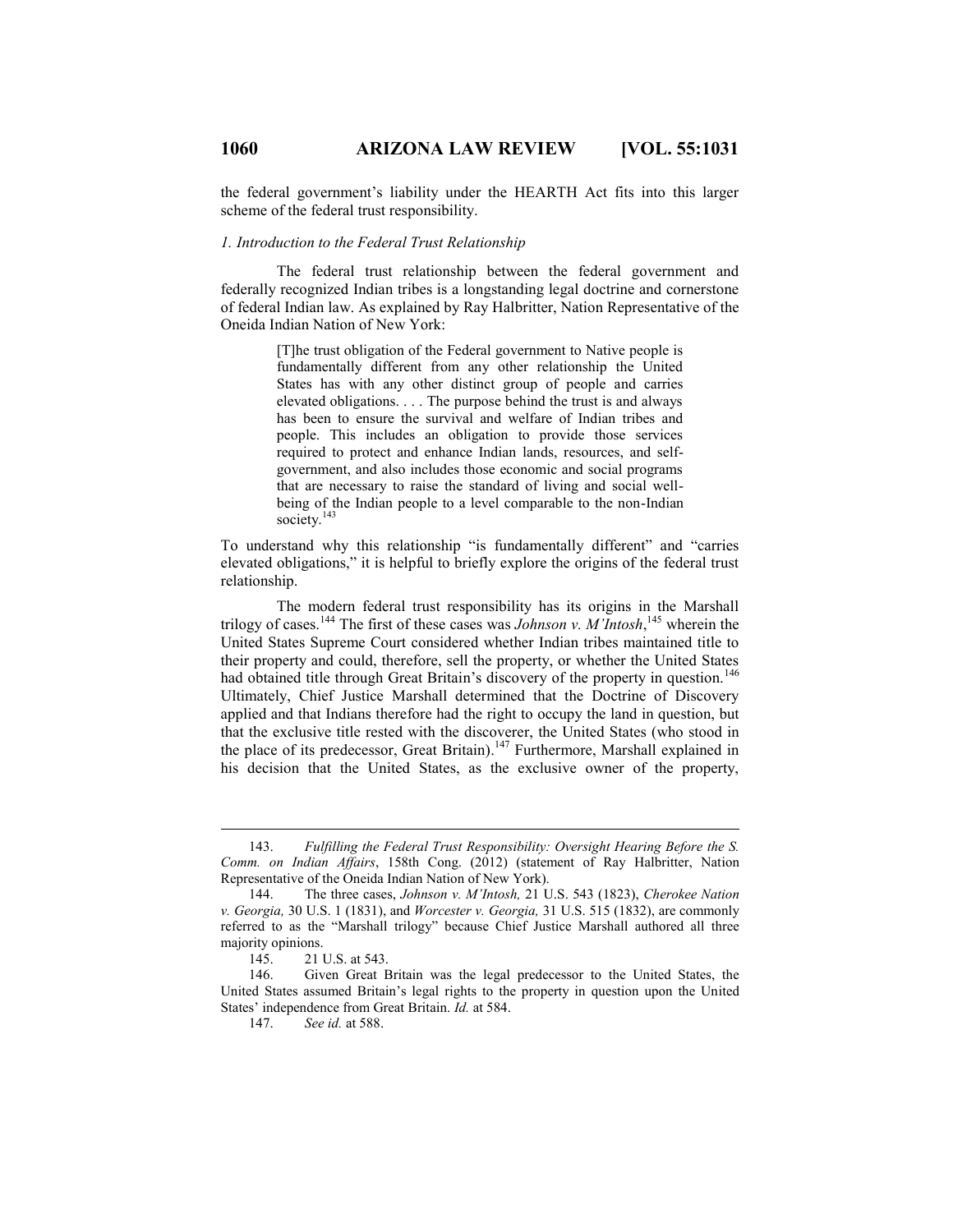maintained the legal right to extinguish the Indian right of occupancy at any time $148$ 

The other two cases of the trilogy are *Cherokee Nation v. Georgia* and *Worcester v. Georgia.*<sup>149</sup> Both *Cherokee Nation* and *Worcester* dealt with the State of Georgia's efforts to assert its sovereignty over the Cherokee Nation, located within the boundaries of Georgia at the time. Toward this end, Georgia passed laws abolishing the boundaries of the Cherokee Nation and asserting the laws of Georgia over the Cherokee Nation.<sup>150</sup> In *Cherokee Nation*, the United States Supreme Court addressed whether its original jurisdiction extended to Indian nations.<sup>151</sup> In holding that it did not, the Court reasoned that Indian nations were not foreign nations, but rather, "domestic dependent nations."<sup>152</sup>

In *Worcester*, Georgia had imprisoned missionaries working within the Cherokee Nation's territory for failure to comply with Georgia law.<sup>153</sup> The United States Supreme Court therefore considered whether the laws of the State of Georgia applied within the territory of the Cherokee Nation and concluded that the laws of the State of Georgia had no force or effect within Indian country.<sup>154</sup>

Taken in their totality, the Marshall trilogy of cases serves as the bedrock of the federal trust responsibility between the federal government and federally recognized tribes for a variety of reasons. First, under *Johnson*, the federal government maintains a role in Indian country by virtue of its naked fee title in land held in trust for tribes.<sup>155</sup> Second, as developed in *Cherokee Nation* and *Worcester*, the federal government and tribal governments have a mutually beneficial relationship.<sup>156</sup> In exchange for tribes giving up vestiges of their external sovereignty, the federal government has a responsibility to act in the best interests of tribes. $15$ 

 $\overline{a}$ 

- 152. *Cherokee Nation*, 30 U.S. at 17.
- 153. *See Worcester*, 31 U.S. at 531–32.
- 154. *Id.* at 520.
- 155. Johnson v. M'Intosh, 21 U.S. 543, 574 (1823).
- 156. *Worcester*, 31 U.S. at 548–49, 555; *Cherokee Nation*, 30 U.S. at 5–6.

157. The Marshall trilogy of cases not only forms one of the origins of the federal trust relationship, but also embodies paternalism toward tribes. The federal trust relationship is therefore connected to federal paternalism. The federal government and tribes must decide whether they are willing to continue with the existing scheme. If federal tribes do consent, the federal government should be bound to make decisions in the tribes' best interest or expand its policy of self-determination described in President Nixon's message to Congress in 1970. MESSAGE FROM THE PRESIDENT OF THE UNITED STATES TRANSMITTING RECOMMENDATIONS FOR INDIAN POLICY, H.R. DOC. NO. 91–363, (2d Sess. July 8, 1970); *see also* DAVID H. GETCHES, CHARLES F. WILKINSON, ROBERT A. WILLIAMS, JR. & MATTHEW L.M. FLETCHER, CASES AND MATERIALS ON FEDERAL INDIAN LAW 216–42 (6th ed. 2011)

<sup>148.</sup> *Id*.

<sup>149.</sup> *Worcester*, 31 U.S. at 515; *Cherokee Nation*, 30 U.S. at 1.

<sup>150.</sup> *Worcester*, 31 U.S. at 542; *Cherokee Nation*, 30 U.S. at 2.

<sup>151.</sup> The United States Supreme Court has original jurisdiction, meaning the parties can file directly to the Supreme Court, in claims between states and claims between states and foreign nations. U.S. CONST. art. III, § 2, cl. 1.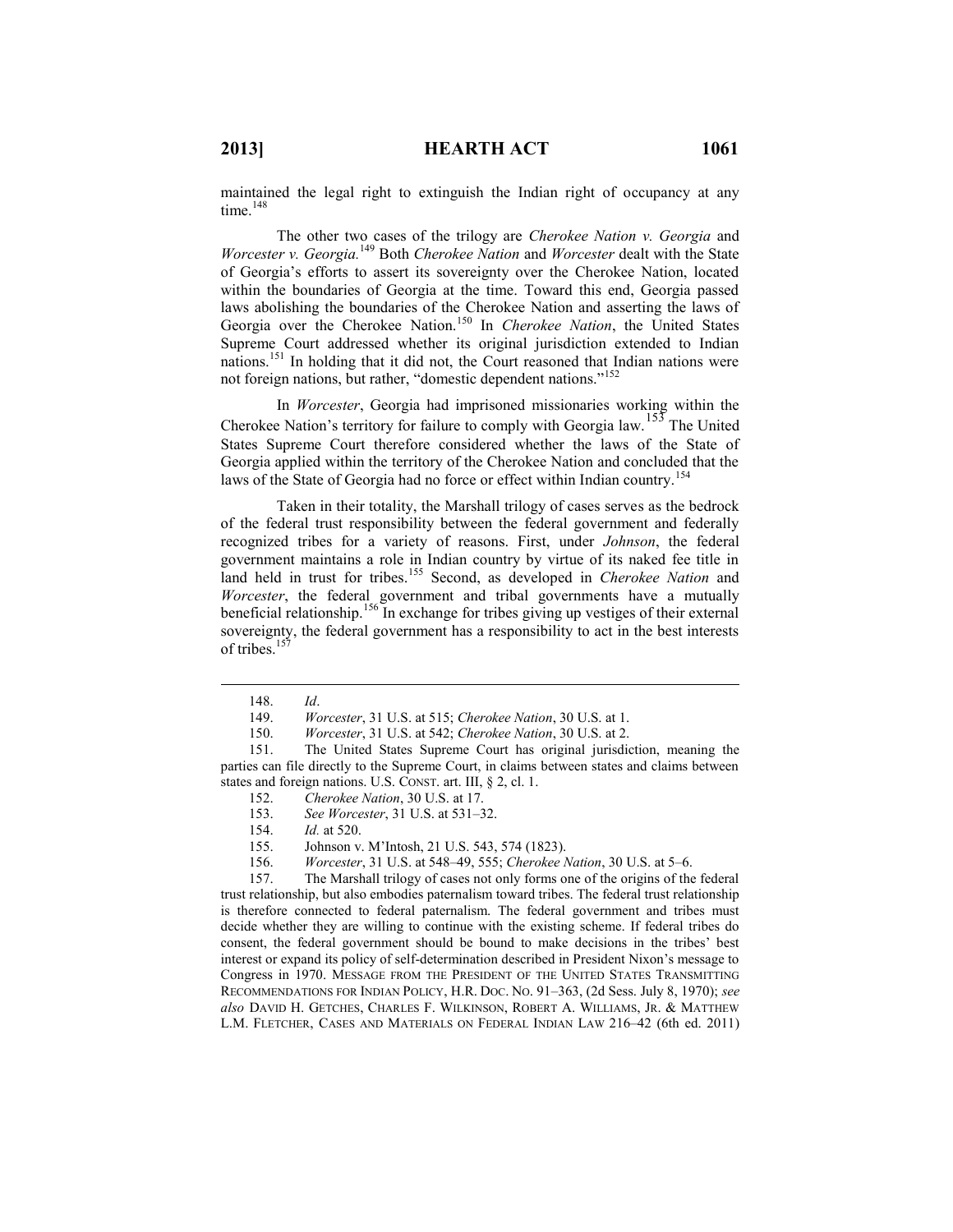In the modern era, Indian tribes may bring one of three categories of claims against the federal government based on an alleged breach of the federal trust responsibility. These three categories are: (1) general trust claims; (2) bare or limited trust claims; and (3) full trust claims.<sup>158</sup> The Marshall trilogy of cases may form a claim under the first category of trust responsibility cases, a general trust claim.<sup>159</sup> Based on these cases and the historic relationship between the federal government and federally recognized tribes, one may claim that liability exists. A claim based solely upon a general trust responsibility, however, is almost always unsuccessful. As a sovereign nation, the United States must explicitly accept obligations in order to be legally responsible for them.<sup>160</sup>

The United States Supreme Court has also recognized a second category of liability under the federal trust responsibility, a claim for breach of a bare or limited trust responsibility. Such bare or limited trust responsibility claims have been deemed legally unenforceable. In 1980, the Supreme Court decided *United States v. Mitchell.*<sup>161</sup> In *Mitchell I*, the Court considered whether the Secretary of the Interior was liable under section five of the General Allotment Act<sup>162</sup> for an alleged breach of trust related to the management of timber resources and related funds.<sup>163</sup> Although the General Allotment Act included language that land was to be held "in trust," the Court concluded that this language only created a bare trust responsibility because the Act did not require that the federal government manage

158. JUDITH V. ROYSTER & MICHAEL C. BLUMM, NATIVE AMERICAN NATURAL RESOURCES LAW 300–01 (2002).

163. *Mitchell I,* 445 U.S. at 536–38.

<sup>(</sup>discussing the modern era of tribal self-determination). President Obama believes that passage of the HEARTH Act is consistent with tribal self-determination. THE WHITE HOUSE OFFICE OF COMMC'N, *supra* note 81, at 1. Paternalism, however, is not consistent with selfdetermination. The HEARTH Act should be amended to be consistent with either the federal trust responsibility or tribal self-determination. *Infra* Part V.

<sup>159.</sup> A "general trust claim" refers to a claim based on the relationship formed between tribal nations and the federal government in part due to the United States Supreme Court's decisions in *Lone Wolf v. Hitchcock*, 187 U.S. 553 (1903), *United States v. Kagama*, 118 U.S. 375 (1886), *Cherokee Nation v. Georgia*, 30 U.S. 1 (1831), and *Worcester v. Georgia*, 31 U.S. 515 (1831). Taken together, these cases stand for the proposition that the federal government has restricted tribal expressions of external sovereignty. Because the federal government has limited the ability of tribal nations to exercise their external sovereignty, the federal government owes a duty of protection to tribal nations and a duty to act in the best interests of tribal nations. Because this duty is not premised on any specific congressional statement or enactment and such a duty has never been found to be legally enforceable against the United States, it is said to be a general duty or a moral obligation. Although these types of claims are generally not enforceable today, the United States Supreme Court described the obligation of the federal government to tribes as a "moral obligation[] of the highest responsibility and trust." Seminole Nation v. United States, 316 U.S. 286, 297 (1942).

<sup>160.</sup> *See* United States v. Mitchell, 463 U.S. 206, 218 (1983) (*Mitchell II*).

<sup>161.</sup> 445 U.S. 535 (1980) (*Mitchell I*).

<sup>162.</sup> 25 U.S.C. § 348 (2012)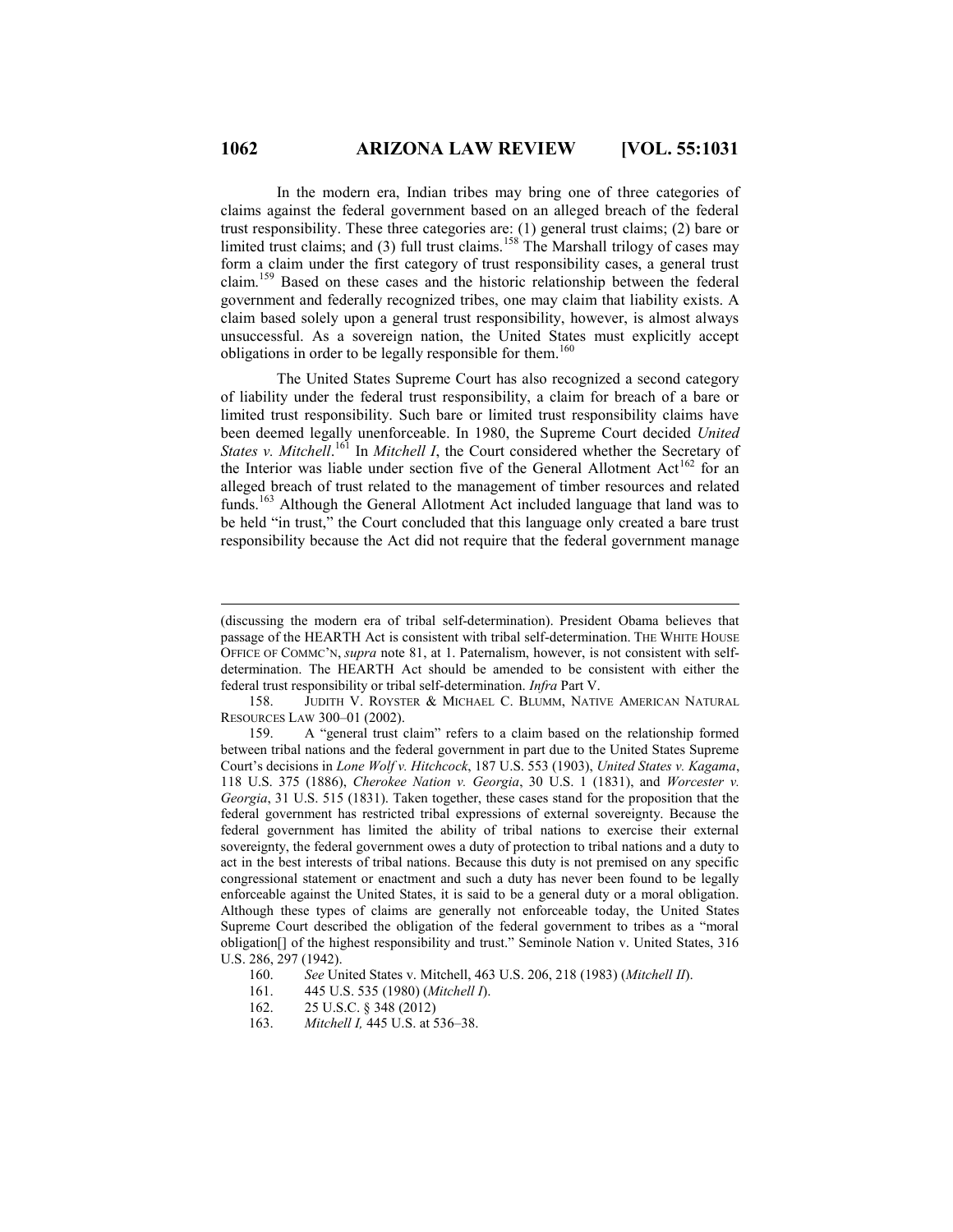$\overline{a}$ 

the land.<sup>164</sup> Because the Act did not place any affirmative management duties on the federal government, the Court held in favor of the Secretary.<sup>165</sup>

On remand to the Court of Claims, the Indian Tribe renewed its claims for the federal government's breach of its trust responsibility in the management of the Indian Tribe's timber resources.<sup>166</sup> On remand, however, the Indian Tribe based its claims on a combination of timber sales and highway rights-of-way statutes that the Indian Tribe argued combined to create a legally enforceable responsibility on the United States.<sup>167</sup> In 1983, the United States Supreme Court considered the matter again.<sup>168</sup> *Mitchell II* differed from *Mitchell I* because the Tribe now based its claim on the timber sales and highway rights-of-way statutes that had not been at issue in *Mitchell I*, arguing that these statutes created an affirmative duty for the Secretary to manage the lands in question.<sup>169</sup> The Supreme Court agreed, finding that the statutes in question "clearly give the Federal Government full responsibility to manage Indian resources and land for the benefit of the Indians."<sup>170</sup> Having determined liability for the breach of trust, the Supreme Court then turned to private trust law precedent to determine the extent of the federal government's liability, as the statutes did not expressly require compensation.<sup>171</sup> The Court's decision in *Mitchell II* is an example of the third category of trust cases—a legally enforceable claim based on a full trust responsibility.

In 2003, the Supreme Court handed down two decisions that impacted the development of the law related to the federal trust responsibility. In *United States v. White Mountain Apache*, the White Mountain Apache Tribe claimed that the federal government had failed to adequately manage Fort Apache, which was held in trust for the Indian Tribe. As a result of this mismanagement, the Indian Tribe claimed it was entitled to compensation for Fort Apache's upkeep.<sup>172</sup> The statute at issue required that the federal government hold Fort Apache in trust for the Tribe and, importantly, gave the federal government "authority to make direct use of portions of the trust corpus."<sup>173</sup> As a result of these two facts, the Court determined that the Indian Tribe had sufficiently alleged a breach of trust claim on a full trust similar to the trust at issue in *Mitchell II*, awarding the Indian Tribe damages.<sup>174</sup>

Also in 2003, the Court decided *United States v. Navajo Nation*, again addressing the federal trust responsibility to Indian tribes.<sup>175</sup> Here, the Navajo Nation alleged that the Secretary of the Interior acted inappropriately in his role in

| 164.        | <i>Id.</i> at $541-42$ .                                                           |
|-------------|------------------------------------------------------------------------------------|
| 165.        | <i>Id.</i> at 545.                                                                 |
| 166.        | Mitchell v. United States, 664 F.2d 265, 267 (Ct. Cl. 1981), <i>aff'd</i> 463 U.S. |
| 206 (1983). |                                                                                    |
| 167.        | <i>Id.</i> at 269–73.                                                              |
| 168.        | United States v. Mitchell, 463 U.S. 206 (1983) ( <i>Mitchell II</i> ).             |
| 169.        | <i>Id.</i> at 219–25.                                                              |
| 170.        | <i>Id.</i> at 224.                                                                 |
| 171.        | <i>Id.</i> at 226.                                                                 |
| 172.        | 537 U.S. 465, 469 (2003).                                                          |
| 173.        | <i>Id.</i> at 474–75.                                                              |
| 174.        | $Id$ .                                                                             |
| 175.        | 537 U.S. 488 (2003).                                                               |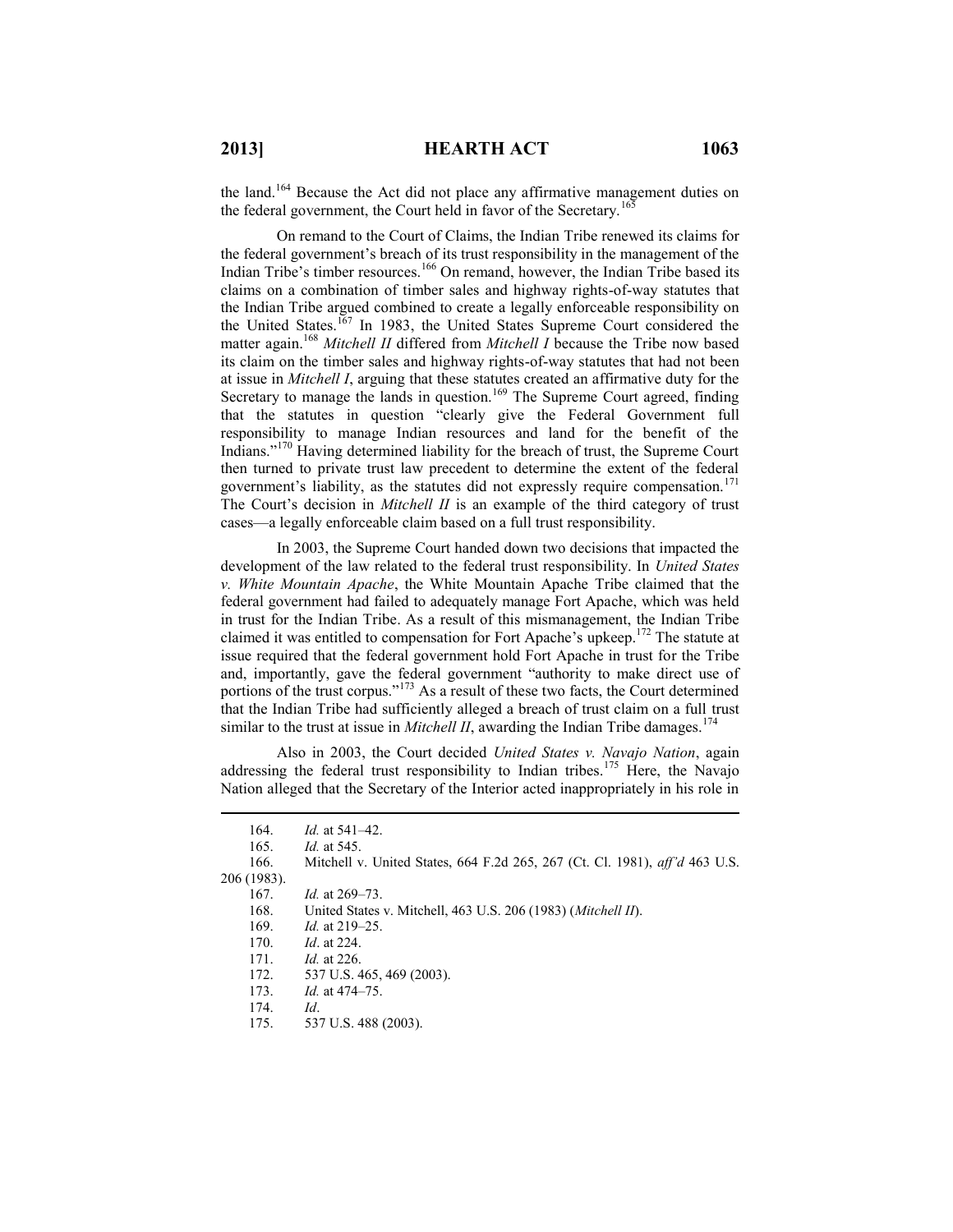the negotiation of mineral leases on the Navajo Nation.<sup>176</sup> At issue in the case was the Mineral Leasing Act of 1938 and other related regulations.<sup>177</sup> Ultimately, the United States Supreme Court did not find in favor of the Navajo Nation.<sup>178</sup> Although the Court acknowledged the unprofessional behavior of the Secretary of the Interior in withholding valuable information from the Navajo Nation, the Court held that the Navajo Nation had failed to establish a full trust responsibility that was binding on the federal government.<sup>179</sup> This was because the Mineral Leasing Act of 1938 gave the Nation the right to negotiate leases and, as a result, the Secretary of the Interior did not have full authority over management of the resources in question.<sup>180</sup>

In both *White Mountain Apache* and *Navajo Nation*, the United States Supreme Court seemed to focus its analysis on the amount of control by the federal government over the trust corpus in question.<sup>181</sup> Where the federal government had near complete control over the trust corpus, as in *White Mountain Apache*, the United States Supreme Court found in the Indian Tribe's favor.<sup>182</sup> Where the statute in question had given the tribe increased authority to negotiate leases, as in *Navajo Nation*, however, the Court found in favor of the federal government.<sup>183</sup> "After these cases, finding a 'network' of statutes to base a breach of trust damages claim depends on: 1) express statutory language supporting a fiduciary relationship and 2) comprehensive control over government property."<sup>184</sup>

On June 13, 2011, the United States Supreme Court revisited the scope of the federal government's trust responsibility to federally recognized tribes in *United States v. Jicarilla Apache Nation*. <sup>185</sup> At issue in the underlying litigation was the federal government's management of the Jicarilla Apache Nation's trust accounts from  $1972$  to  $1992$ .<sup>186</sup> Asserting the attorney–client privilege and attorney work product doctrine, the federal government declined to turn over 155 documents requested by the Nation.<sup>187</sup> The issue before the Supreme Court was whether the common-law fiduciary exception to the attorney–client privilege applied to the United States when acting in its capacity as trustee for tribal trust assets.<sup>188</sup> In concluding that the fiduciary exception did not apply, the Court explained that the federal government resembles a private trustee in only limited

- 186. *Id.* at 2319.
- 187. *Id.*
- 188. *Id.* at 2319–20.

<sup>176.</sup> *Id.* at 500.

*Id.* at 493.

<sup>178.</sup> *Id.* at 514.

<sup>179.</sup> *See id.* at 513.

<sup>180.</sup> *See id.* at 510–11.

<sup>181.</sup> *See id.* at 509; United States v. White Mountain Apache Tribe, 537 U.S. 465, 474–76 (2003).

<sup>182.</sup> *White Mountain Apache Tribe*, 537 U.S. at 474–76.

<sup>183.</sup> *Navajo Nation*, 537 U.S. at 510–11.

<sup>184.</sup> GETCHES, WILKINSON, WILLIAMS, & FLETCHER, *supra* note 157, at 342.

<sup>185.</sup> 131 S.Ct. 2313 (2011).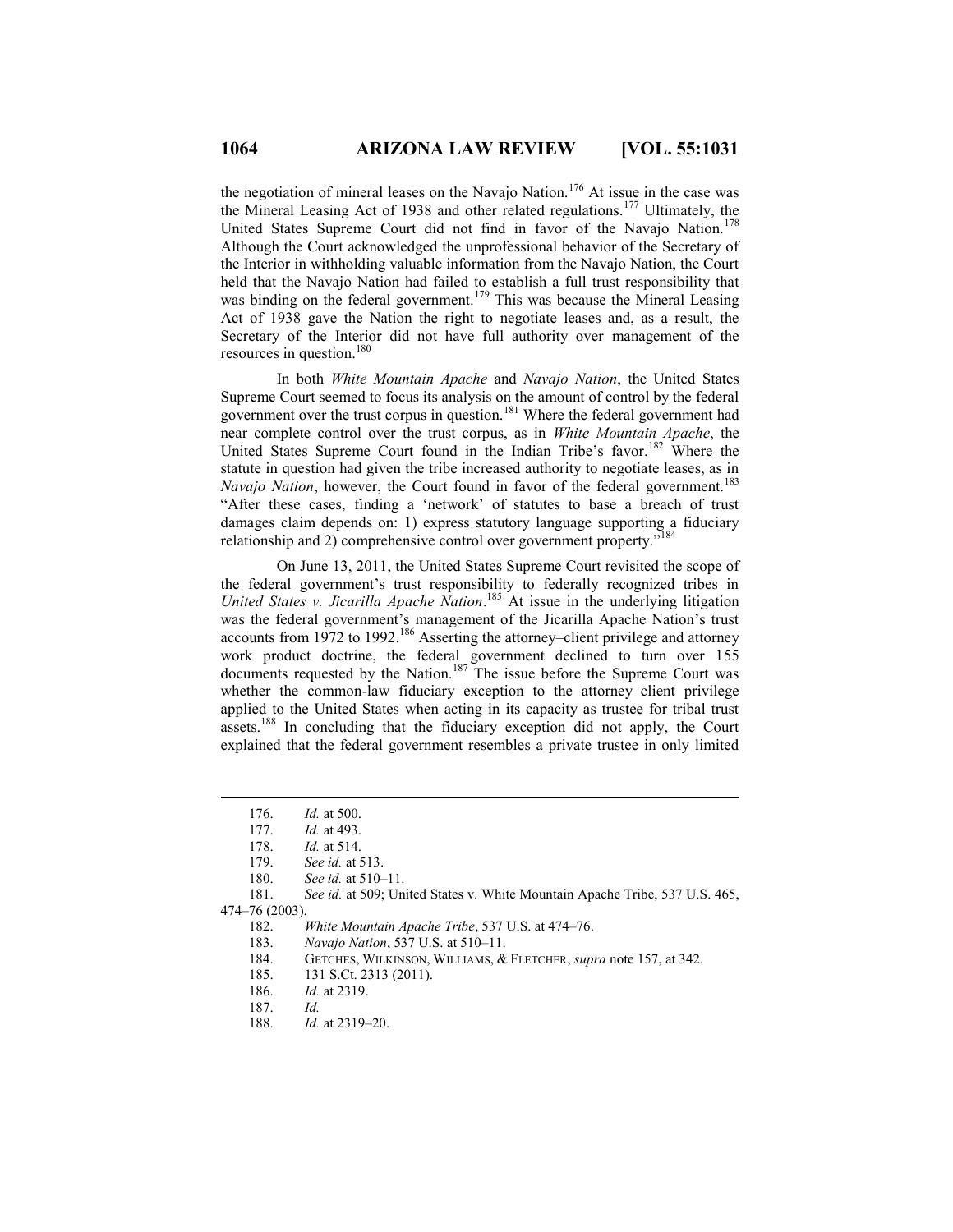instances.<sup>189</sup> Furthermore, the Court reasoned that "[t]he Government, of course, is not a private trustee. Though the relevant statutes denominate the relationship between the Government and the Indians a 'trust,' see, *e.g.*, 25 U.S.C. § 162a, that trust is defined and governed by statutes rather than the common law."<sup>190</sup> Ultimately, the Court concluded that while common law principles may "inform our interpretation of statutes and . . . determine the scope of liability that Congress has imposed. . . . the applicable statutes and regulations 'establish [the] fiduciary relationship and define the contours of the United States' fiduciary responsibility."<sup>191</sup>

The foregoing brief introduction demonstrates the development of the federal trust relationship and illustrates how the relationship between the United States and tribal governments began. Increasingly, however, the United States Supreme Court has narrowed the enforceable trust relationship between the federal government and federally recognized tribes so that tribes may only succeed in claims against the United States in exceptionally narrow circumstances, such as where the statute at issue specifically speaks to the federal government's responsibility in managing the trust corpus at issue.<sup>192</sup> Congress's narrowing of the federal responsibility to Indian country under the HEARTH Act may therefore be seen as a legislative extension of a trend that has been developing for some time within the judiciary.

## *2. The HEARTH Act: Erosion of the Federal Trust Relationship Wrapped in a Pretty Bow*

The previous Subsection demonstrated the United States Supreme Court's increasingly narrowed interpretation of the federal trust doctrine. Nonetheless, absent the waiver of federal liability contained in the HEARTH Act, $193$  tribes bringing a claim under the HEARTH Act or the Indian Long-Term Leasing Act of 1955 would likely have a fully enforceable claim based on the federal trust relationship. Taken in their totality, the modern federal trust responsibility cases stand for the proposition that tribes must be able to present express statutory language and comprehensive federal control in order to succeed on a claim that the United States violated its trust responsibility to tribes.<sup>194</sup> Here, the HEARTH Act explicitly references the federal government's trust responsibility to tribes under the Act, providing that "[p]ursuant to the authority of the Secretary to *fulfill the trust obligation of the United States to the applicable Indian tribe* . . . the Secretary may . . . enforce the provisions of, or cancel, any lease executed by the Indian

 $\overline{a}$ 

192. *See* United States v. White Mountain Apache Tribe, 537 U.S. 465, 474–75 (2003).

<sup>189.</sup> *Id.* at 2323.

<sup>190.</sup> *Id*.

<sup>191.</sup> *Id*. at 2325 (citing United States v. Mitchell, 463 U.S. 206, 224 (1983) (*Mitchell II*)).

<sup>193.</sup> *See* 25 U.S.C. § 415(h)(7)(A) (2012).

<sup>194.</sup> GETCHES, WILKINSON, WILLIAMS & FLETCHER, *supra* note 157, at 342.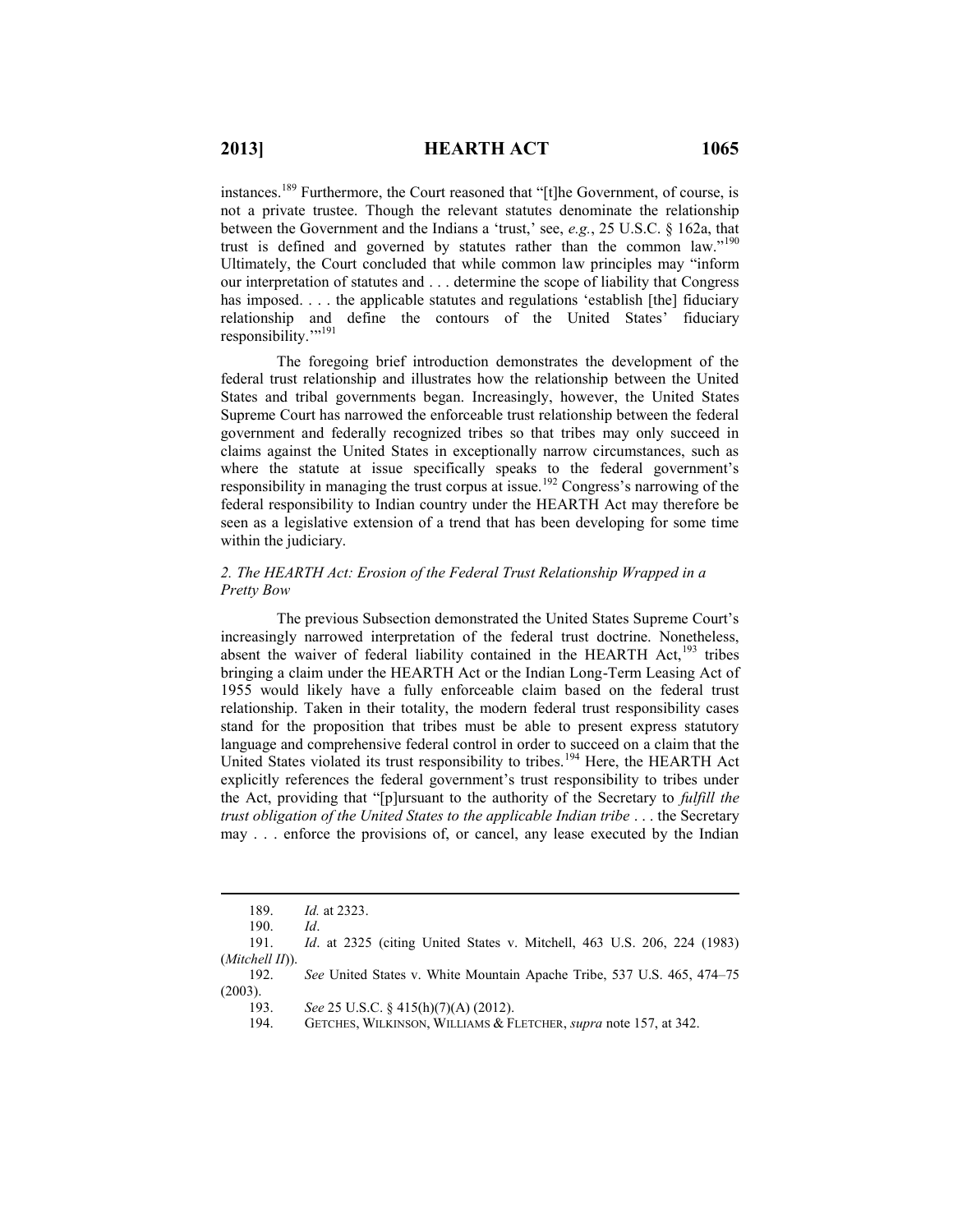tribe."<sup>195</sup> The Act therefore explicitly references the federal trust responsibility, as required by the Supreme Court in *Jicarilla Apache Nation*. 196

Furthermore, the HEARTH Act and the underlying Indian Long-Term Leasing Act of 1955 together establish a comprehensive regulatory structure with which tribes must comply in order to successfully lease their lands. In this regard, the federal government possesses "comprehensive control" over the leasing of tribal lands, which is a required element of a successful breach of federal trust responsibility claim under the recent federal trust responsibility cases.<sup>197</sup> The type of comprehensive control over the leasing of tribal lands under the Indian Long-Term Leasing Act of 1955 and HEARTH Act is very similar to the federal management scheme applicable to tribal timber, which the Supreme Court found to be the basis of an enforceable breach of trust responsibility claim in *Mitchell II.*<sup>198</sup> Therefore, the statutory language of the HEARTH Act and Indian Long-Term Leasing Act of 1955 likely create an enforceable obligation on the part of the United States to act in the best interests of tribes under the federal trust relationship. Once the responsibility is triggered through binding statutory language, the federal government is also bound by common law fiduciary responsibilities in deciding what is in the best interest of tribes.<sup>199</sup> Accordingly, but for the HEARTH Act's waiver of liability, the United States may otherwise owe a substantial duty to tribes whose land was leased under the HEARTH Act and Indian Long-Term Leasing Act of 1955.

Given that Congress explicitly recognized its trust responsibility in the HEARTH Act, why would it, in the same provision, also waive the liability of the federal government? It would appear that the HEARTH Act is a congressional extension of what the United States Supreme Court has already started through its federal trust relationship precedent. The HEARTH Act thus represents an erosion of the federal trust relationship to federally recognized tribes because it contains a general waiver of the federal government's liability for leases entered into under approved tribal leasing provisions.<sup>200</sup>

Despite the waiver of federal liability, the federal government maintains a substantial role in the leasing of tribal lands under the HEARTH Act. In passing the HEARTH Act, it was the view of Congress that the Act "enables tribes to exercise their powers of inherent tribal sovereignty to lease their own lands without federal oversight under certain conditions.<sup>201</sup> However, federal oversight remains, albeit perhaps streamlined, under the HEARTH Act. Consistent with the fact that the federal government remains involved in tribal land leasing even following adoption of HEARTH regulations, Representative Bishop acknowledged

<sup>195.</sup> *See* 25 U.S.C. § 415(h)(7)(B) (emphasis added).

<sup>196.</sup> *See* 131 S.Ct. 2313, 2323 (2011).

<sup>197.</sup> *See* GETCHES, WILKINSON, WILLIAMS & FLETCHER, *supra* note 157, at 342.

<sup>198.</sup> 463 U.S. 206, 224–28 (1983).

<sup>199.</sup> *Jicarilla Apache Nation*, 131 S.Ct. at 2323.

<sup>200.</sup> 25 U.S.C. § 415(h)(7)(A).

<sup>201.</sup> H.R. REP. NO. 112-417 at 13 (2012), *reprinted in* 2012 U.S.C.C.A.N. 453, 459.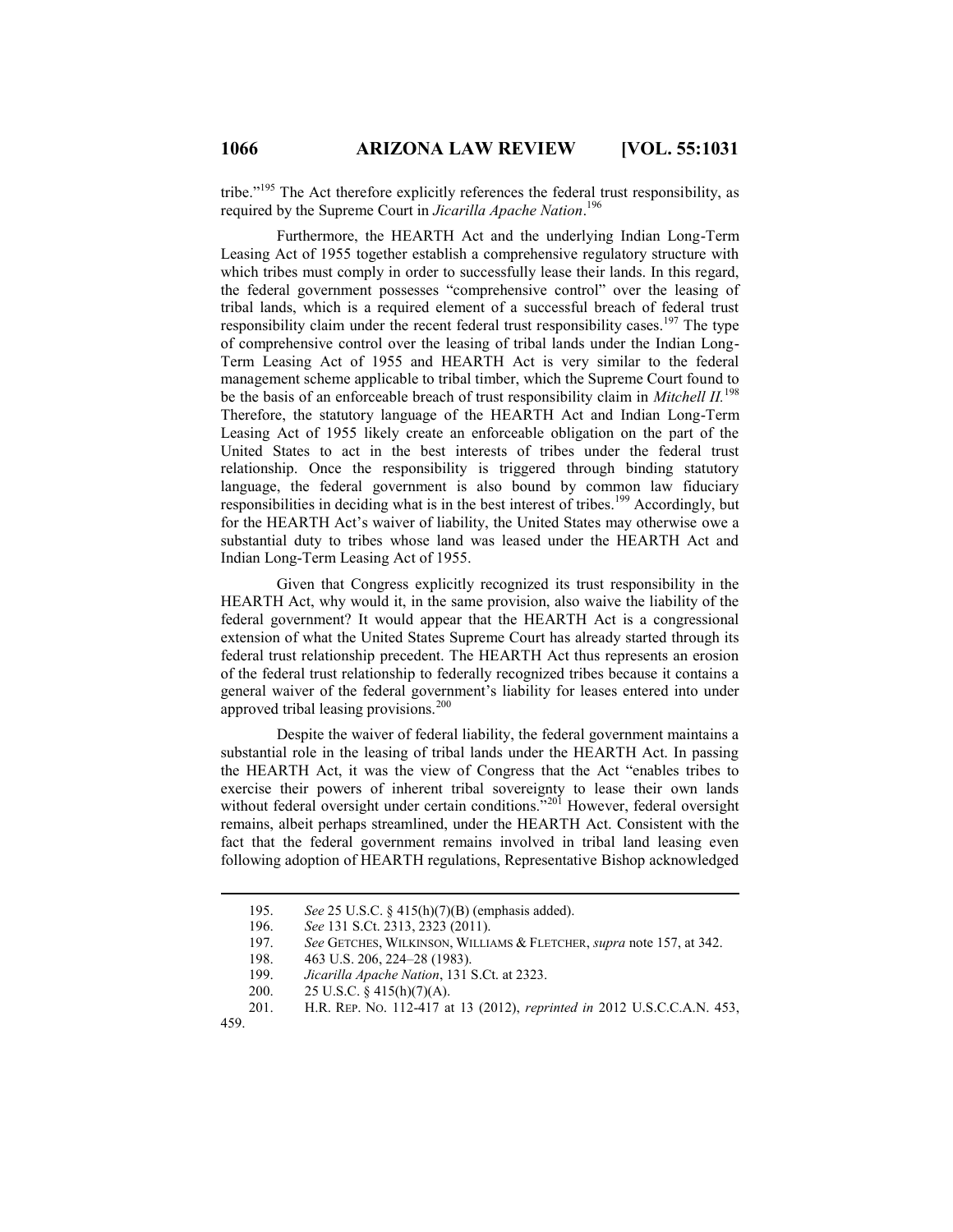that the HEARTH Act did not remove the federal government from involvement in leasing decisions of tribal lands.<sup>202</sup> Representative Bishop indicated, however, that the eventual goal should be to remove the federal government entirely from such decisionmaking.<sup>203</sup>

Given that the federal government maintains a substantial role under the Act and that the Act also acknowledges the federal government's trust responsibility to Indian country, why then would Congress include the waiver provision in the Act? Representative Cole, in speaking in support of the thenpending HEARTH Act, explained that "[p]assage of H.R. 205 will enable tribal governments to assume responsibility for the management of their lands, reduce Federal costs and government liability, and encourage more housing and economic development on Indian lands, resulting ultimately in job creation."<sup>204</sup> Representative Cole concluded that "[the HEARTH Act] empowers tribes, encourages tribal self-government, decreases the dependency of tribes on the Federal Government, and speeds up economic development in Indian Country."<sup>205</sup> The legislative history of the HEARTH Act suggests that Congress viewed decreased federal liability as a benefit of the legislation because "it protects taxpayers from liability for a tribe's business decisions."206

Donald Laverdue, then Principal Deputy Assistant Secretary of Indian Affairs, stated to the Senate Committee on Indian Affairs that passage of the thenpending HEARTH Act exemplified the tension between the Act and federal trust responsibility.<sup>207</sup> Mr. Laverdue explained that:

> The HEARTH Act ensures that the Department will retain the authority to fulfill its trust obligation to protect tribal trust lands through the enforcement or cancellation of leases approved under tribal regulations, or the rescission of Secretarial approval of tribal leasing regulations, where appropriate. At the same time, the HEARTH Act ensures that the United States will not be liable for losses incurred as a result of leases approved under tribal leasing regulations.<sup>208</sup>

From the foregoing, it appears that the federal government has decided to "have its cake and eat it too." On the one hand, the HEARTH Act allows the federal government to maintain a substantial role in the leasing of tribal lands and to promote alternative and renewable energy development in Indian country,

 $\overline{a}$ 

206. H.R. REP. NO. 112-427, at 6 (2012), *reprinted in* 2012 U.S.C.C.A.N. 453, 455.

207. *Statement of Donald "Del" Laverdure, Principal Department Assistant Secretary for Indian Affairs U.S. Department of the Interior Before the S. Comm. on Indian Affairs on S. 636*, 112th Cong. (2011).

208. *Id.*

<sup>202.</sup> 158 CONG. REC. H2682-01 (daily ed. May 15, 2012) (statement of Rep. Bishop).

<sup>203.</sup> *Id*.

<sup>204.</sup> *Id.* (statement of Rep. Cole).

<sup>205</sup>*. Id.*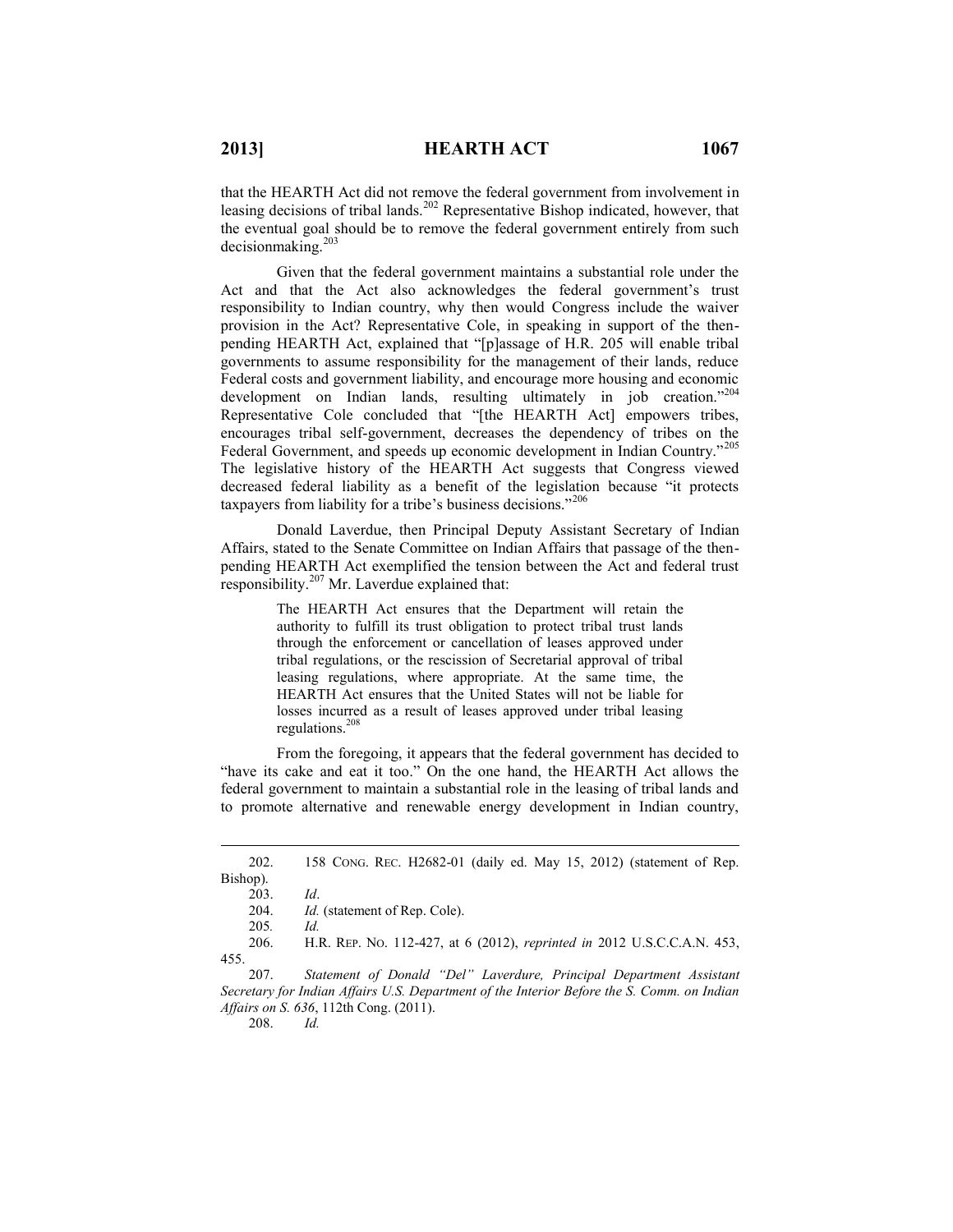which benefits its citizens. On the other hand, the federal government absolves itself of any potential liability associated with the leasing of tribal lands. The federal government gets the best of both worlds—continued paternalism and potentially increased alternative and renewable energy development benefiting its citizenry—without any risk. This is not only troubling within the context of the federal trust relationship but also seems exploitative of Indian country, as tribal governments bear all of the expense associated with having tribal leasing regulations approved, as well as the risk of potential liability, while the federal government only stands to benefit from increased alternative and renewable energy development.<sup>209</sup>

The waiver of federal liability contained within the HEARTH Act is also troubling given that it may signal a growing trend in congressional actions related to energy development in Indian country. As previously explained, the TERA provisions of the Indian Tribal Energy Development and Self-Determination Act of 2005 and the HEARTH Act are similarly structured. Specifically, both contain waivers of federal liability for actions taken under approved TERAs and tribal leasing regulations, respectively. The legislative history behind the TERA provisions suggests that several representatives from Indian country were very concerned about the impact of the waiver of federal liability in the TERA provisions on the federal government's trust responsibility.<sup>210</sup> However, a similar level of concern does not appear to be represented in the legislative history of the HEARTH Act. As a result, the Senate Committee on Indian Affairs concluded that "despite the fact that the recently enacted HEARTH Act has [a] very explicit and direct liability waiver clause, the tribes vigorously supported the adoption of that act in 2012, suggesting that many tribes have reached some level of comfort with the implications of these clauses."<sup>211</sup>

Despite the Senate Committee on Indian Affairs's suggestion that the lack of opposition to the waiver of federal liability in the HEARTH Act means that "many tribes have reached some level of comfort with the implications of these clauses," the Committee is still proposing to amend the liability waiver provision of the TERA provisions of the Indian Tribal Energy Development and Self-Determination Act of 2005.<sup>212</sup> Specifically, the Committee supports amending the waiver provision of TERA in order to "clarify that the liability waiver clause

<sup>209.</sup> It may be argued that tribes are in the same position as private industry and may be interested in alternative and renewable energy development. However, tribes are not similarly situated to private entities for a variety of reasons. First, the federal trust relationship applies to the relationship between the federal government and federally recognized tribes. This means that the federal government has an obligation to act in the best interest of tribes because they surrendered their external sovereignty to the federal government. Second, tribes are subjected to an additional layer of federal oversight related to alternative and renewable energy development by virtue of the federal trust relationship. Accordingly, it seems exploitive that the federal government should only benefit from a burdensome scheme it has placed upon tribes.

<sup>210.</sup> Kronk, *supra* note 124, at 830–34.

<sup>211.</sup> S. REP. NO. 12-263, at 13 (2012).

<sup>212.</sup> *Id.* at 15.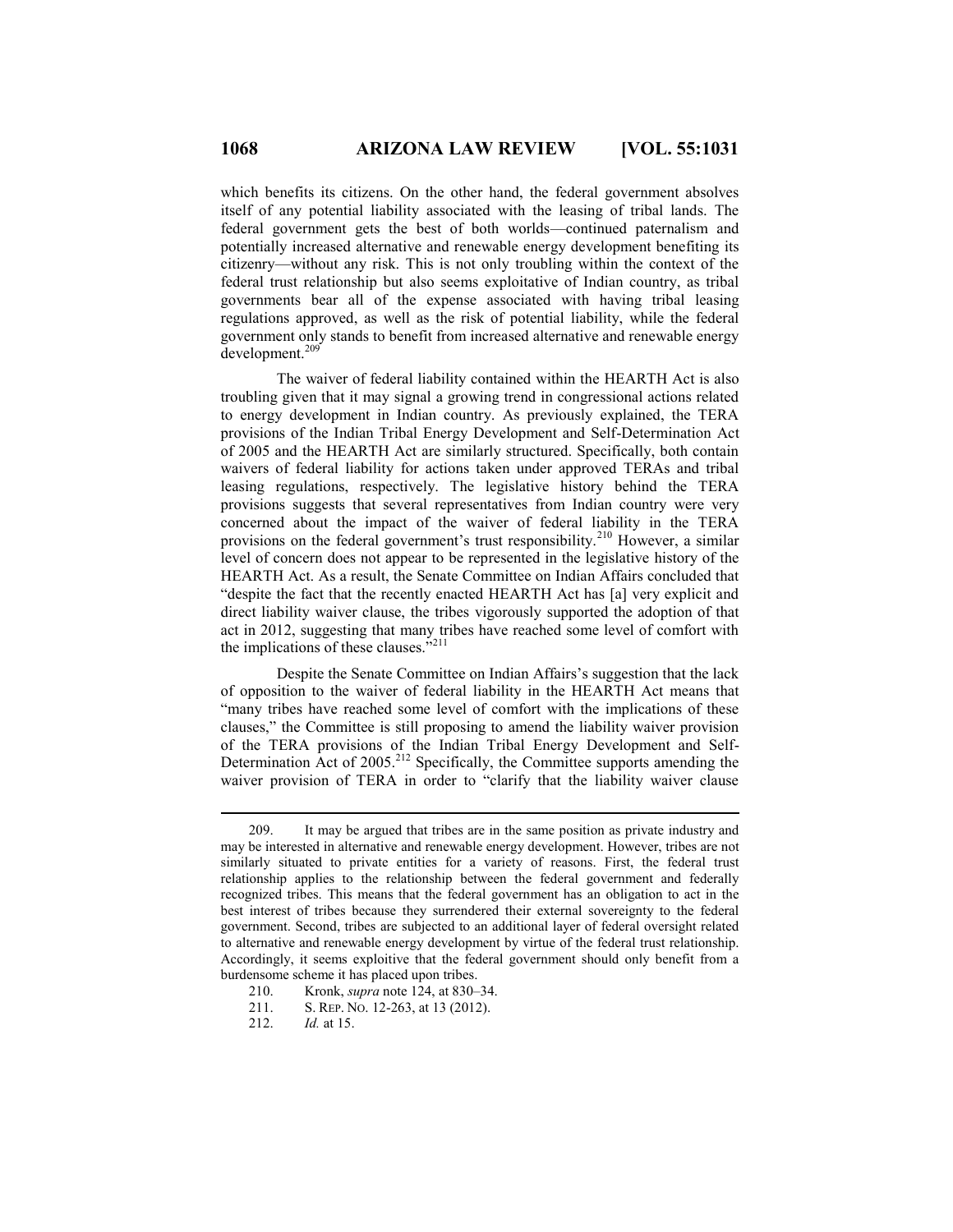reaches only losses resulting from 'negotiated terms' and is not a blanket waiver covering all losses."<sup>213</sup> In this regard, Congress is currently considering narrowing the interpretation of the waiver limiting federal liability under the TERA provisions from a "blanket waiver covering all losses" to a waiver only applying to "negotiated terms."<sup>214</sup>

Taken in totality, this specific proposed amendment, coupled with the overall report from the Senate Committee on Indian Affairs regarding the need to amend the TERA provisions, suggests that the blanket waiver contained in the existing TERA provisions and the HEARTH Act does not work to encourage effective energy development in Indian country. Otherwise, an amendment of the TERA provisions would not be necessary after only eight years since enactment. The need for such an amendment suggests that, while there is strong interest in developing energy resources in Indian country, tribes are unwilling to waive the federal government's trust responsibility in order to expedite such development.

The waiver of federal liability contained in the HEARTH Act is troubling both in itself and because, coupled with other legislation, it signals a potential pattern in congressional reform. As explained above,<sup>215</sup> the waiver of federal liability is inconsistent with the federal trust relationship, especially given that the federal government maintains a substantial role in approving and conditioning the leasing of tribal lands under the HEARTH Act. Moreover, this waiver of liability may be part of a larger trend, started in the United States Supreme Court and now being adopted by Congress, to explicitly limit the federal government's liability to Indian country under the federal trust relationship. As demonstrated by the Marshall trilogy, tribes surrendered aspects of their external sovereignty in exchange for the United States's willingness to act in the best interests of tribes. That the federal government may now be moving away from this sacrosanct agreement with tribes is untenable. Accordingly, while some individual tribes may benefit in the short term from the streamlined approval process offered by the HEARTH Act, the damage done by the Act and other future legislation based on it is detrimental to Indian country as a whole.

In sum, Indian country as a whole is worse off under the HEARTH Act. As any student of federal Indian law knows, tribal sovereignty and the federal trust relationship are two inconsistent doctrines, yet both are cornerstones of federal Indian law. The federal trust relationship is inconsistent with true tribal sovereignty, as sovereign nations do not typically interfere in the day-to-day affairs of other sovereign nations. Yet, the federal trust responsibility remains a key component of federal Indian law because tribes relinquished their external sovereignty to the United States in exchange for the federal government's protection and agreement to act in the best interests of the tribes. Today, some tribes may be in the position to exercise increased independence from the federal government and tribal sovereignty, while some tribes may choose to continue to hold the federal government to its responsibilities under the federal trust

<sup>213.</sup> *Id*.

<sup>214.</sup> *Id.*

<sup>215.</sup> *See supra* Part IV.B.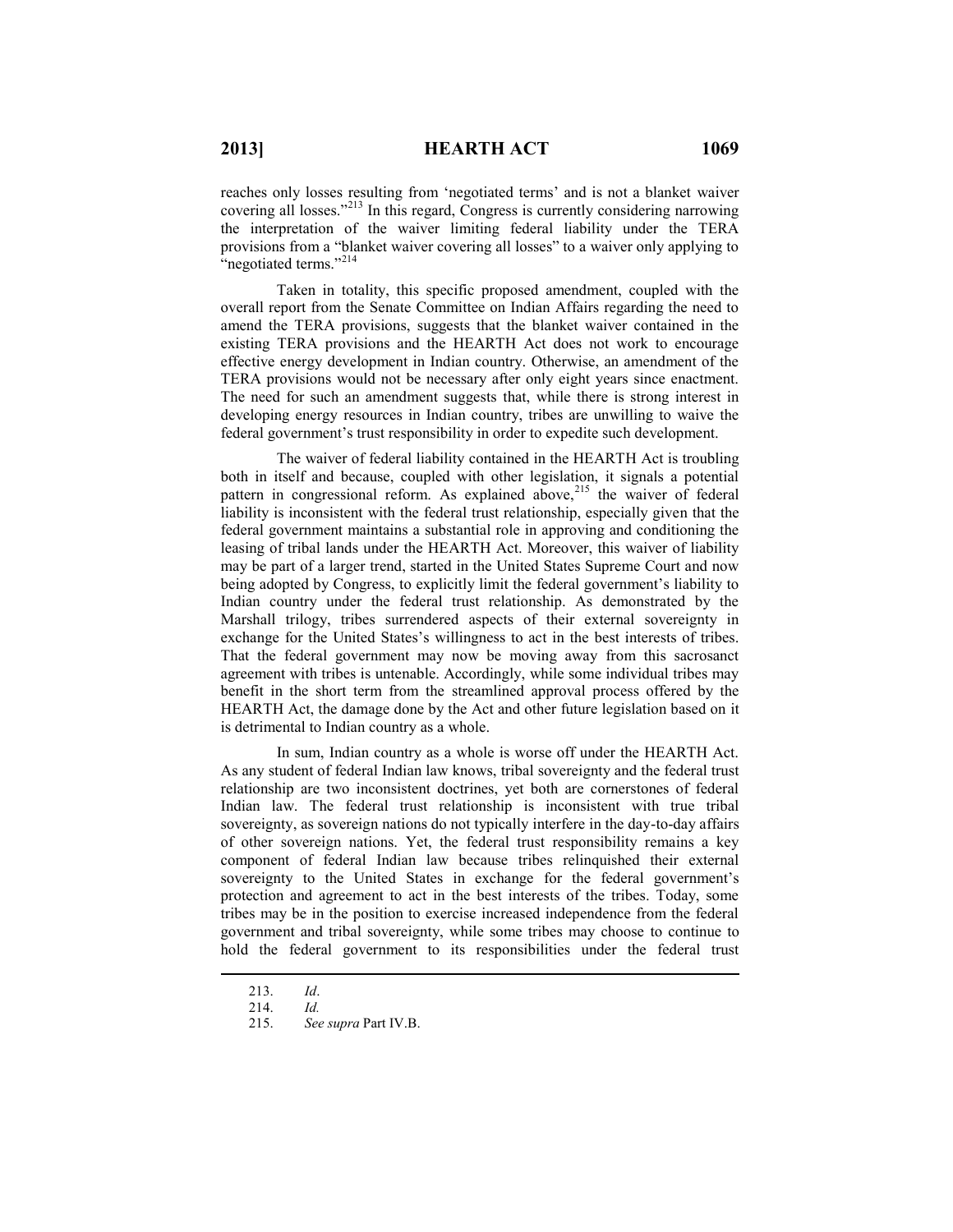relationship. The reforms contained in the HEARTH Act benefit neither category of tribe, as the Act undermines tribal sovereignty through its mandated environmental review provisions while at the same time reducing federal liability under the federal trust doctrine.<sup>216</sup> On the whole, Indian country is better off without the HEARTH Act, as the costs are simply too high.

# **V. CONCLUDING THOUGHTS**

The HEARTH Act certainly appears to offer some advantages over the status quo in terms of potentially streamlining the process of leasing tribal lands, which is so crucial to alternative and renewable energy development in Indian country. Such advantages, however, come with a cost. Specifically, the environmental review and liability waiver provisions of the HEARTH Act undermine a tribe's status under existing federal Indian law, as the provisions undercut tribal sovereignty and the federal government's fiduciary obligation under the federal trust doctrine.

The existing HEARTH Act is problematic because it attempts to accomplish two inherently conflicting goals: the promotion of tribal selfdetermination, and maintenance of the federal supervisory role over energy development in Indian country. In reality, however, it accomplishes neither goal. Ultimately, if Indian country is to reap benefits beyond the status quo, the HEARTH Act should be reformed so that it promotes either tribal sovereignty or the efficient involvement of the federal government in energy development in Indian country. In this regard, effective alternative and renewable energy development in Indian country may require that (1) the federal government, by virtue of the federal trust relationship, maintain both a role in alternative and renewable energy development in Indian country and, because of that role, remain liable; $^{217}$  or (2) the federal government relinquish its obtrusive role in favor of true tribal sovereignty. In reviewing 2011 testimony to the House of Representatives on issues related to energy development in Indian country, one scholar concluded that tribal "self-determination must also include freedom from the yoke of federal energy oversight and regulation."<sup>218</sup>

<sup>216.</sup> Even tribes that opt out of the HEARTH Act's scheme may be negatively impacted by enactment of the Act itself. As explained in Part IV of this article, the environmental review provisions and federal liability waiver that create this concern are contained in the TERA provisions of the Energy Policy Act of 2005 and the HEARTH Act. Because Congress appears to be using these provisions to increase federal environmental oversight––while reducing federal liability––its efforts will likely have profound implications for Indian country. *See supra* Part IV.

<sup>217.</sup> Although this solution may seem untenable to those who promote true tribal sovereignty, the reality is that Congress does not appear to be interested in relinquishing the federal role in development of Indian country. This is apparent given the fact that proposed legislation regarding the issue promotes a clear federal role. Given the short-term reality of politics, the only workable option may be to maintain a federal role with trust liability in place.

<sup>218.</sup> Dreveskracht, *supra* note 6, at 446 (citation omitted).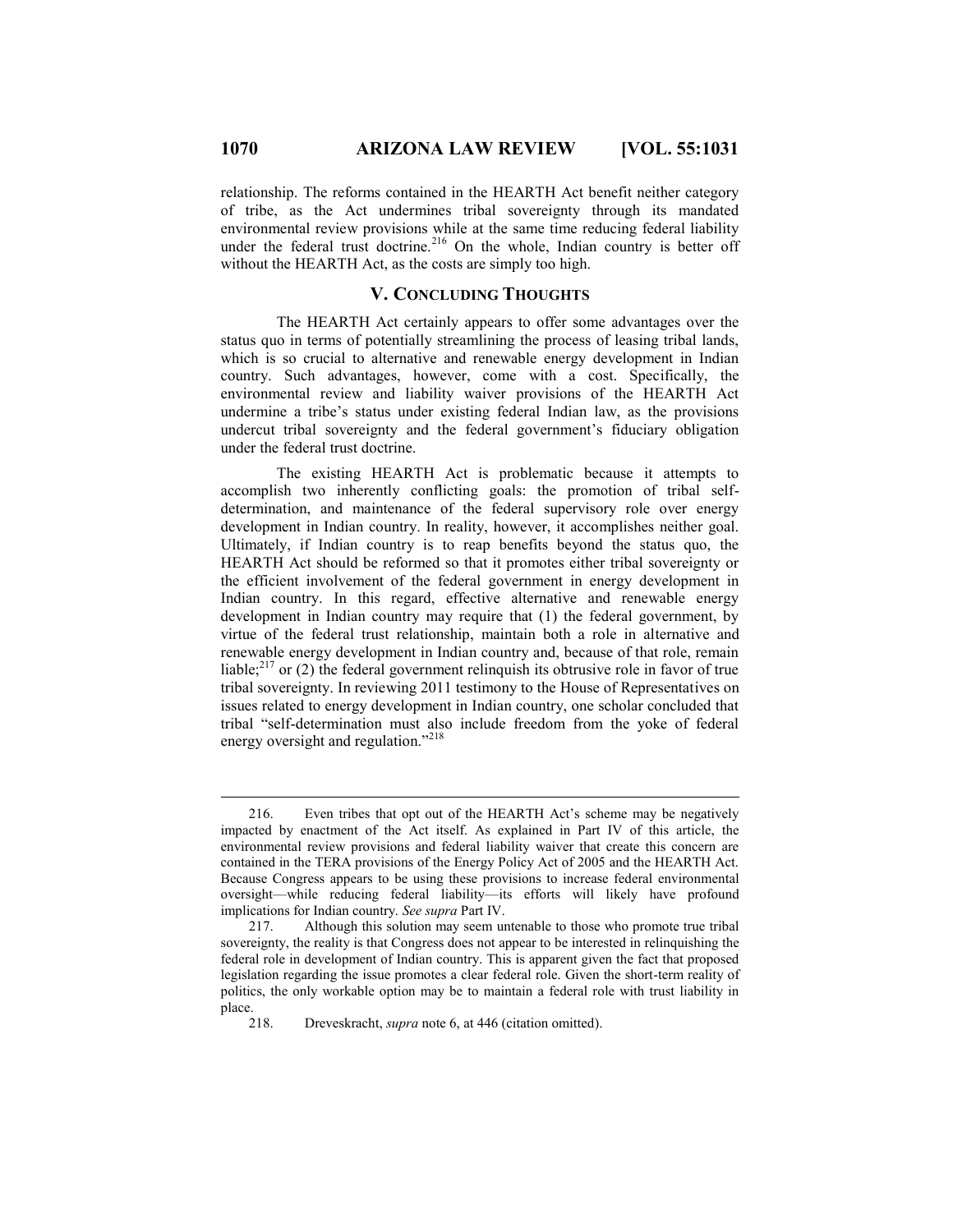Under the existing HEARTH Act, tribes lose. They lose because the Act undercuts their ability to freely develop law consistent with their tribal environmental ethics, customs, and traditions, which is a key expression of tribal sovereignty. At the same time, the Act also undermines the federal government's responsibility to tribes under the federal trust responsibility. Although tribal sovereignty and the federal trust relationship are conflicting legal concepts, neither is advanced by the HEARTH Act. Amending the HEARTH Act in either manner suggested in the previous paragraph would go a long way in addressing the inherent inconsistencies present in the existing Act.

Also troubling is the fact that the HEARTH Act appears to be patterned on the TERA provisions of the Energy Policy Act of  $2005$ .<sup>219</sup> Generally, both the TERA provisions and HEARTH Act are structured in similar ways to achieve comparable results.<sup>220</sup> As Professor Royster explains, it would appear that there are several notable similarities between the HEARTH Act and TERA provisions:

> Like the TERA provision of ITEDSA, the proposed HEARTH Act is intended to promote tribal self-determination and control over tribal lands. Like the TERA provision, the proposed HEARTH Act would authorize a sufficiently long lease term, especially with the options to renew, to encourage both tribal and non-Indian investment. Like the TERA provision, the proposed HEARTH Act would remove the delay and other frustrations attendant on secretarial approval of each specific instrument authorized by the tribe. But also like the TERA provision, the proposed HEARTH Act requires any interested tribe to engage in a lengthy and costly process of developing approvable regulations, and to agree to undertake lengthy and costly environmental reviews. $^{221}$

More specifically for purposes of this Article, both would waive the federal government's liability for actions and leases respectively taken under either.<sup>222</sup> Moreover, both require interested tribes to include substantial environmental review processes in their original applications to the Secretary.<sup>223</sup> While Congress seemed aware of the need to streamline the federal regulatory scheme, as demonstrated by the legislative history of both the HEARTH Act and TERA provisions, $2^{24}$  "it is equally clear that Congress wants some level of federal oversight for long-term encumbrances of Indian lands. It is willing to have that oversight one step removed from specific development instruments, but not removed altogether."<sup>225</sup> Although Congress may currently be considering

<sup>219.</sup> *See* 25 U.S.C. §§ 3502–04 (2012).

<sup>220.</sup> Royster, *supra* note 1, at 122.<br>221. *Id.* (citations omitted).

<sup>221.</sup> *Id.* (citations omitted).<br>222. 25 U.S.C. 8 415(h)(7)

<sup>222. 25</sup> U.S.C. § 415(h)(7)(A) (2012); 25 U.S.C. § 3504(e)(6)(D)(ii).<br>223. 25 U.S.C. § 415(h)(3)(B); 25 U.S.C. § 3504(e)(2)(C).

<sup>223.</sup> 25 U.S.C. § 415(h)(3)(B); 25 U.S.C. § 3504(e)(2)(C).

<sup>224.</sup> Kronk, *supra* note 124, at 821.

<sup>225.</sup> Royster, *supra* note 1, at 132.